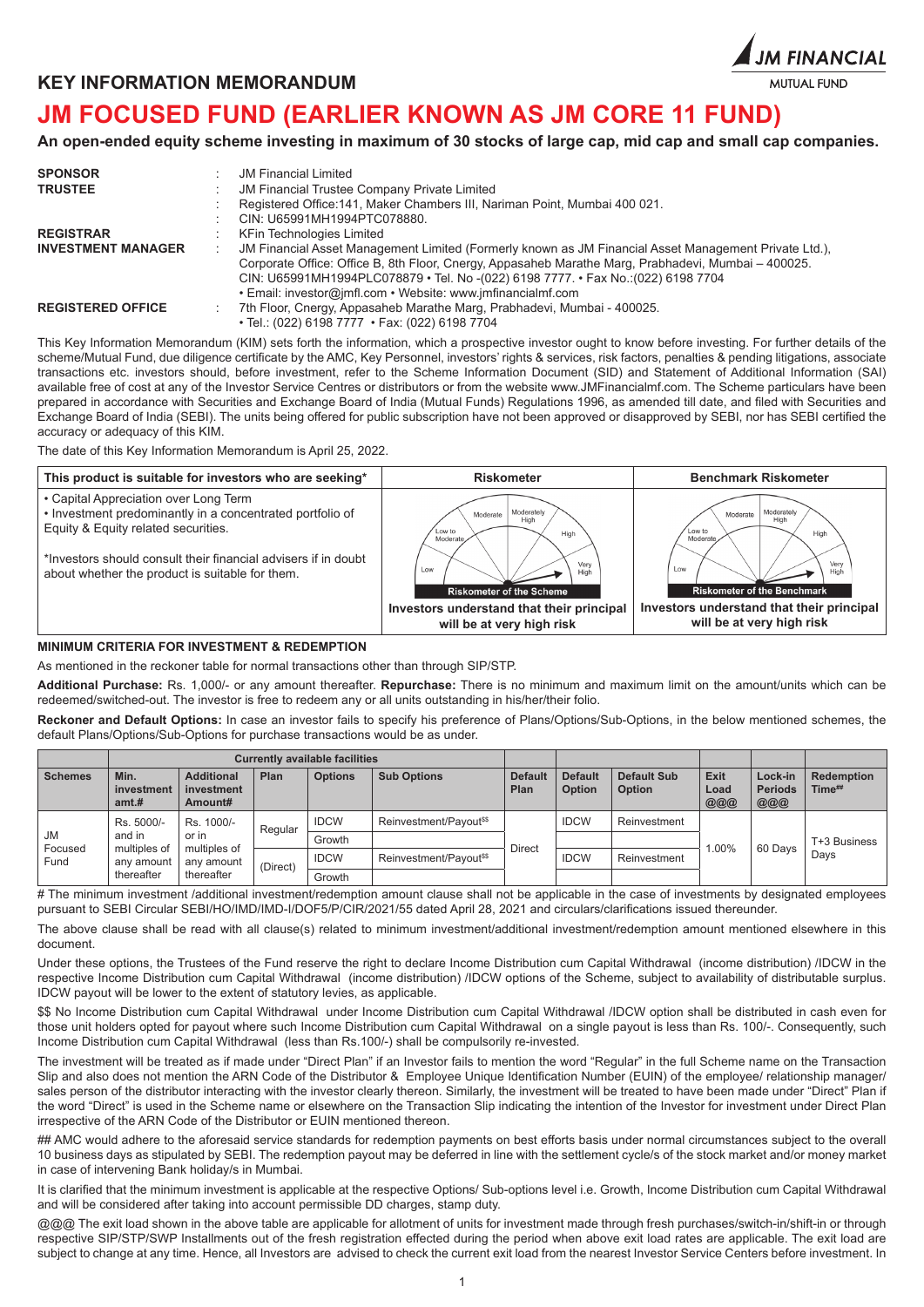case, the investor does not mention the name of the Plan/ Option/ Sub-option/or wherever there is an ambiguity in choice of Plan/ Option/ Sub-option opted for purchase/ switch application(s), the AMC/ Registrar may allot the units as per default Plans/ Options/ Sub-options, if no clarification letter is provided by the investor on the transaction date. However, in case of fresh purchase application, the AMC/ Registrar at its discretion may allot the units based on the Plan/ Option/ Sub-option appearing on the respective payment instrument. In case, there is complete ambiguity regarding the Scheme/Plans/Options/Suboptions, the application will be treated as invalid and will be summarily rejected. In case of purchase transactions, where there is a mismatch in the amounts on the Transaction Slip / Application Form and the payment instrument / credit received, the AMC may at its discretion allot the units for the lesser of the two amounts and refund / utilize the excess, if any, for any other transaction submitted by the same investor, subject to the fulfillment of other regulatory requirements for the fresh transaction.

Note: Income Distribution cum Capital Withdrawal shall be declared at the discretion of the Trustee subject to the availability of distributable surplus as compiled in accordance with SEBI (Mutual Funds) Regulations, 1996.

| Name(s) of the Scheme(s)                              | <b>JM Focused Fund</b>                                                                                                                                                                                                                                                                                                                                                                                                                                                                                                                                                                                                                                                                                                                                                                                                                                                                                                                                                                                                                                                                            |                                                                                                                                                                                                                                                                                                                                                                                                                                                               |            |                     |  |  |  |  |
|-------------------------------------------------------|---------------------------------------------------------------------------------------------------------------------------------------------------------------------------------------------------------------------------------------------------------------------------------------------------------------------------------------------------------------------------------------------------------------------------------------------------------------------------------------------------------------------------------------------------------------------------------------------------------------------------------------------------------------------------------------------------------------------------------------------------------------------------------------------------------------------------------------------------------------------------------------------------------------------------------------------------------------------------------------------------------------------------------------------------------------------------------------------------|---------------------------------------------------------------------------------------------------------------------------------------------------------------------------------------------------------------------------------------------------------------------------------------------------------------------------------------------------------------------------------------------------------------------------------------------------------------|------------|---------------------|--|--|--|--|
| <b>Scheme Code Allocated by</b><br><b>NSDL</b>        | JMFI/O/E/FOC/07/12/0010                                                                                                                                                                                                                                                                                                                                                                                                                                                                                                                                                                                                                                                                                                                                                                                                                                                                                                                                                                                                                                                                           |                                                                                                                                                                                                                                                                                                                                                                                                                                                               |            |                     |  |  |  |  |
| <b>Type of Scheme</b>                                 |                                                                                                                                                                                                                                                                                                                                                                                                                                                                                                                                                                                                                                                                                                                                                                                                                                                                                                                                                                                                                                                                                                   | An open-ended equity scheme investing in maximum of 30 stocks of large cap, mid cap and small cap companies.                                                                                                                                                                                                                                                                                                                                                  |            |                     |  |  |  |  |
| Category of the<br><b>Scheme</b>                      | <b>Focused Fund</b>                                                                                                                                                                                                                                                                                                                                                                                                                                                                                                                                                                                                                                                                                                                                                                                                                                                                                                                                                                                                                                                                               |                                                                                                                                                                                                                                                                                                                                                                                                                                                               |            |                     |  |  |  |  |
| <b>Investment Objective</b>                           | carefully.                                                                                                                                                                                                                                                                                                                                                                                                                                                                                                                                                                                                                                                                                                                                                                                                                                                                                                                                                                                                                                                                                        | The investment objective of the Scheme is to generate long-term capital appreciation/income by investing in equity and<br>equity related instruments across market capitalization of up to 30 companies.<br>However there can be no assurance that the investment objective of the Scheme will be realized. The Scheme does not<br>quarantee/indicate any returns. Investors are required to read all the scheme related information set out in this document |            |                     |  |  |  |  |
| <b>Investment Strategy</b>                            | The Scheme will aim to generate long-term capital appreciation by investing predominantly in a concentrated portfolio of<br>equity and equity related securities up to a maximum of 30 stocks across market capitalization. The Scheme shall follow an<br>active investment style and it will seek to invest in companies with structural demand drivers, strong competitive position,<br>quality management, robust delivery track-record, strong balance sheet which is likely to help achieve higher growth<br>over medium to long term. The Scheme would take concentrated exposure in not more than 30 high conviction stocks,<br>in sectors depending on the growth opportunities present in the Indian economy. While making investment decisions,<br>besides other factors, the impact of the prevailing economic environment over the medium to long-term prospects of the<br>companies will also be taken into consideration. The AMC will endeavour to meet the investment objective of the Scheme<br>while maintaining a balance between safety, liquidity and return on investments. |                                                                                                                                                                                                                                                                                                                                                                                                                                                               |            |                     |  |  |  |  |
| <b>Asset Allocation Pattern of</b><br>the Scheme      | <b>Asset Allocation</b>                                                                                                                                                                                                                                                                                                                                                                                                                                                                                                                                                                                                                                                                                                                                                                                                                                                                                                                                                                                                                                                                           | Indicative allocations (% to Net Asset)                                                                                                                                                                                                                                                                                                                                                                                                                       |            | <b>Risk Profile</b> |  |  |  |  |
|                                                       |                                                                                                                                                                                                                                                                                                                                                                                                                                                                                                                                                                                                                                                                                                                                                                                                                                                                                                                                                                                                                                                                                                   | Min                                                                                                                                                                                                                                                                                                                                                                                                                                                           | Max        |                     |  |  |  |  |
|                                                       | Equity and Equity related instruments*                                                                                                                                                                                                                                                                                                                                                                                                                                                                                                                                                                                                                                                                                                                                                                                                                                                                                                                                                                                                                                                            | 65%                                                                                                                                                                                                                                                                                                                                                                                                                                                           | 100%       | Very High           |  |  |  |  |
|                                                       | Debt and Money market instruments                                                                                                                                                                                                                                                                                                                                                                                                                                                                                                                                                                                                                                                                                                                                                                                                                                                                                                                                                                                                                                                                 | 0<br>0                                                                                                                                                                                                                                                                                                                                                                                                                                                        | 35%<br>10% | Low to Medium       |  |  |  |  |
|                                                       | Units issued by REITs and INVITs<br>*Subject to overall limit of 30 stocks.                                                                                                                                                                                                                                                                                                                                                                                                                                                                                                                                                                                                                                                                                                                                                                                                                                                                                                                                                                                                                       |                                                                                                                                                                                                                                                                                                                                                                                                                                                               |            | Very High           |  |  |  |  |
|                                                       | The scheme may invest in another scheme under the same asset management company or any other mutual fund<br>without charging any fees, provided that aggregate inter-scheme investment made by all schemes under the same<br>management or in schemes under the management of any other asset management company shall not exceed 5% of<br>the net asset value of the mutual fund.                                                                                                                                                                                                                                                                                                                                                                                                                                                                                                                                                                                                                                                                                                                |                                                                                                                                                                                                                                                                                                                                                                                                                                                               |            |                     |  |  |  |  |
|                                                       | The Scheme shall not invest in debt instruments having special features/ perpetual bonds as per SEBI circular no. SEBI/<br>HO/IMD/DF4/CIR/P/2021/032 dated March 10, 2021.                                                                                                                                                                                                                                                                                                                                                                                                                                                                                                                                                                                                                                                                                                                                                                                                                                                                                                                        |                                                                                                                                                                                                                                                                                                                                                                                                                                                               |            |                     |  |  |  |  |
|                                                       | The Scheme may invest in Derivatives upto 50% of its assets in equity and debt portfolios each.                                                                                                                                                                                                                                                                                                                                                                                                                                                                                                                                                                                                                                                                                                                                                                                                                                                                                                                                                                                                   |                                                                                                                                                                                                                                                                                                                                                                                                                                                               |            |                     |  |  |  |  |
|                                                       | Subject to the SEBI Regulations as applicable from time to time, the Scheme may, if the Trustees permit, participate in<br>securities lending. The maximum exposure of the Scheme to a single intermediary in the stock lending programme at any<br>point of time would be limited to 5% of the market value of its equity portfolio or up to such limits as may be specified by<br>SEBI. The Scheme will not lend more than 20% of its corpus.                                                                                                                                                                                                                                                                                                                                                                                                                                                                                                                                                                                                                                                   |                                                                                                                                                                                                                                                                                                                                                                                                                                                               |            |                     |  |  |  |  |
|                                                       | The Scheme shall not invest in Short Selling, Foreign Securities, repo instruments, credit default swaps, structured<br>obligation and securitized debt.                                                                                                                                                                                                                                                                                                                                                                                                                                                                                                                                                                                                                                                                                                                                                                                                                                                                                                                                          |                                                                                                                                                                                                                                                                                                                                                                                                                                                               |            |                     |  |  |  |  |
|                                                       | The cumulative gross exposure through equity, debt, derivative positions (including fixed income derivatives), repo<br>transactions, Real Estate Investment Trusts (REITs), Infrastructure Investment Trusts (InvITs), other permitted securities/<br>assets and such other securities/assets as may be permitted by the Board from time to time, subject to regulatory<br>approvals, if any, should not exceed 100% of the net assets of the scheme.                                                                                                                                                                                                                                                                                                                                                                                                                                                                                                                                                                                                                                             |                                                                                                                                                                                                                                                                                                                                                                                                                                                               |            |                     |  |  |  |  |
|                                                       | The Trustee may, from time to time, pending deployment of funds of the Scheme in securities in terms of the investment<br>objective of the Scheme, invest the funds of the Scheme in short-term deposits of scheduled commercial banks subject to<br>compliance with SEBI Circular SEBI/IMD/CIR No.1/ 91171 /07 dated April 16, 2007 as amended by SEBI Circular SEBI/<br>IMD/CIR No.7/129592/08 dated June 23, 2008, SEBI Circular No. SEBI/HO/IMD/DF4/CIR/P/2019/093 dated August 16,<br>2019 and SEBI Circular No. SEBI/HO/ IMD/DF2/ CIR/P/2019 /101 dated September 20, 2019.                                                                                                                                                                                                                                                                                                                                                                                                                                                                                                                 |                                                                                                                                                                                                                                                                                                                                                                                                                                                               |            |                     |  |  |  |  |
| <b>Risk Profile of the Scheme</b>                     | Mutual Fund Units involve investment risks including the possible loss of principal. Please read the SID carefully for<br>details on risk factors before investment.                                                                                                                                                                                                                                                                                                                                                                                                                                                                                                                                                                                                                                                                                                                                                                                                                                                                                                                              |                                                                                                                                                                                                                                                                                                                                                                                                                                                               |            |                     |  |  |  |  |
| <b>Plans and Options</b>                              | Regular Plan: Income Distribution cum Capital Withdrawal (Reinvestment of Income Distribution cum Capital Withdrawal<br>Option/Payout of Income Distribution cum Capital Withdrawal Option), Growth.                                                                                                                                                                                                                                                                                                                                                                                                                                                                                                                                                                                                                                                                                                                                                                                                                                                                                              |                                                                                                                                                                                                                                                                                                                                                                                                                                                               |            |                     |  |  |  |  |
|                                                       | Direct Plan: Income Distribution cum Capital Withdrawal (Reinvestment of Income Distribution cum Capital Withdrawal<br>Option/Payout of Income Distribution cum Capital Withdrawal Option), Growth.                                                                                                                                                                                                                                                                                                                                                                                                                                                                                                                                                                                                                                                                                                                                                                                                                                                                                               |                                                                                                                                                                                                                                                                                                                                                                                                                                                               |            |                     |  |  |  |  |
| <b>Applicable NAV</b>                                 | Details are set out in subsequent pages.                                                                                                                                                                                                                                                                                                                                                                                                                                                                                                                                                                                                                                                                                                                                                                                                                                                                                                                                                                                                                                                          |                                                                                                                                                                                                                                                                                                                                                                                                                                                               |            |                     |  |  |  |  |
| <b>Minimum Application</b><br>Amount / No. of Units   | Refer MINIMUM CRITERIA FOR INVESTMENT & REDEMPTION on page 1                                                                                                                                                                                                                                                                                                                                                                                                                                                                                                                                                                                                                                                                                                                                                                                                                                                                                                                                                                                                                                      |                                                                                                                                                                                                                                                                                                                                                                                                                                                               |            |                     |  |  |  |  |
| Dispatch of Repurchase /<br><b>Redemption request</b> | Details are set out in subsequent pages.                                                                                                                                                                                                                                                                                                                                                                                                                                                                                                                                                                                                                                                                                                                                                                                                                                                                                                                                                                                                                                                          |                                                                                                                                                                                                                                                                                                                                                                                                                                                               |            |                     |  |  |  |  |
| <b>Benchmark Index</b>                                | <b>S&amp;P BSE 500 TRI</b>                                                                                                                                                                                                                                                                                                                                                                                                                                                                                                                                                                                                                                                                                                                                                                                                                                                                                                                                                                                                                                                                        |                                                                                                                                                                                                                                                                                                                                                                                                                                                               |            |                     |  |  |  |  |
|                                                       | In accordance with SEBI Circular No. SEBI/HO/MD/DF3/CIR/P/2018/04 dated January 4, 2018, benchmarking of<br>performance of the Scheme of the Fund will be on basis of Total Return Index ("TRI").                                                                                                                                                                                                                                                                                                                                                                                                                                                                                                                                                                                                                                                                                                                                                                                                                                                                                                 |                                                                                                                                                                                                                                                                                                                                                                                                                                                               |            |                     |  |  |  |  |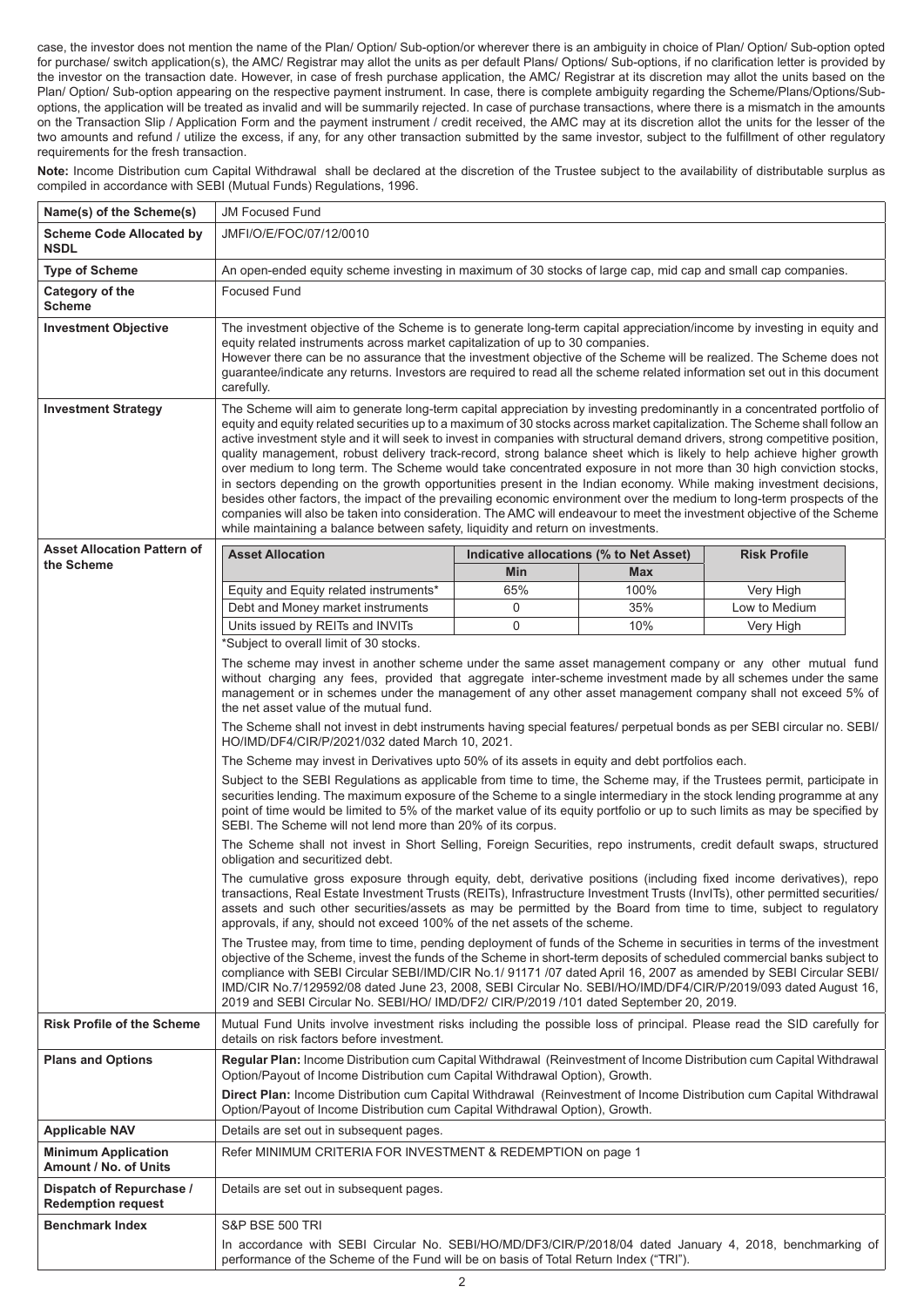| <b>Income Distribution cum</b><br><b>Capital Withdrawal Policy</b>       |                                                                                                                                                                                                                                                             | Details are set out in subsequent pages.                                                                                                     |                            |           |                            |                                                     |       |       |       |                            |
|--------------------------------------------------------------------------|-------------------------------------------------------------------------------------------------------------------------------------------------------------------------------------------------------------------------------------------------------------|----------------------------------------------------------------------------------------------------------------------------------------------|----------------------------|-----------|----------------------------|-----------------------------------------------------|-------|-------|-------|----------------------------|
| Name of the Fund Manager                                                 |                                                                                                                                                                                                                                                             | Primary Fund Manager - Mr. Asit Bhandarkar - (Managing this Scheme since February 2009 and hence managing this<br>scheme more than 13 years) |                            |           |                            |                                                     |       |       |       |                            |
|                                                                          |                                                                                                                                                                                                                                                             | Secondary Fund Manager – Mr. Chaitanya Choksi - (Managing this Scheme since July 2014 and hence managing this<br>scheme more than 7 years)   |                            |           |                            |                                                     |       |       |       |                            |
| <b>Performance of the Scheme</b>                                         | Compounded annualized returns (%) of Growth option as on March 31, 2022.                                                                                                                                                                                    |                                                                                                                                              |                            |           |                            |                                                     |       |       |       |                            |
| <b>Compounded annualized</b><br>returns                                  | <b>Regular Plan</b>                                                                                                                                                                                                                                         | 1 yr                                                                                                                                         | 3 yrs                      | 5 yrs     | <b>Since</b><br>Allotment* | <b>Direct Plan</b>                                  | 1 yr  | 3 yrs | 5 yrs | <b>Since</b><br>Allotment* |
|                                                                          | Growth                                                                                                                                                                                                                                                      | 15.74                                                                                                                                        | 7.31                       | 9.56      | 1.07                       | Growth                                              | 16.94 | 8.80  | 10.95 | 13.98                      |
|                                                                          | <b>S&amp;P BSE 500</b><br><b>TRI</b>                                                                                                                                                                                                                        | 22.26                                                                                                                                        | 17.06                      | 14.79     | 10.97                      | S&P BSE<br>500 TRI                                  | 22.26 | 17.06 | 14.79 | 14.48                      |
|                                                                          | Additional<br><b>Benchmark</b><br>(Nifty 50 TRI)                                                                                                                                                                                                            | 20.26                                                                                                                                        | 15.82                      | 15.14     | 10.72                      | Additional<br><b>Benchmark</b><br>(Nifty 50<br>TRI) | 20.26 | 15.82 | 15.14 | 13.72                      |
|                                                                          | Date of inception = Date of allotment i.e. 05.03.2008                                                                                                                                                                                                       |                                                                                                                                              |                            |           |                            | * Date of allotment = $01.01.2013$                  |       |       |       |                            |
|                                                                          | Note: Compounded Annualised Growth Returns (CAGR) for period 1 year or more, with reinvestment of Income<br>Distribution cum Capital Withdrawal (if any).<br>Past performance may or may not be sustained in future.                                        |                                                                                                                                              |                            |           |                            |                                                     |       |       |       |                            |
|                                                                          | Absolute Returns for each financial year for the last 5 years                                                                                                                                                                                               |                                                                                                                                              |                            |           |                            |                                                     |       |       |       |                            |
|                                                                          | 100.00<br>80.00                                                                                                                                                                                                                                             |                                                                                                                                              |                            |           |                            |                                                     |       |       |       |                            |
|                                                                          | 60.00                                                                                                                                                                                                                                                       |                                                                                                                                              |                            |           |                            |                                                     |       |       |       |                            |
|                                                                          | 40.00<br>20.00                                                                                                                                                                                                                                              |                                                                                                                                              |                            |           |                            |                                                     |       |       |       |                            |
|                                                                          | 0.00<br>$-20.00$                                                                                                                                                                                                                                            |                                                                                                                                              |                            |           |                            |                                                     |       |       |       |                            |
|                                                                          | $-40.00$<br>2021-2022                                                                                                                                                                                                                                       | 2020-2021                                                                                                                                    | 2019-2020                  | 2018-2019 | 2017-2018                  |                                                     |       |       |       |                            |
|                                                                          | <b>JM</b> Focused Fund<br>Additional Benchmark (Nifty 50 TRI)                                                                                                                                                                                               |                                                                                                                                              | Bench Mark S&P BSE 500 TRI |           |                            |                                                     |       |       |       |                            |
|                                                                          | Riskometer of Benchmark S&P BSE 500 TRI                                                                                                                                                                                                                     |                                                                                                                                              |                            |           |                            |                                                     |       |       |       |                            |
|                                                                          | Moderately<br>Moderate<br>High<br>Low to<br>High<br>Moderate<br>Very<br>.ow<br>High<br><b>Riskometer of the Benchmark</b>                                                                                                                                   |                                                                                                                                              |                            |           |                            |                                                     |       |       |       |                            |
| <b>Entry Load</b>                                                        | Investors understand that their principal will be at very high risk<br><b>NIL</b>                                                                                                                                                                           |                                                                                                                                              |                            |           |                            |                                                     |       |       |       |                            |
| Exit Load <sup>^</sup>                                                   | 1.00% of NAV on all investment (including SIP/ STP/ SWP) transactions, if redeemed / switched-out within 60 days<br>of transfer/ allotment of units in normal transactions/ allotment of units of respective installments in SIP/ STP/ SWP<br>transactions. |                                                                                                                                              |                            |           |                            |                                                     |       |       |       |                            |
| <b>Recurring expenses</b><br>[% of Net Assets]                           | Actual Expenses for the period 1st April 2021 to 31st March 2022:<br>Regular: 2.46%, Direct: 1.43%                                                                                                                                                          |                                                                                                                                              |                            |           |                            |                                                     |       |       |       |                            |
| No. of Folios as on<br>31.03.2022                                        | 7505                                                                                                                                                                                                                                                        |                                                                                                                                              |                            |           |                            |                                                     |       |       |       |                            |
| Quarterly Avg. AUM (Rs. In<br>Cr.) - Jan, 22 to Mar, 22                  | 43.93                                                                                                                                                                                                                                                       |                                                                                                                                              |                            |           |                            |                                                     |       |       |       |                            |
| <b>Portfolio Turnover Ratio</b><br>(April 01, 2021 to<br>March 31, 2022) | 0.9207                                                                                                                                                                                                                                                      |                                                                                                                                              |                            |           |                            |                                                     |       |       |       |                            |
| Sector Allocation as on March 31, 2022:                                  |                                                                                                                                                                                                                                                             |                                                                                                                                              |                            |           |                            |                                                     |       |       |       |                            |

| <b>Sector</b>                       | % to NAV |
|-------------------------------------|----------|
| <b>Financial Services</b>           | 33.76    |
| ΙT                                  | 11.12    |
| OIL & GAS                           | 10.37    |
| Construction                        | 9.00     |
| Automobile                          | 8.93     |
| <b>Cement &amp; Cement Products</b> | 7.00     |
| <b>Consumer Goods</b>               | 6.89     |
| Chemicals                           | 6.77     |
| Cash                                | 6.17     |
| Total                               | 100.00   |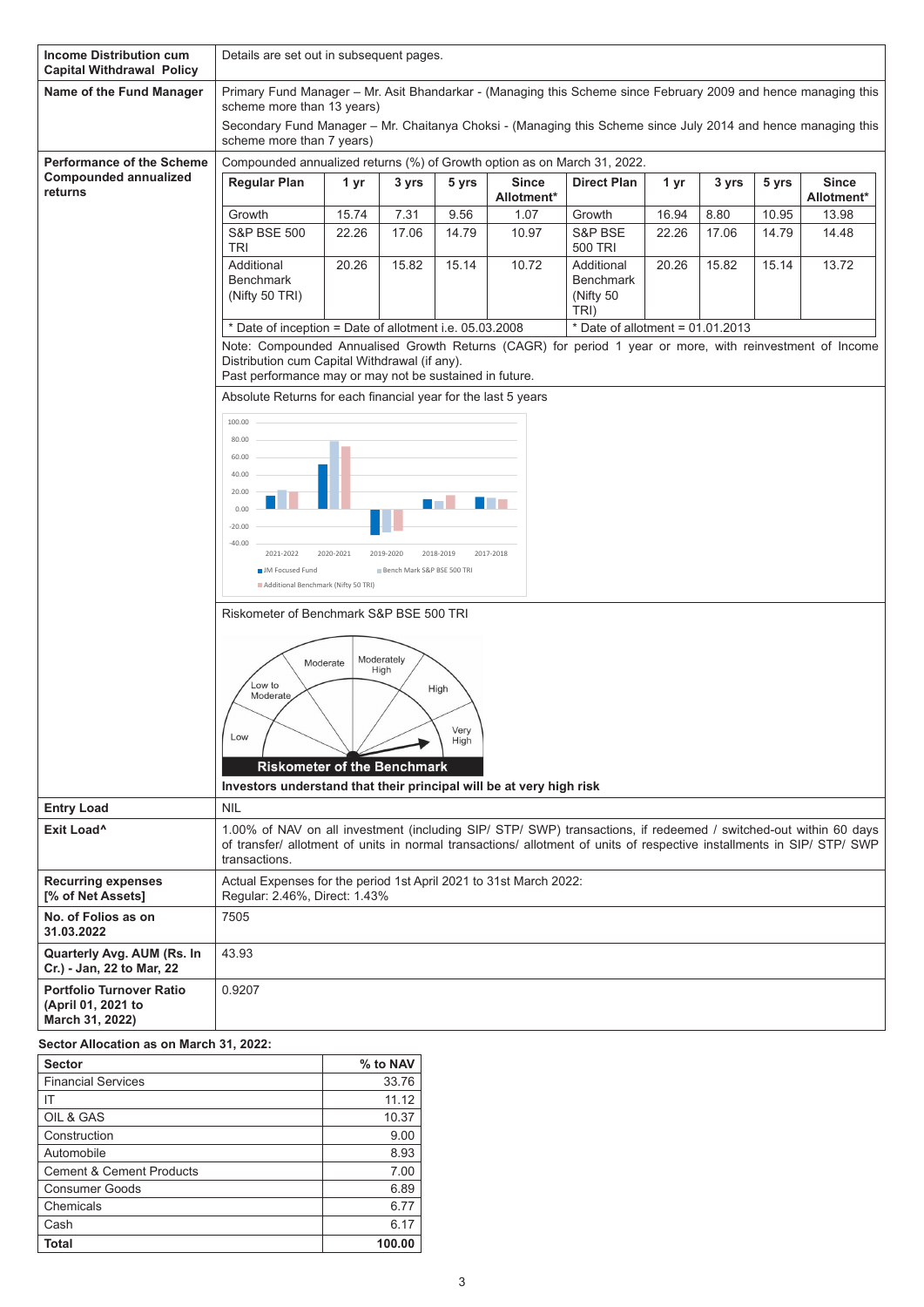## **Scheme's Equity Portfolio holdings as on March 31, 2022**

| <b>Particular</b>                              | Weightage To Nav % | <b>INDUSTRY ALLOCATION</b>                 |                |        |
|------------------------------------------------|--------------------|--------------------------------------------|----------------|--------|
| Infosys Limited                                | 11.20              |                                            |                |        |
| <b>Reliance Industries Limited</b>             | 10.44              | <b>Financial Services</b><br>IT            | 11.12%         | 33.76% |
| <b>ICICI Bank Limited</b>                      | 9.65               | OIL & GAS                                  | 10.37%         |        |
| Larsen & Toubro Limited                        | 9.07               | Construction                               | 9.00%          |        |
| Maruti Suzuki India Limited                    | 8.99               | Automobile                                 | 8.93%          |        |
| <b>HDFC Bank Limited</b>                       | 8.72               | Cement & Cement Products<br>Consumer Goods | 7.00%<br>6.89% |        |
| Mahindra & Mahindra Financial Services Limited | 8.63               | Chemicals                                  | 6.77%          |        |
| UltraTech Cement Limited                       | 7.05               | Cash                                       | 6.17%          |        |
| Bajaj Finance Limited                          | 7.00               |                                            |                |        |
| <b>Titan Company Limited</b>                   | 6.93               |                                            |                |        |

Investors can view the scheme's latest monthly portfolio holding on the website of the fund i.e. www.jmfinancialmf.com.

**Note:** The returns of the schemes are calculated on the basis of the NAVs declared as on the last business day.

In case the TRI values are not available for a particular period, a composite CAGR figure of the performance of the PRI benchmark (till the date from which TRI is available) and the TRI (subsequently) is used to compare the performance of the scheme.

Direct Plan shall have a lower expense ratio excluding distribution expenses, commission, etc and no commission for distribution of Units will be paid / charged under Direct Plan.

The applicable exit load, if any, will be charged for redemptions/ switch outs of the scheme (i.e. at portfolio level) before the completion of the stipulated load/ lock-in period. The stipulated load/ lock-in period will be reckoned from the date of allotment of units for a particular transaction in the scheme (i.e. at portfolio level) till the date of redemption / switch out from that scheme, irrespective of the number of intra-scheme switches by the investor between the aforementioned two dates (e.g. switches between plans/sub-plans/options/sub-options within the scheme having the same portfolio)

The extant provisions of applicability of load on redemptions/ switches from one Scheme to another will continue to be applicable.

#### **Recurring Expenses:**

As per the Regulations, the maximum recurring expenses excluding issue or redemption expenses, whether initially borne by the Fund or by the AMC but including investment management and advisory fee that can be charged to the Scheme shall be subject to a percentage limit of daily net assets as in the table below:

| Name of the Scheme     | <b>TER Limits</b>                                                 |
|------------------------|-------------------------------------------------------------------|
| <b>JM Focused Fund</b> | 2.25% on the first Rs. 500 crores of the daily net assets.        |
|                        | ii. 2.00% on the next Rs. 250 crores of the daily net assets.     |
|                        | iii. 1.75% on the next Rs. 1,250 crores of the daily net assets.  |
|                        | iv. 1.60% on the next Rs. 3,000 crores of the daily net assets.   |
|                        | v. 1.50% on the next Rs. 5,000 crores of the daily net assets.    |
|                        | vi. Total expense ratio reduction of 0.05% for every increase of  |
|                        | Rs. 5,000 crores of daily net assets or part thereof, on the next |
|                        | Rs. 40,000 crores of the daily net assets.                        |
|                        | vii. 1.05% on balance of the assets.                              |

Subject to the overall ongoing fees and expenses which would be charged to the Scheme not exceeding the limit laid down under Regulation 52(6) [as reproduced above], the AMC may at its discretion charge to the Scheme the Government levies in the form of any charges or applicable taxes including applicable surcharge either presently payable or which may be imposed in future. Wef 1st July 2017, the Government has imposed Goods and Service Tax of 18% on Management and Trustee Fees.

In addition to the limits as specified in Regulation 52(6) of SEBI Regulations, the following costs or expenses can be charged to the schemes of the Fund:

1. Additional TER of up to 30 basis points on daily net assets of the scheme as per regulation 52 of SEBI (Mutual Funds) Regulations, 1996 if the new inflows from beyond top 30 cities\* received by JMF are at least (a) 30% of gross new inflows in the scheme or (b) 15% of the average assets under management (year to date) of the scheme, whichever is higher.

In case the inflows from beyond top 30 cities is less than the higher of (a) or (b) above, then additional TER can be charged on pro rata basis.

The additional TER on account of inflows from beyond top 30 cities so charged shall be clawed back in case the same is redeemed within a period of 1 year from the date of investment.

The amount so charged shall be utilised for distribution expenses incurred for bringing inflows from such cities.

\* The top 30 cities shall mean top 30 cities based on Association of Mutual Funds in India (AMFI) data on 'AUM by Geography – Consolidated Data for Mutual Fund Industry' as at the end of the previous financial year.

2. Additional expenses, incurred towards different heads mentioned under sub-regulations (2) and (4) of Regulation 52, not exceeding 0.05 per cent of daily net assets of the scheme or as specified by SEBI.

Provided that such additional expenses shall not be charged to the schemes where the exit load is not levied or applicable.

The brokerage and transaction costs which are incurred for the purpose of execution of trade and is included in the cost of investment shall not exceed 0.12% in case of cash market transactions and 0.05% in case of derivative transactions.

Any payment towards brokerage and transaction cost, over and above the said 0.12% and 0.05% for cash market transactions and derivatives transactions respectively may be charged to the scheme within the maximum limit of Total Expense Ratio (TER) as prescribed under regulation 52 of the SEBI (Mutual Funds) Regulations, 1996.

Goods & Services Tax on exit load, if any, shall be paid out of the exit load proceeds and exit load net of Goods & Services Tax, if any, shall be credited back to the scheme.

The AMC shall annually set apart 2 basis points on daily net assets within the maximum limit of TER as per Regulation 52 of the Regulations, for investor education and awareness initiatives.

Direct Plan shall have a lower expense ratio excluding distribution expenses, commission, etc and no commission for distribution of Units will be paid / charged under Direct Plan.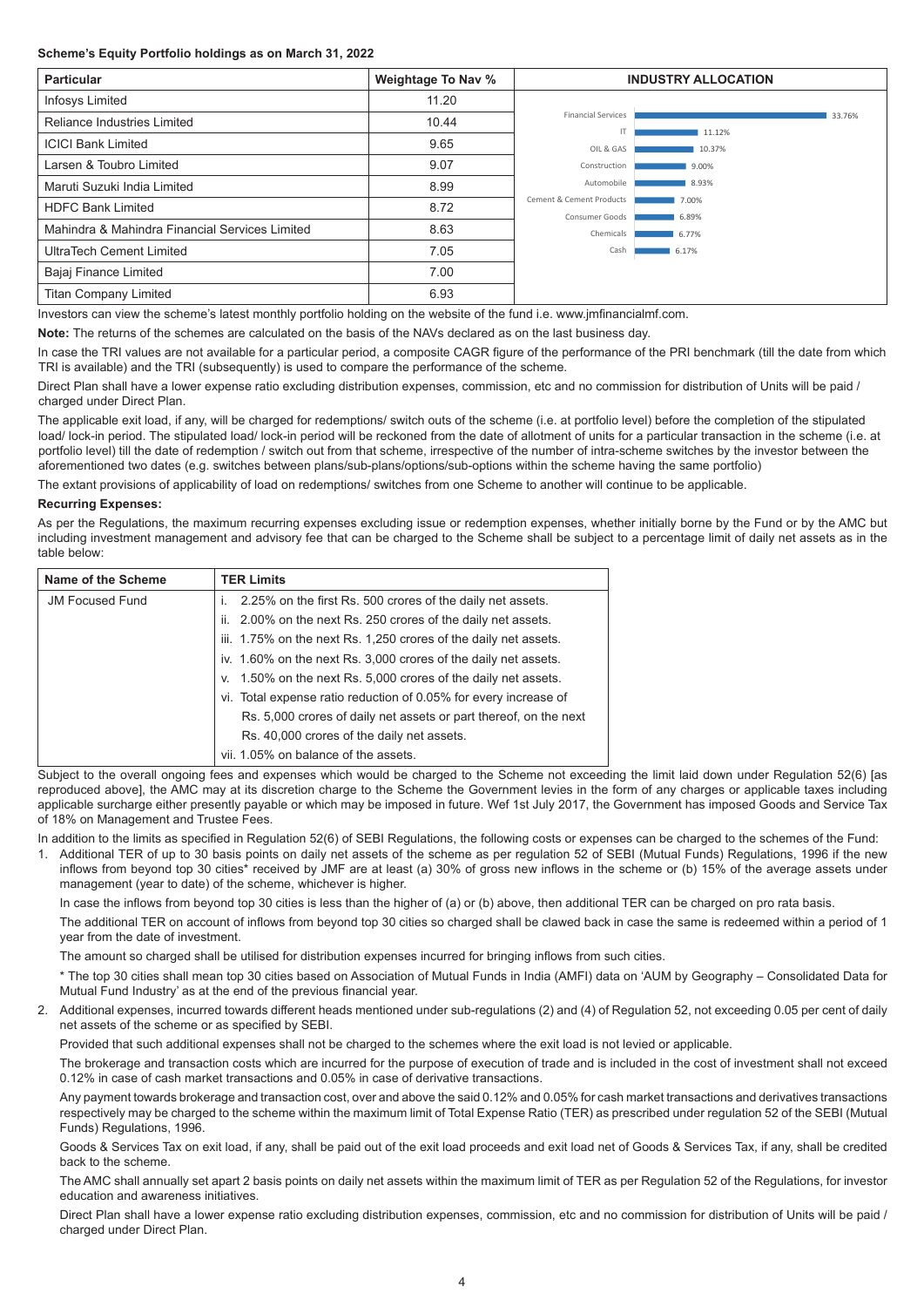Further, as and when permitted by SEBI, the AMC may charge a higher fee for that part of the assets which are invested overseas. However, revision in fee charged shall be within the SEBI Regulations at all times.

For the actual current expenses being charged, the investor should refer to the website of the fund.

The AMC would update the current expense ratios on the website of the fund at least three working days prior to the effective date of change.

Further, the Actual Expense ratio will also be disclosed by the AMC at Fund's website which can be accessed at link www. jmfinancialmf.com/Downloads/ Other Disclosures.

# **LEVY OF STAMP DUTY ON ALLOTMENT\***

Mutual fund units issued against Purchase transactions (whether through lump-sum investments or SIP or STP or switchins or reinvestment under IDCW Option) would be subject to levy of stamp duty @ 0.005% of the amount invested. The rate and levy of stamp duty may vary as amended from time to time.

\* Pursuant to Notification No. S.O. 4419(E) dated December 10, 2019 issued by Department of Revenue, Ministry of Finance, Government of India, read with Part I of Chapter IV of Notification dated February 21, 2019 issued by Legislative Department, Ministry of Law and Justice, Government of India on the Finance Act, 2019, and subsequent Notification dated March 30, 2020 issued by Department of Revenue, Ministry of Finance, Government of India. The stamp duty will be deducted from the net investment amount i.e. gross investment amount less any other deduction like transaction charge. Units will be created only for the balance amount i.e. net investment amount as reduced by the stamp duty. The stamp duty will be computed at the rate of 0.005% on an inclusive method basis as illustrated below:

For instance: If the investment amount is Rs. 100,100 and the transaction charge is Rs. 100, the stamp duty will be calculated as follows: ((Investment Amount - Transaction Charge) / 100.005) \*0.005 = Rs. 5. If the applicable Net Asset Value (NAV) is Rs. 10 per unit, then units allotted will be calculated as follows: (Investment Amount - Transaction Charge - Stamp Duty)/ Applicable NAV = 9,999.50 units.

| <b>UNEUNLIOI</b>                                         |
|----------------------------------------------------------|
| Please ensure that your Application Form is              |
| Complete in all respects & signed by all applicants.     |
| Name, Address and Contact Details are mentioned in full. |

Bank Account Details are entered completely and correctly.

Permanent Account Number (PAN) of all Applicants is mentioned for all investments and verified copy of PAN Card is submitted.

Completely filled and signed FATCA/UBO form of all the applicants

Appropriate Option / Sub-option is selected. If the Income Distribution cum Capital Withdrawal Option is chosen, Payout of Income Distribution cum Capital Withdrawal or Re-investment of Income Distribution cum Capital Withdrawal is indicated.

If units are applied for jointly, Mode of Operation of account is indicated.

KYC Acknowledgement issued by the KRA/ C KYC acknowledgement is submitted irrespective of the amount of investment.

Please mention KIN No if C KYC compliant

**CHECKLIST**

Please mention the LEI number ( for corporate investors)

Investment Cheque/Demand Draft is drawn in favour of respective scheme you wish to apply for, dated and signed.

Application Number is mentioned on the reverse of the Cheque/Demand Draft.

Documents, as applicable, are submitted along with the Application Form.

|                                                                                                                                                         |              |              | <b>Accompanying documents</b> |               |            |                       |               |                  |              |                  |                |                  |      |
|---------------------------------------------------------------------------------------------------------------------------------------------------------|--------------|--------------|-------------------------------|---------------|------------|-----------------------|---------------|------------------|--------------|------------------|----------------|------------------|------|
| Please submit the following documents (where applicable) with your application. All documents should be original / true copies certified by a Director/ |              |              |                               |               |            |                       |               |                  |              |                  |                |                  |      |
| Trustee/Company/Secretary/Authorised Signatory in case of Non Individuals and by gazette officer/notarized in case Individuals (Resident, PIOs & NRI).  |              |              |                               |               |            |                       |               |                  |              |                  |                |                  |      |
| <b>Documents</b>                                                                                                                                        | Individual   | Companies    | Societies                     | Partner-      | <b>LLP</b> | Investments           | <b>Trusts</b> | QFI <sup>^</sup> | NRI*         | FPI <sup>^</sup> | $Flls^{\star}$ | PIO <sup>*</sup> | OCI* |
|                                                                                                                                                         |              |              |                               | ship<br>Firms |            | through<br><b>POA</b> |               |                  |              |                  |                |                  |      |
| Resolution/Authorisation to invest                                                                                                                      |              | ✓            | ✓                             | ✓             |            |                       | $\checkmark$  | $\checkmark$     |              | $\checkmark$     | $\checkmark$   |                  |      |
| List of Authorised Signatories with Specimen<br>signature(s)                                                                                            |              | ✓            | ✓                             | ✓             |            | ✓                     | $\checkmark$  | ✓                |              | $\checkmark$     | $\checkmark$   |                  |      |
| Certificate of Incorporation                                                                                                                            |              | ✓            |                               |               | ✓          |                       |               | ✓                |              |                  |                |                  |      |
| Memorandum & Articles of Association                                                                                                                    |              | ✓            |                               |               |            |                       |               | $\checkmark$     |              |                  |                |                  |      |
| <b>Trust Deed</b>                                                                                                                                       |              |              |                               |               |            |                       | $\checkmark$  |                  |              |                  |                |                  |      |
| Bye-laws                                                                                                                                                |              |              | $\checkmark$                  |               |            |                       |               |                  |              |                  |                |                  |      |
| Partnership Deed / LLP                                                                                                                                  |              |              |                               | $\checkmark$  | ✓          |                       |               |                  |              |                  |                |                  |      |
| Overseas Auditors' Certificate                                                                                                                          |              |              |                               |               |            |                       |               |                  |              | $\checkmark$     | $\checkmark$   |                  |      |
| Notarised Power of Attorney                                                                                                                             |              |              |                               |               |            | ✓                     |               |                  |              |                  |                |                  |      |
| Bank confirmation of source of funds/FIRC                                                                                                               |              |              |                               |               |            |                       |               |                  | ✓            | $\checkmark$     | ✓              | $\checkmark$     | ✓    |
| Proof of Identity                                                                                                                                       | ✓            |              |                               |               |            |                       |               |                  | ✓            |                  |                | $\checkmark$     |      |
| Proof of Address                                                                                                                                        | ✓            | ✓            | ✓                             | $\checkmark$  | ✓          | $\checkmark$          | $\checkmark$  | $\checkmark$     | ✓            | $\checkmark$     | $\checkmark$   | $\checkmark$     |      |
| PAN                                                                                                                                                     | ✓            | $\checkmark$ | ✓                             | $\checkmark$  | ✓          | $\checkmark$          | $\checkmark$  | $\checkmark$     | $\checkmark$ | $\checkmark$     | $\checkmark$   | $\checkmark$     | ✓    |
| KYC Acknowledgement issued by the KRA                                                                                                                   | $\checkmark$ | ✓            | ✓                             | $\checkmark$  | ✓          | $\checkmark$          | $\checkmark$  | $\checkmark$     | ✓            | ✓                | $\checkmark$   | $\checkmark$     |      |
| FATCA / UBO                                                                                                                                             | $\checkmark$ | $\checkmark$ | ✓                             | ✓             | ✓          | $\checkmark$          | $\checkmark$  | $\checkmark$     | $\checkmark$ | ✓                | ✓              | $\checkmark$     |      |
| <b>OCI</b> Certificate                                                                                                                                  |              |              |                               |               |            |                       |               |                  |              |                  |                |                  |      |

\* Self attested copy of Tax Residency Certificate issued by the country where Double Taxation Avoidance Treaty is signed, should be submitted along with the application and subsequently renewed regularly before the expiry of its validity.

^ Copy of SEBI Registration Certificate.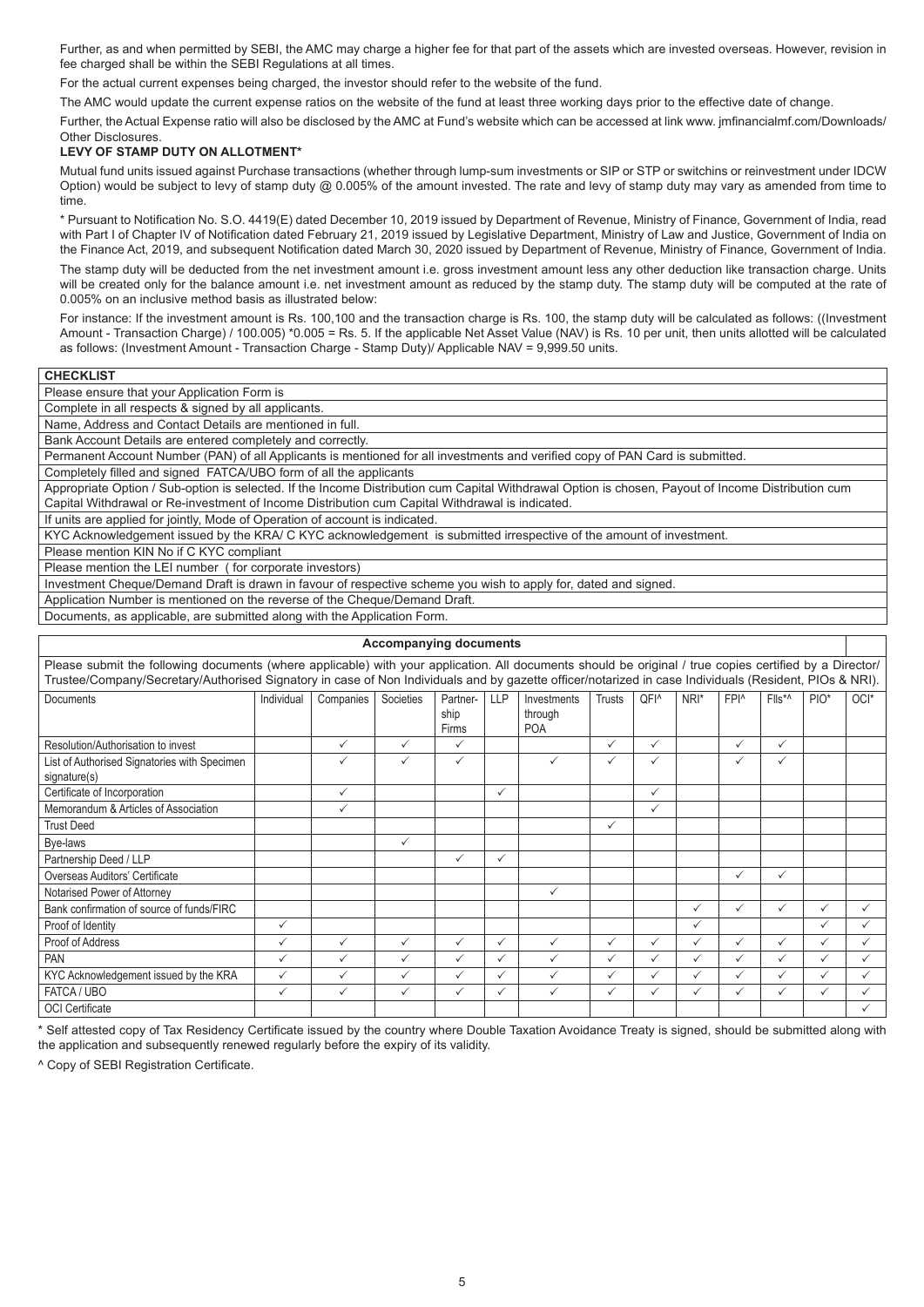# **A. RISK FACTORS**

#### **Standard Risk Factors:**

- Mutual funds and securities investments are subject to market risks and there is no assurance or guarantee that the objectives of the Fund will be achieved.
- Investment in Mutual Fund Units involves investment risks such as trading volumes, settlement risk, liquidity risk, default risk including the possible loss of principal.
- As the price / value / interest rates of the securities in which the Scheme invests fluctuates, the value of your investment in the Scheme may go up or down.
- Past performance of the Sponsor/AMC/Mutual Fund does not guarantee future performance of the Scheme.
- The name of the Scheme does not in any manner indicate either the quality of the Scheme or its future prospects and returns.
- The Sponsor is not responsible or liable for any loss resulting from the operation of the Scheme beyond the initial contribution of 1 Lac made by it towards setting up the Fund.
- The Scheme under this Scheme Information Document is not guaranteed or assured return scheme.

# **SCHEME SPECIFIC RISK FACTORS**

Apart from the risk factors mentioned above, the investors in JM Focused Fund should note that the Scheme is designed for investment concentrated portfolio of 30 stocks and as such the performance of these stocks would have a direct bearing on the performance of Scheme. Unitholders should also note that as there will be concentration of investments, the Scheme carries the risk of much lesser diversification. Therefore, the NAV of this Scheme would be dependent upon the performance and market price movement of such companies in the Scheme and will be more volatile compared to the NAV of a scheme with more diversified portfolio.

# **(i) RISK FACTORS ASSOCIATED WITH INVESTING IN EQUITIES AND EQUITY RELATED INSTRUMENTS**

Trading volumes, settlement periods and transfer procedures may restrict the liquidity of the investments in equity and equity related securities. Different segments of the Indian financial markets have different settlement periods and such periods may be extended significantly by unforeseen circumstances leading to delays in receipt of sale proceeds. The NAVs of the units of the Scheme can go up or down because of various factors that affect the capital markets in general. Macroeconomic factors like changes in tax rates, political uncertainties, changes in government regulations etc. and industry specific factors like competition, demand supply, etc. could impact the performance of the companies in which the Scheme invests.

**(ii) RISK RELATED TO INVESTING IN DEBT / BONDS / MONEY MARKET INSTRUMENTS / UNITS OF LIQUID / MONEY MARKET / DEBT MUTUAL FUND SCHEMES:**

# **a) Interest Rate Risk**

As with all debt securities, changes in interest rates will affect the NAVs of the Scheme as the prices of securities generally increase as interest rates decline and generally decrease as interest rates rise. Prices of long term securities generally fluctuate more in response to interest rate changes than of shorter-term securities. Interest rate movements in the Indian debt markets can be volatile leading to the possibility of large price movements up or down in debt and money market securities and thereby to possibly large movements in the NAV.

# **b) Liquidity or Marketability Risk**

This refers to the ease at which a security can be sold at or near its true value. The primary measure of liquidity risk is the spread between the bid price and the offer price quoted by a dealer. Liquidity risk is characteristic of the Indian fixed income market. Trading volumes, settlement periods and transfer procedures may restrict the liquidity of some of these investments. Different segments of the Indian financial markets have different settlement periods, and such periods may be extended significantly by unforeseen circumstances. The length of time for settlement may affect the Scheme in the event it has to meet an inordinately large number of redemption or of restructuring of the Scheme's investment portfolio.

# **c) Credit Risk**

Credit risk or default risk refers to the risk that an issuer of a fixed income security may default (i.e., will be unable to make timely principal and interest payments on the security). Because of this risk, debentures are sold at a yield spread above those offered on treasury securities which are sovereign obligations and generally considered to be free of credit risk. Normally, the value of a fixed income security will fluctuate depending upon the actual changes in the perceived level of credit risk

as well as the actual event of default.

# **d) Reinvestment Risk:**

This risk refers to the interest rate levels at which cash flows received from the securities in the Scheme or from maturities in the Scheme are reinvested. The additional income from reinvestment is the "interest on interest" component. The risk is that the rate at which interim cash flows can be reinvested will fall.

# **(iii) RISKS ASSOCIATED WITH STOCK LENDING**

In case the Scheme undertakes stock lending under the Regulations, it may, at times be exposed to counter party risk and other risks associated with the securities lending. Unitholders of the Scheme should note that there are risks inherent to securities lending, including the risk of failure of the other party, in this case the approved intermediary, to comply with the terms of the agreement entered into between the lender of securities i.e. the Scheme and the approved intermediary. Such failure can result in the possible loss of rights to the collateral put up by the borrower of the securities, the inability of the approved intermediary to return the securities deposited by the lender and the possible loss of any corporate benefits accruing to the lender from the securities deposited with the approved intermediary.

# **(vi) REDEMPTION RISK**

As the liquidity of the investments made by the Scheme could, at times, be restricted by trading volumes and settlement periods, the time taken by the Fund for redemption of Units may be significant in the event of an inordinately large number of redemption requests or a restructuring of the Scheme.

# **(v) RISK RELATING TO DERIVATIVES**

- i. The Scheme may use various derivative products as permitted by the Regulations. In the derivative markets there are risk factors and issues concerning the use of derivatives that investors should understand. Derivatives require the maintenance of adequate controls to monitor the transactions entered into, the ability to assess the risk that a derivative adds to the portfolio and the ability to manage the risks as a result of the failure of the counterparty to comply with the terms of the derivative contract. Other risks in using derivatives include the risk of mispricing or improper valuation of derivatives, credit risk where the danger is that of a counterparty failing to honour its commitment, liquidity risk where the danger is that the derivatives cannot be sold at prices that reflect the underlying assets, rates and indices and price risk where the market price may move in adverse fashion.
- Derivative products are leveraged instruments and can provide disproportionate gains as well as disproportionate losses to the investor. Execution of such strategies depends upon the ability of the fund manager to identify such opportunities. Identification and execution of the strategies to be pursued by the fund manager involve uncertainty and decision of fund manager may not always be profitable. No assurance can be given that the fund manager will be able to identify or execute such strategies. The risks associated with the use of derivatives are different from or possibly greater than, the risks associated with investing directly in securities and other traditional investments.
- **Credit Risk:** The credit risk in derivative transaction is the risk that the counter party will default on its obligations and is generally low, as there is no exchange of principal amounts in a derivative transaction.
- **Market Risk:** Market movements may adversely affect the pricing and settlement derivatives.
- **Illiquidity Risk:** This is the risk that a derivative cannot be sold or purchased quickly enough at a fair price, due to lack of liquidity in the market.

# **(vi) RISK FACTORS ASSOCIATED WITH PROCESSING OF TRANSACTION THROUGH STOCK EXCHANGE MECHANISM:**

The trading mechanism introduced by the stock exchange(s) is configured to accept and process transactions for mutual fund units in both Physical and Demat Form. The allotment and/or redemption of Units through NSE and/or BSE, on any Business Day will depend upon the modalities of processing viz. collection of application form, KYC documentation, order processing/ settlement, etc. upon which the Fund has no control. Moreover, transactions conducted through the stock exchange mechanism shall be governed by the operating guidelines and directives issued by respective recognized stock exchange(s).

# **(vii) Risk related to ADRs/GDRs**

The Scheme may also invest in ADRs / GDRs as permitted by Reserve Bank of India and Securities and Exchange Board of India. To the extent that some part of the assets of the Plans may be invested in securities denominated in foreign currencies, the Indian Rupee equivalent of the net assets, distributions and income may be adversely affected by the changes in the value of certain foreign currencies relative to the Indian Rupee. The repatriation of capital also may be hampered by changes in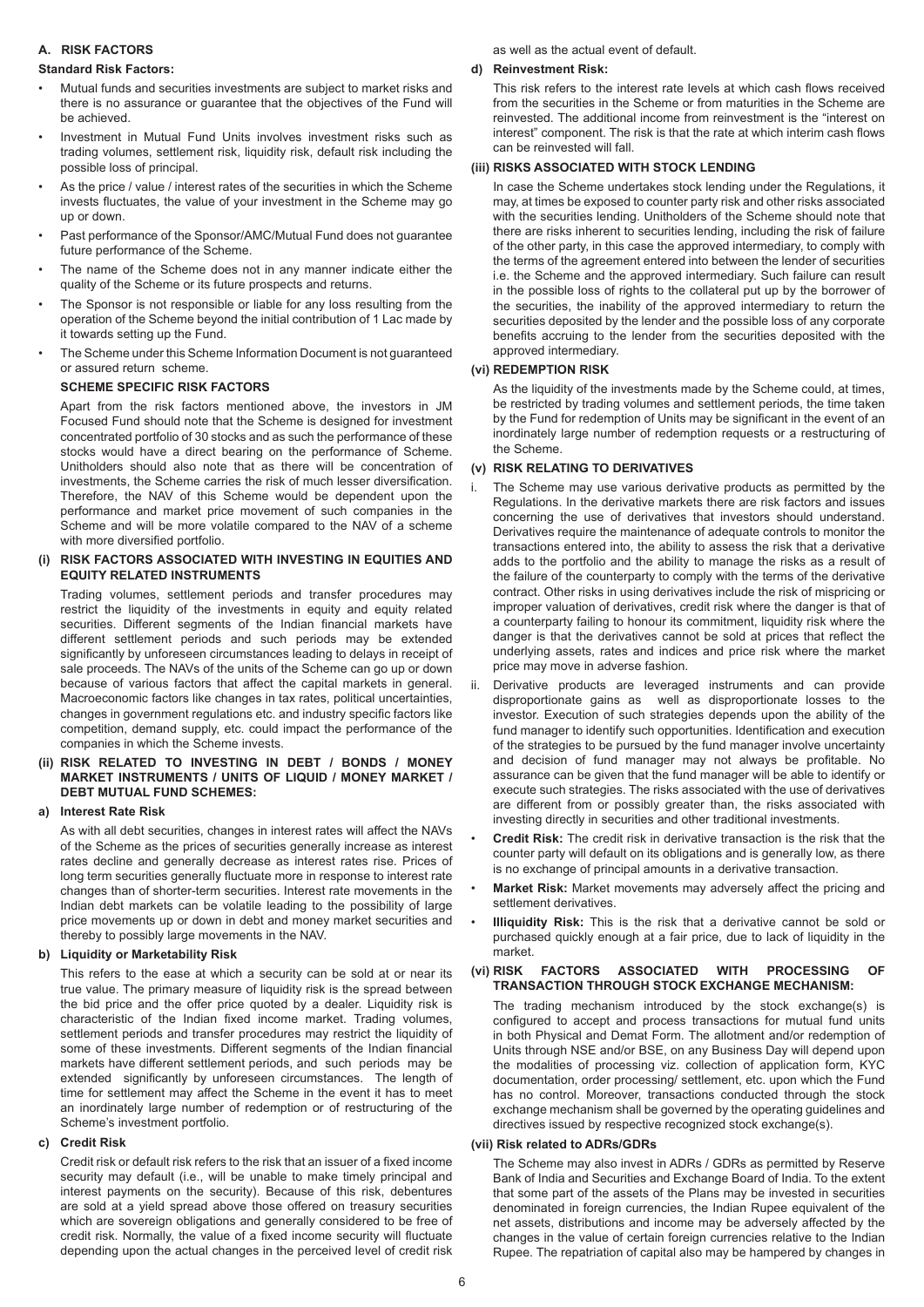regulations concerning exchange controls or political circumstances as well as the application to it of other restrictions on investment.

#### **(Viii) Risk Factors associated with Investments in REITs and InvITs**

**Liquidity Risk:** This refers to the ease with which securities/instruments of REITs / InvITs can be sold. There is no assurance that an active secondary market will develop or be maintained. Hence, there could be times when trading in the units is infrequent. The subsequent valuation of illiquid units may reflect a discount from the market price of comparable securities/instruments for which a liquid market exists. As these products are new to the market they are likely to be exposed to liquidity risk.

**Reinvestment Risk:** Investments in securities/instruments of REITs and InvITs may carry reinvestment risk as there could be repatriation of funds by the Trusts in form of buyback of units or dividend pay-outs, etc. Consequently, the proceeds may get invested in assets providing lower returns.

**Price Risk:** Securities/Instruments of REITs and InvITs are volatile and prone to price fluctuations on a daily basis owing to market movements. The extent of fall or rise in the prices depends upon factors such as general market conditions, factors and forces affecting capital market, real estate and infrastructure sectors, level of interest rates, trading volumes, settlement periods and transfer procedures.

**Interest Rate Risk:** Securities/Instruments of REITs and InvITs run interest rate risk. Generally, when interest rates rise, prices of units fall and when interest rates drop, such prices increase.

**Credit Risk:** Credit risk means that the issuer of a REIT/InvIT security / instrument may default on interest payment or even on paying back the principal amount on maturity. Securities / Instruments of REITs and InvITs are likely to have volatile cash flows as the repayment dates would not necessarily be pre-scheduled.

**Regulatory/Legal Risk:** REITs and InvITs being new asset classes, rights of unit holders such as right to information etc. may differ from existing capital market asset classes under Indian Law.

#### **(ix) Risks associated with segregated portfolio**

- Unit holders holding units of segregated portfolio may not be able to liquidate their holdings till recovery of money from the issuer.
- Security in the segregated portfolio may not realize any value.
- Listing of any units of segregated portfolio in recognized stock exchange does not necessarily guarantee their liquidity. There may not be active trading of units in the stock market. Further, trading price of units on the stock market may be significantly lower than the prevailing NAV.
- **(x) Risk Factors associated with Exchange Traded Funds**
- a) **Absence of Prior Active Market:** Although the units of ETFs are listed on the Stock Exchange for trading, there can be no assurance that an active secondary market will develop or be maintained.
- b) **Lack of Market Liquidity:** Trading in units of ETFs on the Stock Exchange on which it is listed may be halted because of market conditions or for reasons that, in the view of the concerned Stock Exchange or Market Regulator, trading in the ETF Units is inadvisable. In addition, trading in the units of ETFs is subject to trading halts caused by extraordinary market volatility pursuant to 'circuit breaker' rules. There can be no assurance that the requirements of the concerned Stock Exchange necessary to maintain the listing of the units of ETFs will continue to be met or will remain un-changed.
- c) **Units of Exchange Traded Funds May Trade at Prices Other than NAV:** The NAV of Units of Exchange Traded Funds may fluctuate with changes in the market value of a Scheme's holdings. The trading prices of units of ETF will fluctuate in accordance with changes in their NAVs as well as market supply and demand. However, given that ETFs can be created / redeemed in Creation Units, directly with the fund, large discounts or premiums to the NAVs will not sustain due to arbitrage possibility available.

# **ADDITIONAL RISK FACTORS:**

**1. INVESTMENT EXPOSURE OF THE FUND WITH REFERENCE TO SECURITISED DEBT AND RISK FACTORS SPECIFIC TO INVESTMENTS IN SECURITISED PAPERS** 

The Fund may invest only in those securitisation issuances which have a rating of AA and above indicating the high level of safety from credit risk point of view at the time of making an investment. The Fund will not invest in foreign securitised debt.

The Fund may invest in various type of securitisation issuances, including but not limited to Asset Backed Securitisation, Mortgage Backed Securitisation, Personal Loan Backed Securitisation, Collateralized Loan Obligation / Collateralized Bond Obligation and so on.

The Fund will conduct an independent due diligence on the cash margins, collateralisation, guarantees and other credit enhancements and the portfolio characteristic of the securitisation to ensure that the issuance fits in to the overall objective of the investment in high investment grade offerings irrespective of underlying asset class.

Types of securitised debt vary and carry different levels and types of risks. Credit risk on securitised bonds depends upon the originator and varies depending on whether they are issued with recourse to originator or otherwise. Even within securitised debt, AAA rated securitised debt offers lesser risk of default than AA rated securitised debt. A structure with Recourse will have a lower credit risk than a structure without recourse.

# **Risk analysis on underlying asset classes in securitisation**

- **Generally the following asset classes for securitisation are available in India :**
- a. Commercial Vehicles
- b. Auto and Two wheeler pools
- c. Mortgage pools (residential housing loans)
- d. Personal Loan, credit card and other retail loans
- e. Corporate loans/receivables

Underlying assets in securitised debt may assume different forms and the general types of receivables include auto finance, credit cards, home loans or any such receipts. Credit risks relating to these types of receivables depend upon various factors including macro economic factors of these industries and economies. Specific factors like nature and adequacy of property mortgaged against these borrowings, nature of loan agreement / mortgage deed in case of home loan, adequacy of documentation in case of auto finance and home loans, capacity of borrower to meet its obligation on borrowings in case of credit cards and intentions of the borrower influence the risks relating to the asset borrowings underlying the securitised debt.

Holders of the securitised assets may have low credit risk with diversified retail base on underlying assets especially when securitised assets are created by high credit rated tranches. Risk profiles of Planned Amortisation Class tranches (PAC), Principal Only Class Tranches (PO) and Interest Only class tranches (IO) will differ depending upon the interest rate movement and speed of prepayment.

In terms of specific risks attached to securitisation, each asset class would have different underlying risks, however, residential mortgages are supposed to be having lower default rates as an asset class. On the other hand, repossession and subsequent recovery of commercial vehicles and other auto assets is fairly easier and better compared to mortgages. Some of the asset classes such as personal loans, credit card receivables, etc., being unsecured credits in nature, may witness higher default rates. As regards corporate loans/receivables, depending upon the nature of the underlying security for the loan or the nature of the receivable the risks would correspondingly fluctuate. However, the credit enhancement stipulated by rating agencies for such asset class pools is typically much higher and hence their overall risks are comparable to other AAA rated asset classes. The rating agencies have an elaborate system of stipulating margins, over collateralisation and guarantees to bring risk limits in line with the other AA rated securities.

## **The risks associated with the underlying assets can be described as under :**

Credit card receivables are unsecured. Automobile / vehicle loan receivables are usually secured by the underlying automobile / vehicle and sometimes by a guarantor. Mortgages are secured by the underlying property. Personal loans are usually unsecured.

Corporate loans could be unsecured or secured by a charge on fixed assets / receivables of the company or a letter of comfort from the parent company or a guarantee from a bank / financial institution. As a rule of thumb, underlying assets which are secured by a physical asset / guarantor are perceived to be less risky than those which are unsecured. By virtue of this, the risk and therefore the yield in descending order of magnitude would be credit card receivables, personal loans, vehicle / automobile loans, mortgages and corporate loans assuming the same rating.

#### **Some of the factors, which are typically analyzed for any pool are as follows :**

**Size of the loan:** generally indicates the kind of assets financed with loans. Also indicates whether there is excessive reliance on very small ticket size, which may result in difficult and costly recoveries. To illustrate, the ticket size of housing loans is generally higher than that of personal loans. Hence in the construction of a housing loan asset pool for say Rs.10,000,000/- it may be easier to construct a pool with just 10 housing loans of Rs.1,000,000 each rather than to construct a pool of personal loans as the ticket size of personal loans may rarely exceed Rs.500,000/- per individual. Also to take this illustration further, if one were to construct a pool of Rs.10,000,000/- consisting of personal loans of Rs.100,000/- each, the larger number of contracts (100 as against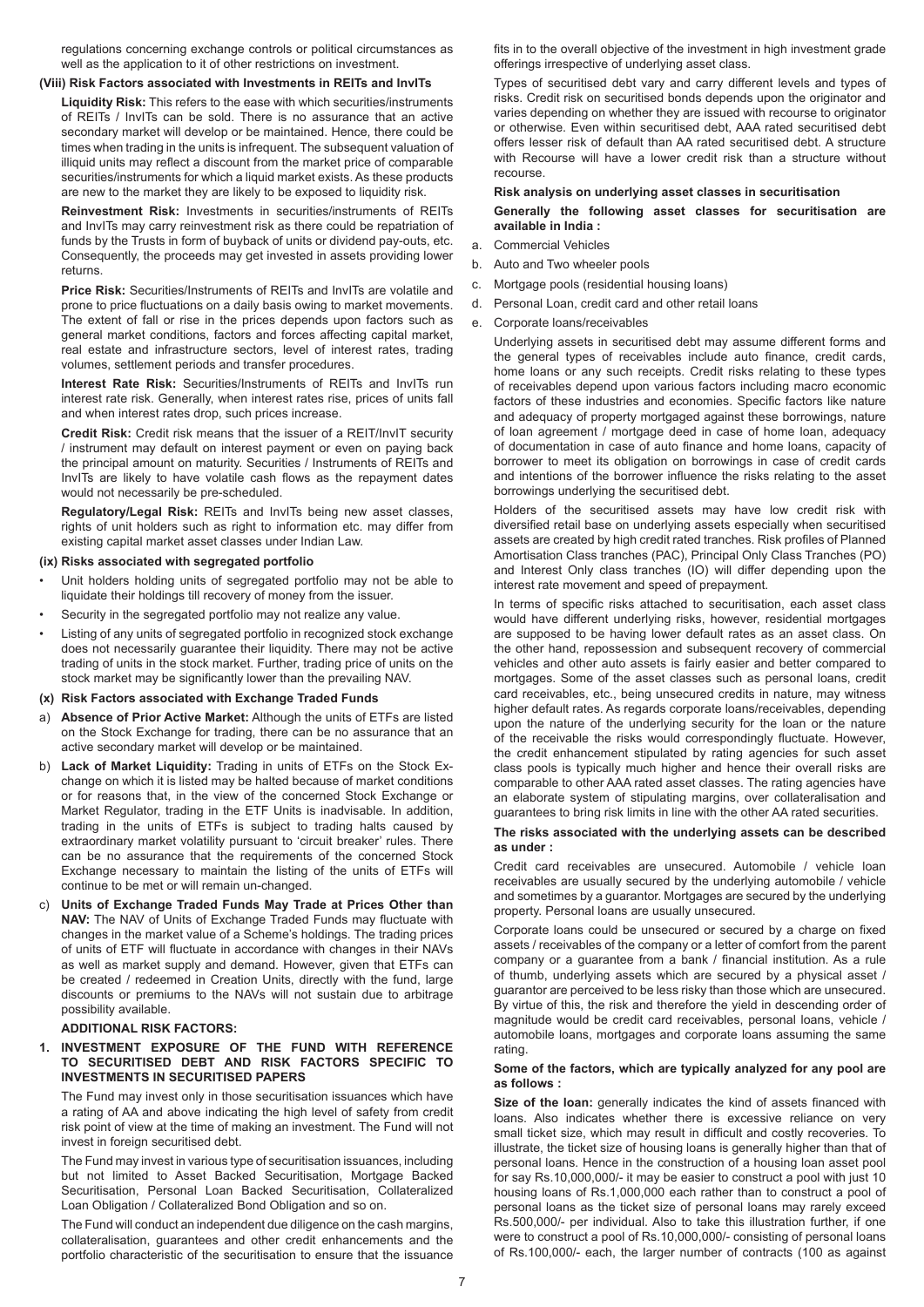one of 10 housing loans of Rs.10 lakh each) automatically diversifies the risk profile of the pool as compared to a housing loan based asset pool.

**Average original maturity of the pool:** indicates the original repayment period and whether the loan tenors are in line with industry averages and borrower's repayment capacity. To illustrate, in a car pool consisting of 60-month contracts, the original maturity and the residual maturity of the pool viz. number of remaining installments to be paid gives a better idea of the risk of default of the pool itself. If in a pool of 100 car loans having original maturity of 60 months, if more than 70% of the contracts have paid more than 50% of the installments and if no default has been observed in such contracts, this is a far superior portfolio than a similar car loan pool where 80% of the contracts have not even crossed 5 installments.

**Loan to Value ("LTV") Ratio:** Indicates how much % value of the asset is financed by borrower's own equity. The lower the LTV ratio, the better it is. This ratio stems from the principle that where the borrower's own contribution of the asset cost is high, the chances of default are lower. To illustrate for a vehicle costing Rs. 50 lakhs, if the borrower has himself contributed Rs. 40 lakhs and has taken only Rs.1 0 lakhs as a loan, he is going to have lesser propensity to default as he would lose an asset worth Rs. 50 lakhs if he defaults in repaying an installment. This is as against a borrower who may meet only Rs. 5 lakhs out of his own equity for a vehicle costing Rs. 50 lakhs. Between the two scenarios given above, the latter would have higher risk of default than the former.

**Average seasoning of the pool:** Indicates whether borrowers have already displayed repayment discipline. To illustrate, in the case of a personal loan, if a pool of assets consists of those who have already repaid 80% of the installments without default, this certainly is a superior asset pool than the one where only 10% of the installments have been paid. In the former case, the portfolio has already demonstrated that the repayment discipline is far higher.

**Default rate distribution:** Indicates how much % of the pool and overall portfolio of the originator is current, how much is in 0-30 DPD (days past due), 30-60 DPD, 60-90 DPD and so on. The rationale here is very obvious - as against 0-30 DPD, the 60-90 DPD is certainly a higher risk category.

Unlike in plain vanilla instruments, in securitisation transactions, it is possible to work towards a target credit rating, which could be much higher than the originator's own credit rating. This is possible through a mechanism called "Credit enhancement" and is fulfilled by filtering the underlying asset classes and applying selection criteria, which further diminishes the risk inherent for a particular asset class. The purpose of credit enhancement is to ensure timely payment to the investors, if the actual collections from the pool of receivables for a given period are short of the contractual payouts on securitisation. Securitisation is normally a non-recourse instrument and therefore, the repayment on securitisation would have to come from the underlying assets and the credit enhancement. Therefore, the rating criteria centrally focuses on the quality of the underlying assets.

World over, the quality of credit ratings is measured by default rates and stability. An analysis of rating transition and default rates, witnessed in both international and domestic arena, clearly reveals that structured finance ratings have been characterized by far lower default and transition rates than that of plain vanilla debt ratings. Further, internationally, in case of structured finance ratings, not only are the default rates low but post default recovery is also high.

In the Indian scenario, also, more than 95% of issuances have been AAA rated issuances indicating the strength of the underlying assets as well as adequacy of credit enhancement.

#### **Interest Rate Risk**

The change in market interest rates – prepayments may not change the absolute amount of receivables for the investors, but may have an impact on the re-investment of the periodic cash flows that the investor receives in the securitised paper.

#### **Limited liquidity & price risk**

Presently, secondary market for securitised papers is not very liquid. There is no assurance that a deep secondary market will develop for such securities. This could limit the ability of the investor to resell them. Even if a secondary market develops and sales were to take place, these secondary transactions may be at a discount to the initial issue price due to changes in the interest rate structure.

## **Limited recourse, delinquency and credit risk**

Securitised transactions are normally backed by pool of receivables and credit enhancement as stipulated by the rating agency, which differ from issue to issue. The credit enhancement stipulated represents a limited loss cover to the Investors. These certificates represent an undivided beneficial interest in the underlying receivables and there is no obligation of either the Issuer or the Seller or the originator, or the

parent or any associate of the seller, issuer and originator. No financial recourse is available to the certificate holders against the investors' representative. Delinquencies and credit losses may cause depletion of the amount available under the credit enhancement and thereby the investor payouts may get affected if the amount available in the credit enhancement facility is not enough to cover the shortfall. On persistent default of an obligor to repay his obligation, the servicer may repossess and sell the underlying asset. However many factors may affect, delay or prevent the repossession of such asset or the length of time required to realize the sale proceeds on such sales. In addition, the price at which such asset may be sold may be lower than the amount due from that obligor.

#### **Risks due to possible prepayments: Weighted Tenor / Yield**

Asset securitisation is a process whereby commercial or consumer credits are packaged and sold in the form of financial instruments. Full prepayment of underlying loan contract may arise under any of the following circumstances:

- Obligor pays the receivable due from him at any time prior to the scheduled maturity date of that receivable; or
- Receivable is required to be repurchased by the seller consequent to its inability to rectify a material misrepresentation with respect to that receivable; or
- The servicer recognizing a contract as a defaulted contract and hence repossessing the underlying asset and selling the same; or
- In the event of prepayments, investors may be exposed to changes in tenor and yield.

#### **Bankruptcy of the originator or seller**

If originator becomes subject to bankruptcy proceedings and the court in the bankruptcy proceedings concludes that the sale from originator to Trust was not a sale then an investor could experience losses or delays in the payments due. All possible care is generally taken in structuring the transaction so as to minimize the risk of the sale to Trust not being construed as a "True Sale". Legal opinion is normally obtained to the effect that the assignment of Receivables to Trust in trust for and for the benefit of the Investors, as envisaged herein, would constitute a true sale.

## **Bankruptcy of the investor's agent**

If an investor's agent becomes subject to bankruptcy proceedings and the court in the bankruptcy proceedings concludes that the recourse of investor's agent to the assets/receivables is not in its capacity as agent/ Trustee but in its personal capacity, then an investor could experience losses or delays in the payments due under the swap agreement. All possible care is normally taken in structuring the transaction and drafting the underlying documents so as to provide that the assets/receivables if and when held by investor's agent is held as agent and in Trust for the investors and shall not form part of the personal assets of investor's agent. Legal opinion is normally obtained to the effect that the investor's agent's recourse to assets/receivables is restricted in its capacity as agent and Trustee and not in its personal capacity.

#### **Credit Rating of the Transaction / Certificate**

The credit rating is not a recommendation to purchase, hold or sell the certificate in as much as the ratings do not comment on the market price of the certificate or its suitability to a particular investor.

There is no assurance by the rating agency either that the rating will remain at the same level for any given period of time or that the rating will not be lowered or withdrawn entirely by the rating agency.

# **Risk of Co-mingling**

The servicers normally deposit all payments received from the obligors into the collection account. However, there could be a time gap between collection by a servicer and depositing the same into the collection account especially considering that some of the collections may be in the form of cash. In this interim period, collections from the Loan Agreements may not be segregated from other funds of the servicer. If the servicer fails to remit such funds due to investors, the investors may be exposed to a potential loss.

#### **Risks due to possible prepayments and Charge Offs**

In the event of prepayments, investors may be exposed to changes in tenor and yield. Also, any Charge Offs would result in the reduction in the tenor of the Pass Through Certificates (PTCs).

#### **Bankruptcy of the Swap Bank**

If the Swap Bank, becomes subject to bankruptcy proceedings then an Investor could experience losses or delays in the payments due under the Interest Rate Swap Agreement.

#### **Techniques Risk:**

The Scheme may use techniques (including derivatives, futures and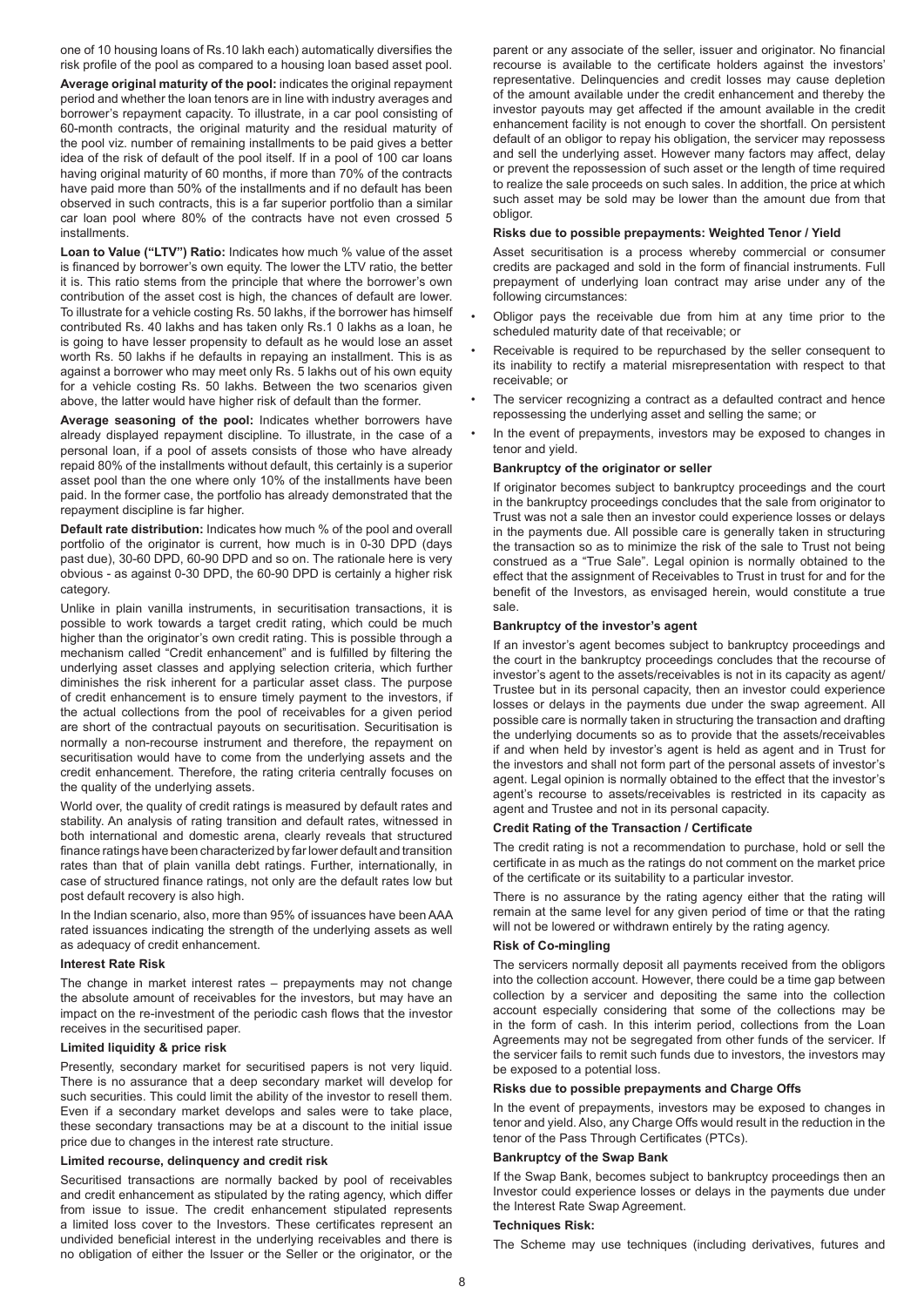options, warrants, etc.) and instruments that may be permitted and/ or that may become permissible under SEBI/RBI Regulations and/or Regulations and/or statutory modification or re-enactment thereof for efficient portfolio management and to attempt to hedge or reduce the risk of such fluctuation. However, these techniques and instruments, if imperfectly used, have the risk of the scheme incurring losses due to mismatches particularly in a volatile market. The Fund's ability to use these techniques may be limited by market conditions, regulatory limits and tax considerations (if any). The use of these techniques is dependent on the ability to predict movements in the prices of securities being hedged and movements in interest rates. There exists an imperfect correlation between the hedging instruments and the securities or market sectors being hedged. Besides, the fact that skills needed to use these instruments are different from those needed to select the Fund's/ Scheme's securities. There is a possible absence of a liquid market for any particular instrument at any particular time even though the futures and options may be bought and sold on an organized stock exchange. The use of these techniques involves possible impediments to effective portfolio management or the ability to meet repurchase/redemption requests or other short-term obligations because of the percentage of the Scheme's assets segregated to cover its obligations.

# **Liquidity and Settlement Risks:**

The liquidity of the Scheme's investments may be inherently restricted by trading volumes, transfer procedures and settlement periods. From time to time, the Scheme will invest in certain securities of certain companies, industries, sectors etc. based on certain investment parameters as adopted internally by AMC. While at all times the Trustees and the AMC will endeavor that excessive holding/investment in certain securities of industries, sectors, etc. by the Scheme be avoided, the assets invested by the Scheme in certain securities of industries, sectors, etc. may acquire a substantial portion of the Scheme's investment portfolio and collectively may constitute a risk associated with non-diversification and thus could affect the value of investments. The Scheme may have difficulty in disposing of certain securities because the security may be unlisted, due to greater price fluctuations there may be a thin trading market, different settlement periods and transfer procedures for a particular security at any given time. Settlement, if accomplished through physical delivery of stock certificates, is labour and paper intensive and may affect the liquidity. It should be noted that the Fund bears the risk of purchasing fraudulent or tainted papers. The secondary market for money market/debt securities does exist, but is generally not as liquid as the secondary market for other securities. Reduced liquidity in the secondary market may have an adverse impact on market price and the Scheme's ability to dispose of particular securities, when necessary, to meet the Scheme's liquidity needs or in response to a specific economic event, such as the deterioration in the creditworthiness of the issuer, etc. or during restructuring of the Scheme's investment portfolio. Furthermore, from time to time, the AMC, the Custodian, the Registrar, any Associate, any distributor, dealer, any company, corporate body, trust, any scheme/Mutual Fund managed by the AMC or by any other AMC may invest in the Scheme. While at all times the Trustees and the AMC will endeavor that excessive holding of Units in the Scheme among a few unit holders is avoided, however, the amounts invested by these aforesaid persons may acquire a substantial portion of the Scheme's outstanding Units and collectively may constitute a majority unit holder in the Scheme. Accordingly, redemption of Units held by such persons may have an adverse impact on the value of the redemption and may impact the ability of the unit holders to redeem their respective Units.

# **B. RISK MITIGATION MEASURES FOLLOWED:**

Risk management is an integral part of the investment process. In line with SEBI Circular No. SEBI/HO/IMD/DF2/CIR/P/2016/42 dated March 18, 2016 and SEBI circular no. SEBI/HO/IMD/DF2/CIR/P/2019/104 dated October 01, 2019, the AMC has incorporated adequate safeguards for controlling risks in the portfolio construction process, which would be periodically evaluated. Online monitoring of various exposure limits are done by the Front Office System. The system incorporates all the investment restrictions as per SEBI guidelines and 'soft' warning alerts at appropriate levels for preemptive monitoring. The system also enables identifying & measuring the risk through various risk measurement tools and analyzes the same so as to act in a preventive manner. In addition to minimize the major risks for equity schemes, the following steps are taken:

#### 1. **Market Risk / Volatility Risk** – Risk of adverse price movements in the portfolio

The portfolio would be adequately diversified to mitigate volatility depending on its respective mandate. Volatility would be monitored with respect to the benchmark and peer set.

2. **Liquidity Risk** – Risk if liquidity impact of entering/exiting the underlying stocks in the portfolio.

Depending on the mandate of JM Focused Fund, some part of the scheme is invested in large cap stocks which are actively traded and thereby liquid. The fund manager may also keep some portion of the portfolio in debt and money market instruments and/or cash within the specified asset allocation framework for the purpose of meeting redemptions. The overall liquidity of the schemes are monitored periodically and necessary action taken on the portfolios, if required. The debt/money market instruments that are invested by the fund also have a short term duration.

#### **DIRECT PLAN**

#### **A. Direct Plan**

In accordance with Para D titled "Separate Option for direct investments" under Circular No. CIR/IMD/DF/21/2012 dated September 13, 2012 issued by Securities and Exchange Board of India (SEBI), JM Financial Trustee Company Private Limited, (the "Trustee" to the Mutual Fund), has introduced a separate plan for direct investments (i.e. investments not routed through an AMFI Registration Number (ARN) Holder ("Distributor") (hereinafter referred to as "Direct Plan") as under:

Direct Plan is only for investors who purchase/subscribe units in the Scheme directly with the Fund and is not available for investors who route their investments through a Distributor.

# **Plans / Options / Sub-options:**

All Plans / Options / Sub-Options being offered under the Scheme ("Regular Plan") will also be available for subscription under the Direct Plan. Thus, there shall be 2 Plans available for subscription under the Scheme viz., Regular Plan and Direct Plan. Portfolio of the Scheme under the Regular Plan and Direct Plan will be common.

The provisions pertaining to Minimum Subscription Criteria, Load and Additional Purchases will be applicable at Scheme (Portfolio) Level.

#### **Scheme characteristics:**

Scheme characteristics such as Investment Objective, Asset Allocation Pattern, Investment Strategy, risk factors, facilities offered and terms and conditions including load structure will be the same for the Regular Plan and the Direct Plan, except that:

- No exit load shall be charged for any switch of investments between Regular Plan and Direct Plan within the same Scheme. The applicable exit load, if any, will be charged for redemptions/ switch outs of the Scheme (i.e. at portfolio level) before the completion of the stipulated load/ lock-in period. The stipulated load/ lock-in period will be reckoned from the date of allotment of units for a particular transaction in the Scheme (i.e. at portfolio level) till the date of redemption / switch out from that scheme, irrespective of the number of intra-scheme switches by the investor between the aforementioned two dates (e.g. switches between plans/sub-plans/options/sub-options within the Scheme having the same portfolio)
- The extant provisions of applicability of load on redemptions/ switches from one Scheme to another will continue to be applicable.

Direct Plan shall have a lower expense ratio excluding distribution expenses, commission, etc and no commission for distribution of Units will be paid / charged under Direct Plan.

#### **Applicable NAV and allotment of units:**

The provisions of applicability of NAV and allotment of units will be same for Regular and Direct plan.

**Eligible investors / modes for applying:** All categories of investors (whether existing or new Unitholders), as permitted under the SID of the Scheme, are eligible to subscribe under Direct Plan. Investments under Direct Plan can be made through various modes offered by the Fund for investing directly with the Fund and all other Platform(s) where investors' applications for subscription of units are routed through SEBI registered Investment Advisors.

# **How to apply:**

Investors subscribing under Direct Plan of the Scheme will have to indicate "Direct Plan" against the Scheme name in the application form/ transaction slip e.g. "JM Focused Fund (Direct)".

However, in the event of the Investor having failed to mention the plan clearly, the following Default Plan will be captured for the investment under the scheme.

Investors may also indicate "Direct" in the ARN column of the application form/ transaction slip. However, in case Distributor/ Sub- broker code is mentioned in the application form, but "Direct Plan" is indicated against the Scheme name or in any other place or in any manner whatsoever in the Application Form/ transaction slip, the Distributor/ Sub-broker code will be ignored and the application will be processed under Direct Plan.

Further, where application is received for Regular Plan without Distributor code or "Direct" is mentioned in the ARN Column, the application will be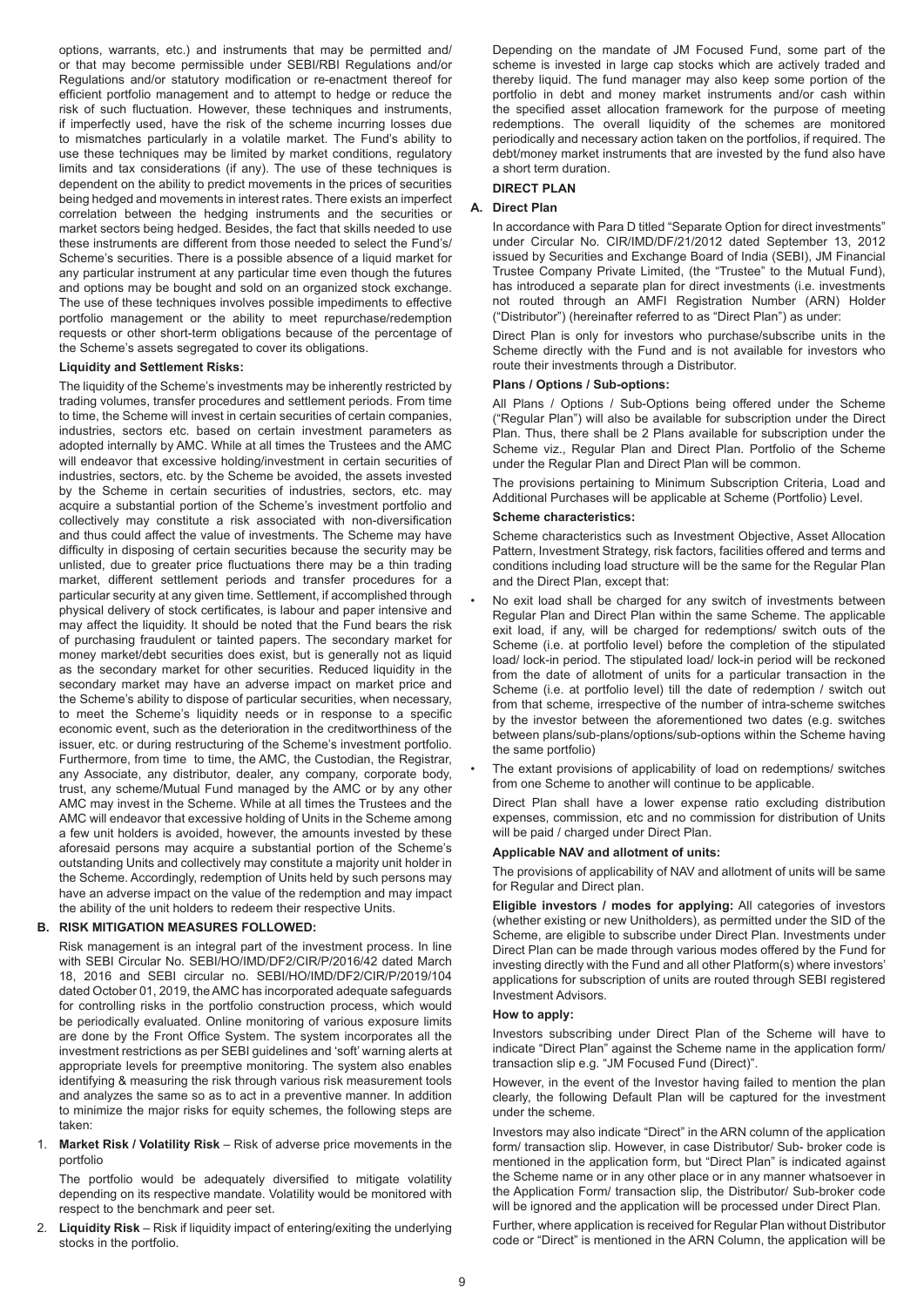processed under the Direct Plan.

**Redemption requests:** Where Units under the Scheme are held under both Regular and Direct Plans and the redemption / Switch request pertains to the Direct Plan, the same must clearly be mentioned on the request (along with the folio number).

In the event of the investor not clearly mentioning the name of the Plan (Regular or Direct)/ Option/ Sub-option/or wherever there is an ambiguity in choice of Plan (Regular or Direct)/ Option/ Sub-option opted for in the request for redemption/switch-out of all/specified amount/units, in the absence of clarificatory letter from the investor on the day of the transaction, the AMC/ Registrar reserves the right to process the redemption/switch out request from the Regular Plan or Direct Plan if such redemption request can be processed in totality. In such case, the redemption will first be effected from the Regular Plan.

E.g. If an investor has investment of Rs. 5 lakh in an Regular Plan and Rs. 10 lakh in the Direct Plan and a redemption request is received from him for redemption of Rs. 2 lakh without indicating which Plan the redemption is to be effected from, the AMC/ Registrar will effect the redemption from the Regular Plan. In the same example, if the redemption request was for Rs. 7 lakh, the redemption would be effected from the Direct Plan.

However, in case it is not possible to effect the redemption from any one of the Plans in totality i.e. either from the Regular or from the Direct Plan, such redemption request will be treated as void ab-initio and rejected.

E.g. If the redemption request in the above example is for Rs. 12 lakh, the AMC / Registrar will summarily reject the redemption request. Where units are held under any one i.e. under Regular or Direct Plan, the redemption will be processed from such Plan.

**Tax consequences:** Switch / redemption may entail tax consequences. Investors should refer to the tax paras set out elsewhere in the document as well as consult their professional tax advisor before initiating such requests.

## **Exchange Platforms:**

SEBI vide its Circular No. SEBI/IMD/CIR No. 11/183204/2209 dated November 13, 2009 had facilitated transactions in Mutual Fund schemes through the stock exchanges infrastructure. Also, vide Circular No. CIR/ IMD/DF/17/2010 dated November 09, 2010, SEBI had permitted routing of Mutual Fund transactions through the clearing members of the registered stock exchanges and Depository Participants of registered Depositories. In view of this and in order to increase the network and enhance the level of service to the investors of JM Financial Mutual Fund, the Boards of JM Financial Asset Management Limited (the "AMC") and JM Financial Trustee Company Private Limited (the "Trustees") decided to offer an alternate platform to facilitate purchase (subscription) and redemption (repurchase) of units of all the eligible schemes of the Fund. This facility is offered in terms of the aforesaid SEBI circular and the guidelines issued by National Stock Exchange of India Ltd. (NSE) and BSE Ltd. (BSE) in this regard.

#### **Following are the exchange platforms through which investors can subscribe/ redeem the units of certain schemes:**

- 1. Mutual Fund Service System (MFSS) introduced by NSE.
- 2. NSE Mutual Fund Platform II (NMF- II)
- 3. BSE Stock Exchange Platform (BSE StAR MF) introduced by BSE.

#### **1. Features of the MFSS introduced by NSE:**

MFSS is an online order collection system provided by NSE to its eligible members for placing subscription or redemption orders on the MFSS, based on orders received from the investors.

MFSS has been designed to provide a confirmation slip of the order(s) entered, which would be deemed to be the time of receipt of application for the purpose of determining the applicability of NAV.

MFSS facility shall be subject to such operating guidelines as may be issued by NSE from time to time.

# **2. Features of the NSE Mutual Fund Platform II (NMF- II):**

The Scheme will also be available on the other platform of NSE known as NSE Mutual Fund Platform II (NMF- II) for the following financial and all the types of non- financial transactions through demat and/or non demat mode:

- Fresh Purchase ( FP)
- Additional Purchases (AP)
- **Redemptions**
- Switch transactions (Units held in the non-demat mode)
- Systematic Investment Plan (SIP)
- Systematic Withdrawal Plan (SWP)
- Systematic Transfer Plan (STP) (Units held in the non-demat mode)
- New Fund Purchase ( NFO)

For Switch/ SWP/ STP etc., the investor can place request with the same Mutual Fund Distributor through whom the respective units were purchased earlier.

The facility provided by NSE Mutual Fund Platform (NMF II) can be availed by:

- Resident Investors (RIs)
- Non-Resident Investors (NRIs).
- Hindu undivided Family (HUFs).
- Person of Indian Origin ( PIO)

For investment by the NRI Investor through NSE, the Foreign Inward Remittance Certificate (FIRC) is mandatory at the time of each investment.

Investment can be made through valid ARN Holder (i.e AMFI registered distributor) or through Registered Investment Advisors (RIA) holding valid SEBI registration number.

For investors who can not avail the above facility kindly refer to "Who cannot invest" under "New Fund Offer" in "Units and Offer" section in the SID.

#### **3. Features of the BSE StAR MF introduced by BSE:**

- a) The trading member of BSE can facilitate investors to subscribe and redeem the mutual fund units using their existing network and order collection mechanism provided by BSE.
- b) The transactions carried out on the BSE platform shall be subject to such guidelines as may be issued by BSE and also SEBI (Mutual Funds) Regulations, 1996 and circulars/guidelines issued thereunder from time to time.
- 1) Basic points to be noted by the investors:
- **i) Who can avail of this facility and is it available for all modes / options of investment?:**
- This facility is available for purchase (subscription) and redemption (repurchase) of units of the Scheme as well as of the other eligible schemes, to the existing and new investors. The list of schemes is subject to change from time to time.
- This facility is available only to Corporate investors, individuals, HUF and Minors acting through a guardian, who are Resident in India.
- This facility is available for investment by NRIs, subject to submission of Foreign Inward Remittance Certificate (FIRC) to the intermediaries/ Market participants involved in the transactions(s) for onward transmission to the Registrar M/s KFin Technologies Limited / JM Financial Mutual Fund through BSE StAR MF platform (BSE StAR MF). However, this facility is not available to Non Resident Indians/ Persons of Indian origin / Overseas Citizen of India from USA, Canada and other Persons / entities / foreign citizens etc. mentioned in the Scheme Information Document (SID) under "Who cannot invest" in "UNITS and OFFER".
- This facility is not available to Societies/Trusts/Overseas Corporate Bodies (OCBs)/Partnership Firms, etc.
- Reinvestment of Income Distribution cum Capital Withdrawal Option/ IDCW (Reinvestment) shall not be available to investors for transacting through stock exchange in demat form.
- **ii) Whom should the investor approach for transacting in units of the eligible schemes of the Mutual Fund?:**

The investor has to approach a trading member of NSE, BSE who is registered with Association of Mutual Funds in India (AMFI) as Mutual Fund Advisors and who is empanelled as a distributor with the AMC and also registered with NSE and BSE as Participants ("AMFI certified stock exchange brokers") for MFSS and BSE StAR Platform.

## **Transactions by Distributors in the Scheme of the Fund on behalf of their clients through the Stock Exchange mechanism:**

SEBI vide its Circulars No. CIR/MRD/DSA/32/2013 dated October 4, 2013 and CIR/MRD/ DSA/33/2014 dated December 9, 2014, has permitted Mutual Fund Distributors (MF Distributors) to use National Stock Exchange (NSE) and Bombay Stock Exchange (BSE), recognized stock exchange infrastructure for transacting units directly from Mutual Fund/ Asset Management Companies on behalf of their clients.

Pursuant to the above, the following guidelines shall be applicable for transactions executed in the Schemes of the Fund through MF Distributors via the Stock Exchange Mechanism offered by BSE:

1. MF Distributor registered with Association of Mutual Funds in India (AMFI) and who has been permitted by Bombay Stock Exchange ("the Exchange"), will be eligible to use "BSE StAR MF" platform to purchase/ redeem/switch units of the eligible Scheme, on behalf of their clients, directly from the Fund through online - non-demat mode and/ or demat mode. The BSE platform is currently also available for Systematic Investment Plans (SIPs). The platform will accept Systematic Transfer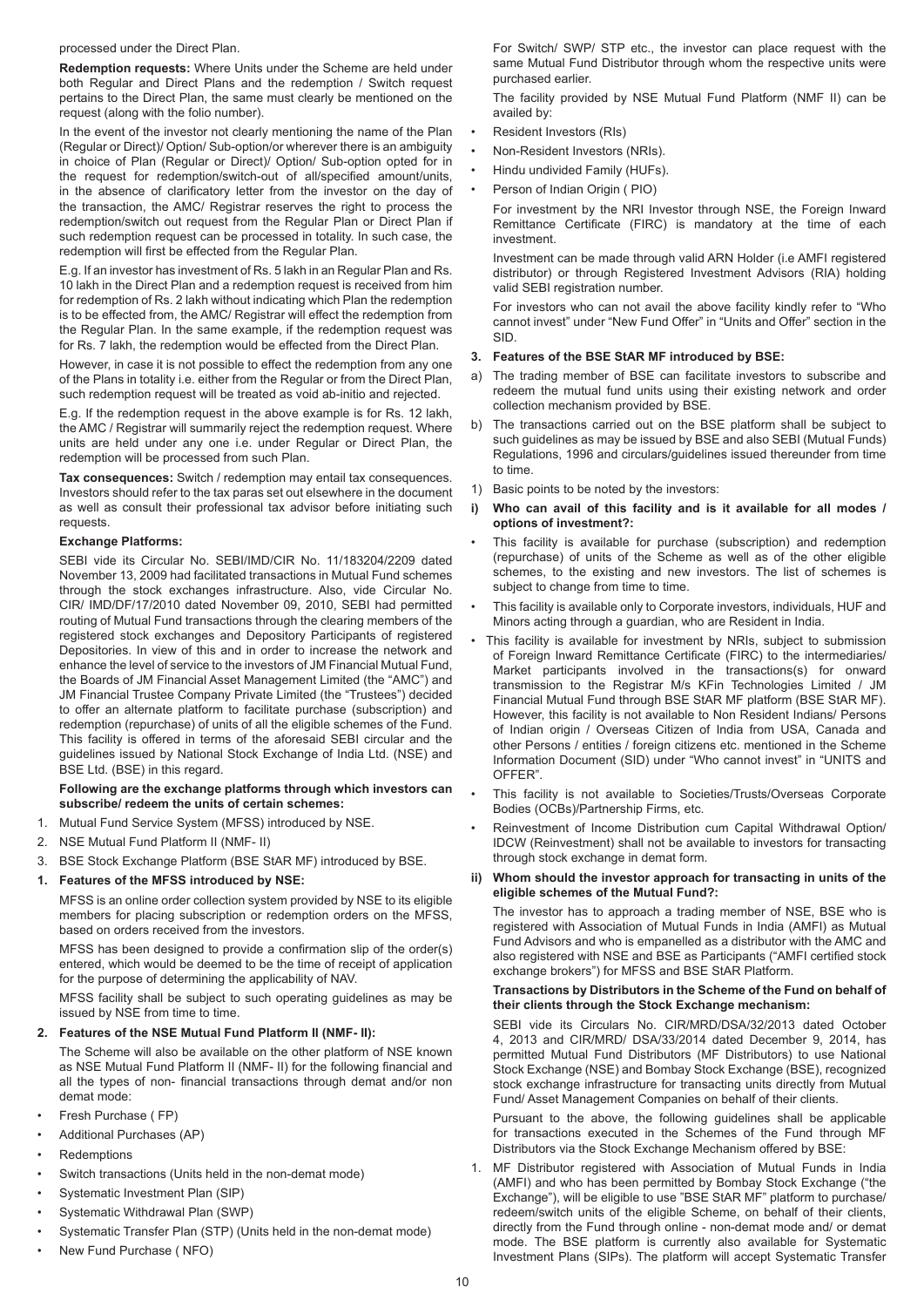Plan (STP) and Systematic Withdrawal Plan (SWP) as and when it is started by BSE.

- 2. MF distributors shall not handle pay out/pay in of funds as well as units on behalf of the investor/ AMC. 'Pay - in' will be directly received from the investor's account by Indian Clearing Corporation Limited (ICCL) of BSE, in its name through any of the payment modes i.e. Cheque/ Demand Draft (DD), RTGS/NEFT, Netbanking, OTM (One Time NACH Debit Mandate) or any other mode of authorized Banking Channels. The'Pay- out' will be directly made to the investor by the Registrar/AMC, for non-demat mode. For demat mode, the pay-out for redemption will be directly made to the ICCL
- 3. i) Purchase of units in Demat mode: In case of purchase in demat mode, the units will be credited into the ICCL account for onward transfer to the investor's account.
- Purchase of units in Non Demat Mode: In case of non- demat mode, the Registrar will intimate the allotment details to the investor directly by emailing/issuing the physical statement of accounts or through the monthly Consolidated Account Statement (CAS).
- iii) Redemption of units in Demat mode: In case of redemption in demat mode, the investor has to approach his/her/their MF Distributor / Depository Participant (DP) registered with BSE platform and submit the Redemption Request Form (RRF) / Delivery Instruction Slip (DIS). The DP in turn will intimate the Exchange and the exchange shall intimate the RTA for further processing of the redemption request.
- iv) Redemption of units in Non Demat mode: In case of non- demat mode, the redemption order will be placed on BSE platform and BSE shall communicate the same to the RTA for redemption proceeds.
- 4. Switch transaction requests can be placed for units which are held in demat as well as in non-demat mode on BSE platform\*.
- 5. In case of payment of redemption proceeds by the Fund/its Registrar to ICCL, the same shall be treated as valid discharge for the Fund/JM Financial Asset Management Limited ("JMF AMC") of its obligation of payment of redemption proceeds to the investor. For purchase of units in demat mode, crediting units into the Clearing Corporation's account shall discharge the Fund/JMF AMC of its obligation to allot units to the investor.
- 6. In case of Payout of Income Distribution cum Capital Withdrawal Option/ Reinvestment of Income Distribution cum Capital Withdrawal Option of units for demat and non-demat cases, the RTA shall process the same and remit/credit directly into the investor's/beneficiary's accounts.
- 7. The investors are requested to note that the allotment of NAV will be based on the time stamping of transaction and receipt of Funds into the account of the respective schemes of the AMC from the Clearing Corporation within the overall guidelines of SEBI on the matter. Payment to the Clearing Corporation will not entitle the investor for the NAV until the same is transferred into the AMC's scheme account by the ICCL, before the cut – off time, including all purchase cases of JM Value Fund irrespective of the amount. The redemption request shall be accepted by the Exchange upto the cutoff time i.e. 3 p.m. (or such other timings as prescribed by SEBI from time to time) only, failing which the request shall be rejected/processed with the NAV applicable for the next permissible day.
- 8. The Exchange shall act as the Point of Acceptance only for the purpose of time – stamping of the transaction and reporting thereof but not for collection of funds from the investor and transfer to the AMC.
- 9. The Mutual Fund Distributors are permitted to handle the transactions of only their clients, through the above platform.
- 10. The facility of transacting in the Fund's Scheme through BSE StAR MF Platform is available through the BSE, subject to such operating guidelines, terms and conditions as may be prescribed by BSE/ SEBI and JMF AMC from time to time.

For transacting units on the BSE platform, the registration of the mobile no. and/or email id of the investor is compulsory.

Currently, BSE does not provide the facility of non-financial transactions. However, BSE is hereby authorised to accept the same as and when they start this facility.

All the authorised offices of BSE and BSE StAR MF platform shall be considered as the Official Points of Acceptance (OPA) of the Fund in accordance with SEBI Circular No. SEBI/IMD/CIR No.11/78450/06 dated October 11, 2006 and conditions stipulated in SEBI Circular dated November 13, 2009.

\* The switch process note for demat mode is available on the website of the Fund

# **Option for holding the units:**

Units shall be allotted in physical form or dematerialised form as per the request of the investor.

- Investors have an option to hold the units in physical or dematerialized form.
- International Security Identification Number (ISIN) in respect of each plans/options of the Scheme has been created and admitted in the National Securities Depository Ltd. ("NSDL") and Central Depository Services (India) Ltd. ("CDSL").

Investors will have to comply with Know Your Customer (KYC) norms as prescribed by BSE/ NSE/ CDSL/ NSDL and the Fund to participate in this facility.

The Fund will not be in a position to accept any request for transactions or service requests in respect of units bought under this facility in demat mode.

Investors should get in touch with Investor Service Centres (ISCs) of the Fund for further details.

For any complaints or grievances against the Eligible Stock Broker with respect to the transactions done through the stock exchange infrastructure, the investor should contact either the concerned Eligible Stock Broker or the investor grievance cell of the respective stock exchange.

The Trustee of the Fund reserves the right to change/modify the features of this facility or discontinue this facility at a later date.

## **Option for holding the units:**

Units shall be allotted in physical or dematerialised form as per the request of the investor. However, the demat facility will be started for the Fund at a later date once the Fund sorts out logistic issues for the transfer of Demat Units.

International Security Identification Number (ISIN) in respect of each plans/options of the aforesaid schemes have been created and admitted in the National Securities Depository Ltd. ("NSDL") and Central Depository Services (India) Ltd. ("CDSL").

# **Purchase of units**

#### **a) Non-Demat (Physical) Mode:**

- i. The investor who chooses the non-demat (physical ) mode is required to submit all requisite documents along with the purchase application to his Broker/Member/MF Distributor/RIA
- ii. The Broker/Member/MF Distributor/RIA shall verify the application and documents for mandatory details and KYC compliance.
- iii. After completion of the verification, the purchase order will be entered in the ICEX Online Platform and an order number will be issued to the investor.
- iv. The investor will transfer the funds to the Broker/Member/MCCIL for onward transmission to the respective Scheme's account of the AMC/ Fund through the Clearing Corporation of the Exchange
- In case of non-demat i.e. physical mode, the Registrar will intimate the allotment details to the investor directly or through Broker/ Member by emailing/issuing the physical statement of accounts or through the monthly Consolidated Account Statement (CAS). The allotment details are also shared with the Exchange and Clearing Corporation.
- **b) Demat Mode:** Investors may kindly note that while at present this window is not available for the Fund, the following process will be followed by the Fund once the procedural aspects are sorted out and the facility is made available.
- i. The investors who intend to deal in depository mode are required to have a demat account with any of the Depository Participants (DPs) registered with either of the Depositories i.e. CDSL or NSDL.
- ii. The investor who chooses the depository mode is required to place an order for purchase of units (subject to applicable limits prescribed by ICEX) with the Brokers/Members.
- The investor should provide their depository account details to the **Members**
- iv. The purchase order will be entered in the Exchange system and an order number will be generated through the system.
- v. The investor will transfer the funds to the Broker/Member who in turn shall transfer the funds to MCCIL for onward transmission to the AMC.
- vi. The demat units will be credited into the AMC a/c by the Depository who in turn with arrange to transfer it for onward transfer to the investor's account directly or through Broker/Member concerned. The allotment details will be provided by the Broker/Member to the respective investor after receipt of Demat units from MCCIL/RTA

# **Redemption of units:**

# **a) Non-Demat (Physical) Mode**

The investor who chooses the physical mode is required to submit all the requisite documents along with the redemption application (subject to applicable limits prescribed by ICEX) to the Broker/Member.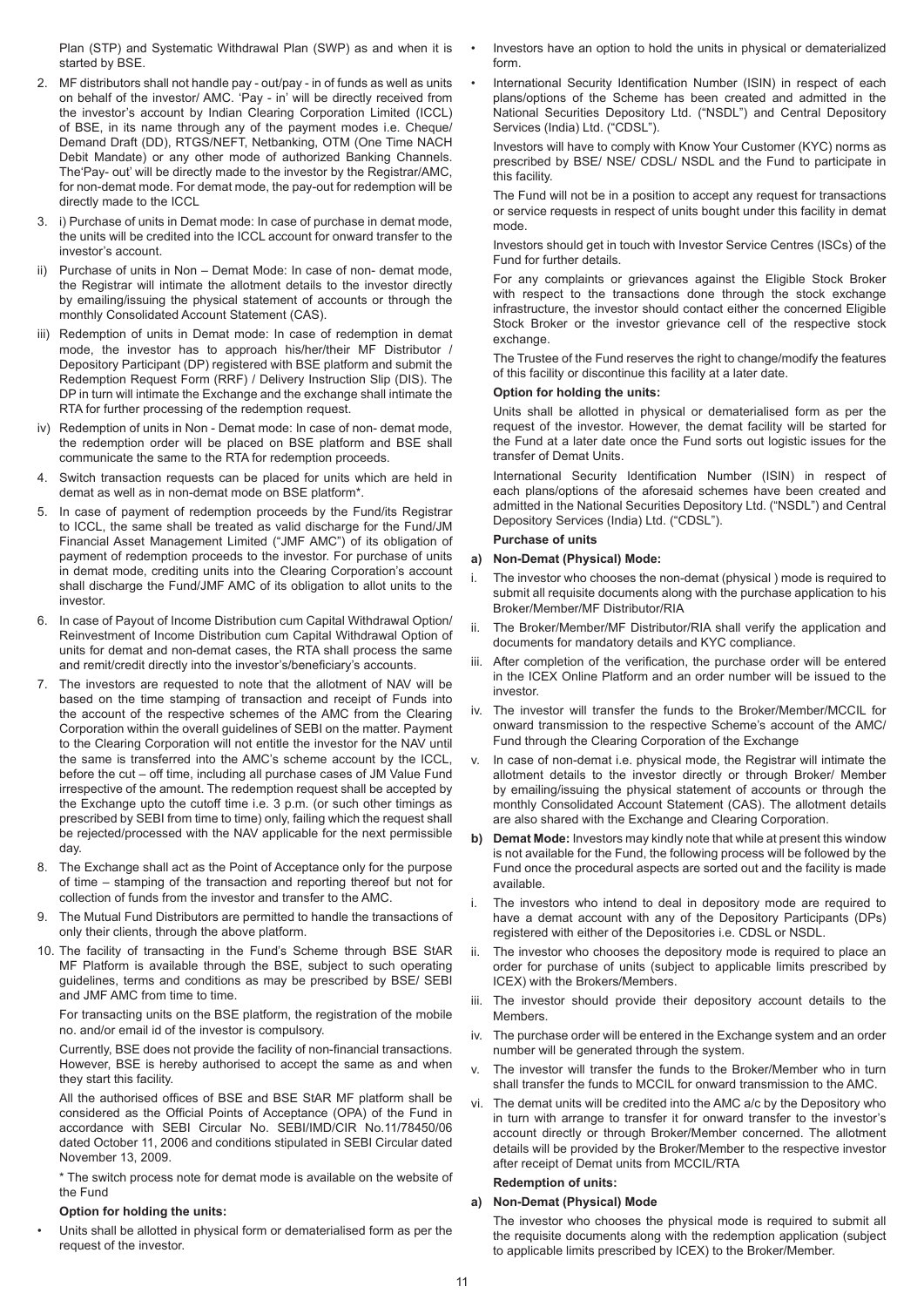The redemption order will be entered in the Stock Exchange system and an order number will get generated through the system. Redemption orders would be created either in terms of amount or quantity as per the choice of the investor.

The redemption proceeds will be credited to the bank account of the Member as per the respective scheme's timeline, who will transfer it to the account of the investor subsequently.

In case of a transaction through the Mutual Fund Distributor, the redemption proceeds will be credited directly to the Bank Account of the investor concerned, as registered in the Folio of the Investor, within the specified timeline of the respective schemes.

- **b) Demat Mode:** Investors may kindly note that while at present this window is not available for the Fund, the following process will be followed by the Fund once the procedural aspects are sorted out and the facility is made available.
- i. The investors who intend to deal in demat mode should be holding units in Demat mode or should get their units converted from physical mode to demat mode prior to placing of redemption order.
- The investor who chooses the demat mode is required to place an order for redemption/switch with the Broker/Member. The investors should provide their Depository Participant with Depository Instruction Slip with relevant units to be credited to the Pool Account of the Clearing Corporation of ICEX i.e. Metropolitan Clearing Corporation of India Ltd. (MCCIL)
- iii. The redemption order will be entered in the system and an order number will get generated from the system containing time of the server of ICEX. Redemption orders would be created in terms of units or amount as opted by the investor concerned.
- iv. The redemption proceeds will be credited to the Bank Account of the investor, as per the Bank Account details in the Demat Account of the investor, as recorded with the Depository Participant (DP), through the Clearing Corporation.

Kindly refer SAI for other Details.

#### **Purchase of units on Exchange Platforms:**

- **a) Physical Form:**
- The investor who chooses the physical mode is required to submit all requisite documents along with the purchase application (subject to applicable limits prescribed by BSE/NSE) to the Participants.
- The Participants shall verify the application and documents for mandatory details and KYC compliance.
- After completion of the verification, the purchase order will be entered in the Stock Exchange system and an order confirmation slip will be issued to investor.
- The investor will transfer the funds to the Participants.
- Allotment details will be provided by the Participants to the investor.

#### **b) Dematerialised form:**

- The investors who intend to deal in depository mode are required to have a demat account with CDSL/NSDL.
- The investor who chooses the depository mode is required to place an order for purchase of units (subject to applicable limits prescribed by BSE/NSE) with the Participants.
- The investor should provide their depository account details to the **Participants**
- The purchase order will be entered in the Stock Exchange system and an order confirmation slip will be issued to investor.
- The investor will transfer the funds to the Participants.
- Allotment details will be provided by the Participants to the investor. **Redemption of units on Exchange Platform:**
- **1) Physical Form:**
- The investor who chooses the physical mode is required to submit all requisite documents along with the redemption application (subject to applicable limits prescribed by BSE/NSE) to the Participants.
- The redemption order will be entered in the Stock Exchange system and an order confirmation slip will be issued to investor. Redemption orders would be created either in terms of amount or quantity.
- The redemption proceeds will be credited to the bank account of the investor, as per the bank account details recorded with the Fund.

## **2) Dematerialised form:**

- The investors who intend to deal in depository mode are required to have a demat account with CDSL/ NSDL and units converted from physical mode to demat mode prior to placing of redemption order.
- The investor who chooses the depository mode is required to place an order for redemption (subject to applicable limits prescribed by BSE/

NSE) with the Participants. The investors should provide their Depository Participant with Depository Instruction Slip with relevant units to be credited to Clearing Corporation pool account.

- The redemption order will be entered in the system and an order confirmation slip will be issued to investor. Redemption orders would be created in terms of units without any minimum limit and not in terms of amount.
- The redemption proceeds will be credited to the bank account of the investor, as per the bank account details recorded with the Depository Participant.

Investors shall receive redemption amount (if units are redeemed) and units (if units are purchased) through broker/clearing member's pool account. The Mutual Fund/AMC would pay proceeds to the broker/ clearing member (in case of redemption) and broker/clearing member in turn to the respective investor and similarly units shall be credited by AMC/Mutual Fund into broker/clearing member's pool account (in case of purchase) and broker/clearing member in turn to the respective investor's demat account.

Payment of redemption proceeds to the broker/clearing members by AMC/Fund shall discharge AMC/Fund of its obligation of payment to individual investor. Similarly, in case of purchase of units, crediting units into broker/clearing member pool account shall discharge AMC/Fund of its obligation to allot units to individual investor.

- i) Applications for purchase/redemption of units which are incomplete/ invalid are liable to be rejected.
- In case of units held in demat form, the redemption request can be given only in number of units and subject to the provision pertaining to minimum repurchase amount.
- iii) Separate folios will be allotted for units held in physical and demat mode. In case of non-financial requests/applications such as change of address, change of bank details, etc. investors should approach Investor Service Centres (ISCs) of the Fund if units are held in physical mode and the respective Depository Participant(s) if units are held in demat mode. In case of KYC compliant investors, the non-financial requests/ applications shall be submitted by the investors to their respective KYC Registration Agencies (KRAs).

## C **FACILITATING TRANSACTIONS IN THE SCHEME OF THE FUND THROUGH MF UTILITIES INDIA PRIVATE LIMITED**

JM Financial Asset Management Limited (AMC) has entered into an Agreement with M/s. MF Utilities India Private Limited (MFUI), for the usage of MF Utilities- (MFU) platform - a shared services initiative of various Asset Management Companies, which acts as a transaction aggregator for transacting in multiple Schemes of various Mutual Funds with a single form/ request and a single payment instrument w.e.f. February 01, 2019.

Investors are requested to note that, MFUI will allot a Common Account Number (CAN), a single reference number for all investments in the Mutual Fund industry, for transacting in multiple schemes of various Mutual Funds through MFU platform and to map existing folios there-with, if any. Investors can create a CAN by submitting the CAN Registration Form (CRF) and necessary documents at the authorised MFUI Points of Service (POS). Additionally, the investor can create CAN online by furnishing the relevant information on the website of MFUI.

The AMC and /or its Registrar and Transfer Agent (RTA) shall provide necessary details to MFUI as may be needed for providing the required services to investors/distributors through MFU platform. The investors are requested to visit the websites of MFUI or the AMC to download the relevant forms. Subscriptions with cheque favouring "MFU Escrow Account" and all other financial & non-financial transactions pertaining to Schemes of JM Financial Mutual Fund (JMFMF) can be done through MFU physically by submitting the documents at any of the existing and new authorized POS of MFUI as displayed on the website of MFUI. Alternatively, the investor may effect financial and permissible nonfinancial transactions through their website www.mfuonline.com or their Mobile App "goMF".

The MFUI website www.mfuonline.com, Mobile App "goMF" and authorised MFUI POS hosted and updated on www.mfuindia.com from time to time will be considered as the Official Points of Acceptance for transactions (OPAT) of the AMC. The online transaction portal of MFUI i.e. www.mfuonline.com, their Mobile App "goMF" and the POS of MFUI will be in addition to the existing OPAT of the AMC.

Applicability of NAV shall be based on time stamping of transaction at MFUI POS/ online and transfer / sighting of funds into the Bank Account of JMFMF before the applicable cut-off timing as stipulated by SEBI. The uniform cut-off time as stipulated by Securities and Exchange Board of India (Mutual Funds) Regulations, 1996 from time to time and as mentioned in the Scheme Information Document/Key Information Memorandum of the scheme shall be applicable.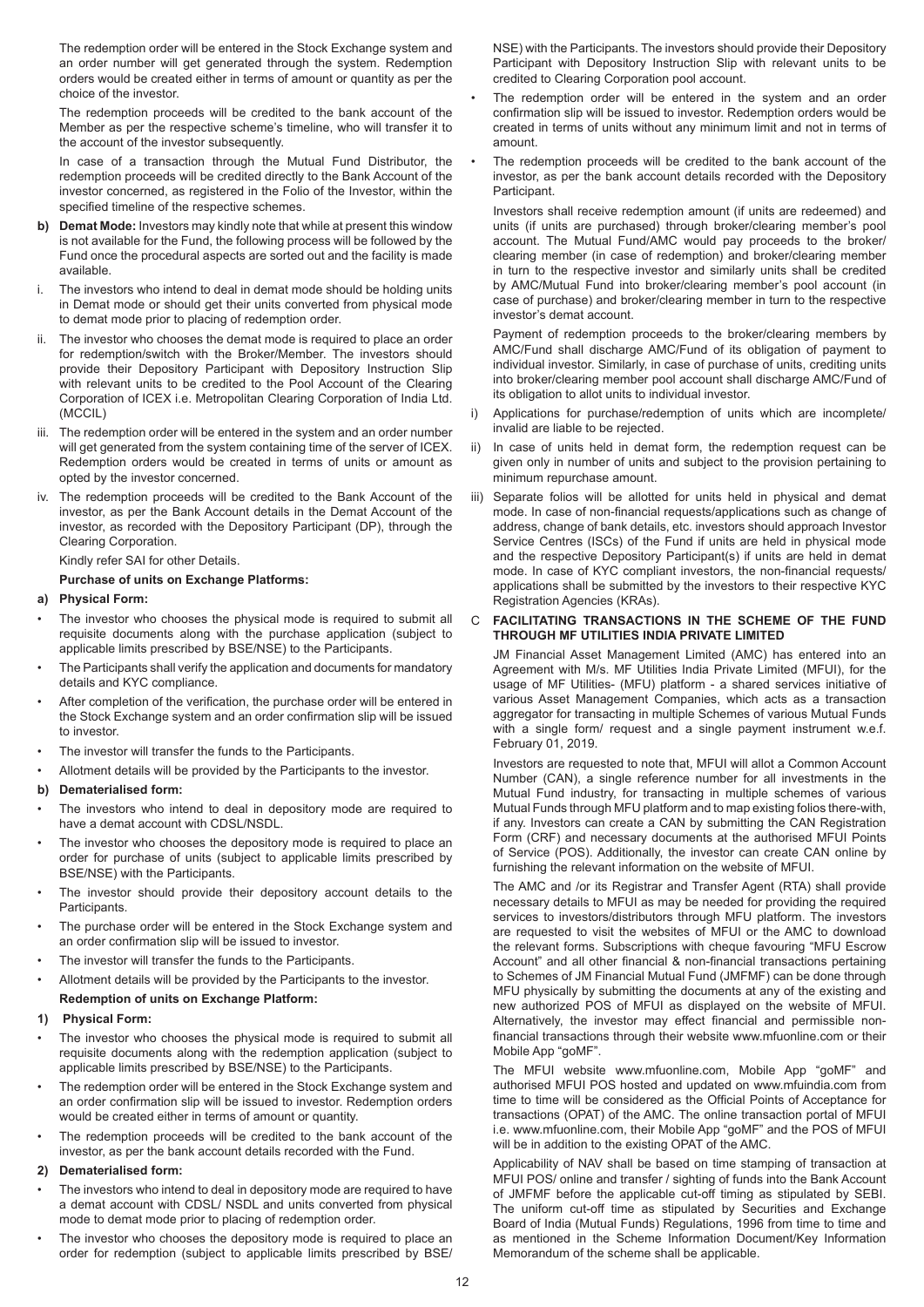Investors should note that transactions through MFU shall be subject to terms and conditions as stipulated by MFUI /the Fund /the AMC from time to time and any applicable law being in force.

For facilitating transactions through MFUI platform, the AMC/ JMFMF will be required to furnish and disclose certain information / details about the investor(s), which may include certain personal information including financial information, with MFUI and / or its authorised service providers. Investors transacting through MFUI platform shall be deemed to have consented and authorised the AMC/ JMFMF to furnish and disclose all such information to MFUI and/or its authorised service providers as may be required by MFUI from time to time.

## **Following procedure will be adopted for carrying out any request for updation of below mentioned non-commercial details :**

1. Bank Details 2. Email id 3. Mobile Number 4. Nomination

- A. **New Folios opened based on CAN:** The data provided by investors to MFUI will be replicated in the new folio/s opened by our Registrar & Transfer Agent ("RTA"), M/s KFin Technologies Limited at the time of first purchase through MFU System.
- B. **Existing Folios:** The RTA has mapped all the folios of our Investors with their existing CANs allotted by MFUI based on the mapping criteria followed by MFUI and accordingly replicated its database for each mapped folios with the database available as per MFUI's records in respect of the CAN respectively. In case of any issue, the Investors may approach to MFUI/RTA for redressal.

**For Updation of non-commercial details in folios mapped with / created through MFU system.**

(i) **CAN Holders - Email id/Mobile No.-** The investor may update/change his Email id/Mobile Number in CAN records maintained by MFU as per the procedure set out by MFUI. The updation carried by MFUI will be replicated in RTA's records in all the folios mapped to the respective CANs

Investors may please note that there will be a cooling period of minimum 10 days for updation of Mobile Number and Email ids.

(ii) **For Non-CAN Holders - Email id/Mobile No.:** Investors are hereby informed that, while updating the solicited KYC feeds provided by the respective KRA ( i.e. KYC Registered Agency like CDSL, CAMS, KFin, Dotex, NDML, C - KYC), the other contact details i.e. Email id and Mobile Number will also be captured for those folios where email id and mobile number are not registered at the time of opening a new folio through the account opening form or through a separate letter around the same time. The request for updation of email id and/or mobile number made by the investor separately will supersede the KYC feeds. Similarly, any subsequent updation of new email id and/or new mobile number will be carried out only on the basis of physical request submitted by the respective Investor, superseding the existing details updated as per KYC feeds.

**Bank Details:** The Bank details along with the details of Default Bank as per CAN records maintained by MFUI will also be replicated in the existing /New Folio(s) of the Investors maintained by the RTA. For any change in the Bank Details, the CAN holder will have to get the same updated in MFUI records by submitting the required documentary evidence and the same will be updated by the RTA automatically for allfolios mapped to the respective CANs.

**Nomination:** Nomination as per CAN will be replicated in AMC's records maintained by its RTA. Same way, any changes/updation in Nomination needs to be carried out in MFUI's records as per the procedure set out by them and the same will be updated by RTA automatically.

In case, the investors desirous of having different nomination or percentage of entitlement for Nominees, they need not update any Nomination details in CAN and instead may update their nomination with the RTA for each folio as per their wish by filling up a separate nomination form for each folio.

For any queries or clarifications related to MFU, please contact the Customer Care of MFUI on +91 22 6134 4316 (during the business hours on all days except Saturday, Sunday and Public Holidays) or send an email to clientservices@mfuindia.com.

# D. **Online Transactions – Through Electronic Platform (Website and Mobile App)**

The investors are allowed to transact in the Scheme of the Fund through www.kfintech.com, an electronic platform provided by M/s. KFin Technologies Limited ('KFin). Online transaction in the Scheme of the Fund can also be made from the website of JM Financial Mutual Fund i.e. www. jmfinancialmf.com. The investors may access the facility to transact in the Scheme of the Fund through mobile application of KFin i.e. 'KFinKart' as well.

Further all Corporates, LLPs, Banks, and other non – individual investors are allowed to transact in schemes of the Fund through "K- CROP Connect", an electronic platform provided by M/s. KFin Technologies Limited ("KFin") on www.kfintech.com.

The said facility is available for Direct and Regular Plans of the Scheme which are available for fresh subscription. The permissible transactions are displayed online and may be updated from time to time.

The uniform cut off time as prescribed under the SEBI (Mutual Funds) Regulations, 1996 and as mentioned in this document and KIM of the scheme of the Fund will be applicable for transactions received through the above electronic platform and the time of receipt of transaction recorded on the server of KFin will be reckoned as the time of receipt of transaction for the purpose of determining applicability of NAV, subject to credit of funds to bank account of scheme, wherever applicable.

The transactions are eligible for the same business day's NAV, subject to SEBI guidelines. However, for other transactions, the NAV will be allotted based on the receipt of funds through the aggregator M/s. IndiaIdeas. com Ltd. (formerly known as M/s. Bill Desk) Razerpay which will be dependent on their arrangement with the respective Banks. Kindly check the same carefully from the officials of the AMC or from the website.

Accordingly, the above platforms will be treated as the Point of Acceptance.

The facility to transact in the Scheme of the Fund through KFin's electronic platforms is available subject to such operating guidelines, terms and conditions as may be prescribed by KFin, JMF AMC and JM Financial Trustee Company Pvt. Ltd. from time to time and applicable laws for the time being in force.

For operating guidelines, terms and conditions, registration form and further details, investors are requested to visit www.kfintech.com.

## E. **MFCentral a digital platform for Mutual Fund investors developed by qualified R&T Agents (QRTAs)**

Based on the SEBI circular no SEBI/HO/IMD/IMD- II DOF3/P/ CIR/2021/604 dated July 26, 2021, to comply with the requirements of RTA inter- operable Platform for enhancing investors' experience in Mutual Fund transactions / service requests, the Qualified R&T Agents (QRTAs), KFin Technologies Limited and Computer Age Management Services Limited (CAMS) have jointly developed MFCentral – A digital platform for Mutual Fund investors.

MFCentral is created with an intent to be a one stop portal / mobile app for all Mutual fund investments and service-related needs that significantly reduces the need for submission of physical documents by enabling various digital / physical services to Mutual Fund investors across Fund Houses subject to applicable Terms & Conditions (T&C) of the Platform. MFCentral will be enabling various features and services in a phased manner. MFCentral may be accessed using https://mfcentral. com/ and a Mobile App in future.

With a view to comply with all provisions of the aforesaid circular and to increase digital penetration of Mutual funds, the Mutual Fund has designated MFCentral as its Official Point of Acceptance (DISC – Designated Investor Service Centre) w.e.f. September 23, 2021.

Any registered user of MFCentral, requiring submission of physical document as per the requirements of MFCentral, may do so at any of the designated Investor Service Centres or Collection Centres of KFintech or CAMS.

# **Option to hold Units in dematerialized (demat) form**

Pursuant to SEBI Circular no. CIR/IMD/DF/9/2011 dated May 19, 2011, an option to subscribe to the units of open ended, close ended, Interval schemes in dematerialized (demat) form shall be provided to the investors effective October 1, 2011.

Consequently, the Unit holders under the Scheme/ Plan(s) shall have an option to subscribe/ hold the Units in demat form in accordance with the provisions laid under the Scheme/Plan(s) and in terms of the guidelines/ procedural requirements as laid by the Depositories (NSDL/ CDSL) from time to time.

In case, the Unit holder desires to hold the Units in a dematerialized / Rematerialized form at a later date, the request for conversion of units held in physical form into Demat (electronic) form or vice-versa should be submitted along with a Demat/ Remat Request Form to their DPs.

# **Provisions with respect to transaction in units held in Demat mode:**

Units held in demat form will be transferable subject to the provisions laid under the respective Scheme/Plan(s) and in accordance with provisions of Depositories Act, 1996 and the Securities and Exchange Board of India (Depositories and Participants) Regulations, 2018 as may be amended from time to time.

An existing investor who wants to redeem units held in his demat account under the Scheme has to approach his depository participant (DP) directly.

Switch transactions from one scheme/plan to another scheme/plan is not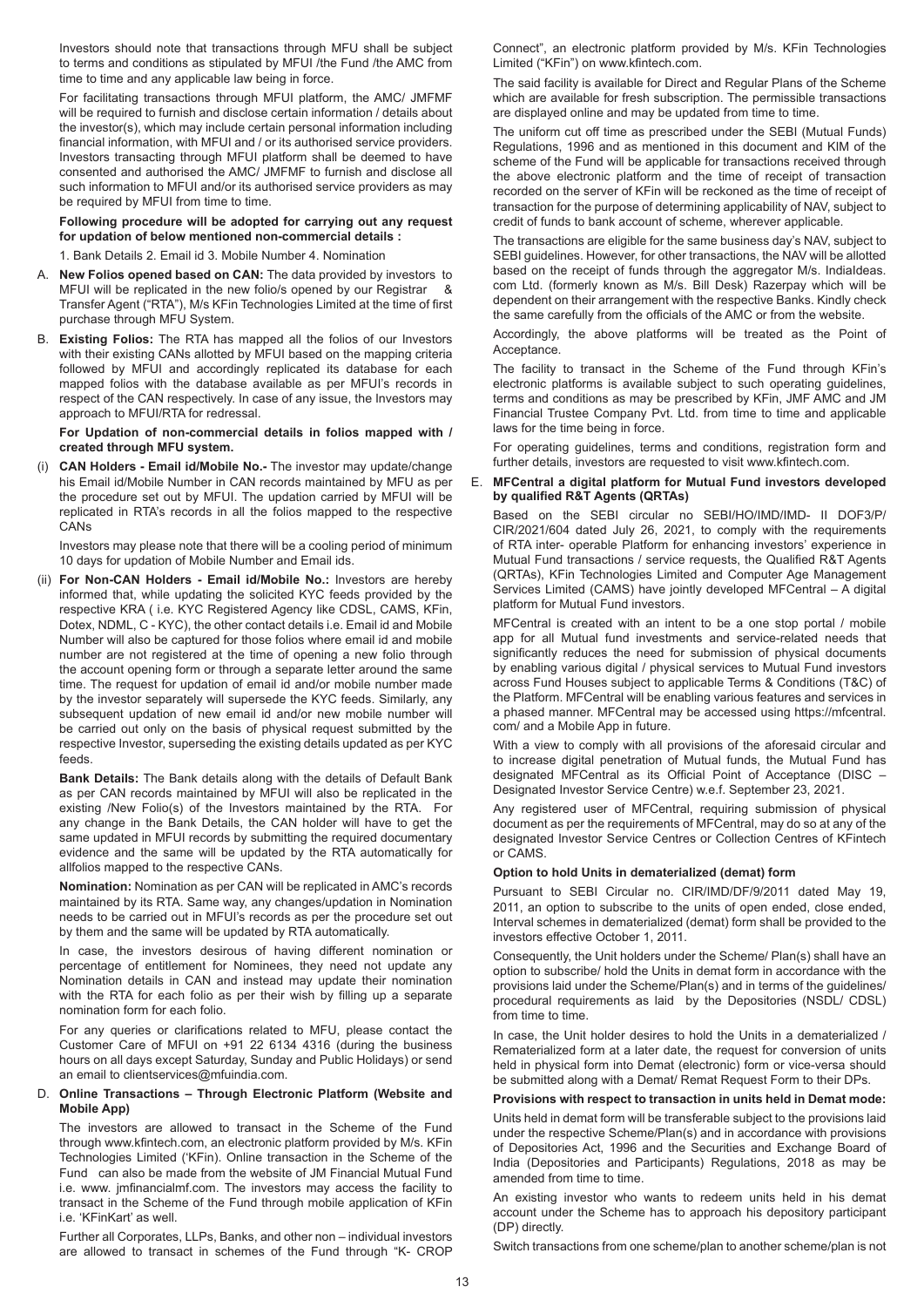permitted for investors holding the units in Demat. Investors desirous of switching their units need to follow the procedure of rematerialisation of their demat holdings and after that they may apply for switch through physical mode.

It is also clarified that provision of minimum investment/ balance/ redemption amount shall not be applicable for transactions done in demat mode, post initial allotment of units in demat mode. However subscription done in demat mode, directly through the Fund, shall be subject to minimum investment criteria.

For issue of units of the Scheme in demat form, applicants under the Scheme will be required to have a beneficiary account with a DP of NSDL/ CDSL and will be required to indicate in the application the DP's name, DP ID number and its beneficiary account number with the DP.

Investors also have an option of holding the units in demat form for SIP. However, the units will be allotted, based on the applicable NAV as per the SID and will be credited to investors' demat account on weekly basis upon realization of funds. For example, units will be credited to investors' demat account every Monday, for realization status received from Monday to Friday in the previous week.

# **APPLICABLE NAV**

# **FOR SUBSCRIPTION (PURCHASE)/SWITCH-IN (FROM OTHER SCHEMES/PLANS OF THE MUTUAL FUND) BY INVESTORS:**

At the applicable NAV.

#### Purchase Price = Applicable NAV

In accordance with the requirements specified by the SEBI circular no. SEBI/IMD/CIR No.4/168230/09 dated June 30, 2009 no entry load will be charged for purchase / additional purchase / switch-in accepted by the Fund with effect from August 01, 2009. Similarly, no entry load will be charged with respect to applications for registrations under systematic investment plans/ systematic transfer plans accepted by the Fund with effect from August 01, 2009.

# **FOR REDEMPTION (SALE)/SWITCH OUTS (TO OTHER SCHEMES/ PLANS OF THE MUTUAL FUND) BY INVESTORS.**

At the applicable NAV subject to the deduction/ charge of exit loads as prescribed & applicable at the time of respective investments and government levies as applicable e.g. STT (Securities Transaction Tax) etc.

## **CUT OFF TIMING FOR SUBSCRIPTIONS/REDEMPTIONS/ SWITCHES:**

Applicable Net Asset Value (NAV) for Purchase/ Switch-in, Installments under Systematic Investment Plan (SIP), and Systematic Transfer Plan (STP) irrespective of application amount across all the schemes of JM Financial Mutual Fund, the following provisions are effective:

Where the application is received and time stamped upto the cut-off time of 3.00 p.m. on a business day at the official point of acceptance and funds for the entire amount of subscription/purchase/SIP/STP installments are available for utilization upto 3.00 p.m. on the same Business Day, NAV of the same Business Day shall be applicable.

Where the application is received and time stamped upto the cut-off time of 3.00 p.m. on a business day at the official point of acceptance and funds for the entire amount of subscription/purchase/ SIP/STP are available for utilization after 3.00 p.m. on the same Business Day or on any subsequent Business day, NAV of such subsequent Business Day on which the Funds are available for utilization prior to 3.00 p.m. shall be applicable.

Where the application is received and time stamped after the cut off time of 3.00 p.m. on a business day at the official point of acceptance and funds for the entire amount of subscription/purchase/SIP/STP installments are available for utilization upto 3.00 p.m. on the same Business Day, NAV of the subsequent Business Day shall be applicable.

Redemption/ Switch out request can be submitted to the official point of acceptance on any business day till the cut off time as stipulated and revised by the SEBI from time to time which is currently 3.00 p.m. (IST). In respect of valid applications received up to 3.00 p.m. (IST) by the Fund, same day's closing NAV shall be applicable. In respect of valid applications received after 3.00 p.m. (IST) by the Fund, the closing NAV of the next business day shall be applicable.

#### **SIP/STP/Switch-in Transactions**

- 1. The NAV for SIP & STP instalments will be allotted based on the credit of funds into the Scheme's account for the respective instalments before the cut off time i.e. 3.00 p.m. irrespective of the SIP/STP instalments' due dates opted by the investors as the same will only be meant for the purpose of initiating the SIP/STP transactions
- 2. The NAVs for Switch-in transactions will be based on transfer of funds into the Bank Account of the target Scheme as per the redemption pay-out service standards of the switch-out scheme subject to the time

stamping of the switch transactions upto the cut-off timings of 3.00 p.m. For faster realisation of the funds, the investors are requested to use electronic modes of payments.

It is clarified that the cut off timings will also be applicable to investments made through "sweep" mode.

# **Transactions through online facilities / electronic modes:**

The time of transaction done through various online facilities / electronic modes offered by the Online Channel Partners of the AMC, for the purpose of determining the applicability of NAV, would be the time when the request for purchase / sale / switch of units is received in the servers of AMC/RTA.

In case of transactions through Online facilities / electronic modes, there may be a time lag of few days between the amount of subscription being debited to investor's bank account and the subsequent credit into the respective Scheme's bank account. This lag may impact the applicability of NAV for transactions where NAV is to be applied, based on actual realization/receipt of funds by the Scheme. Under no circumstances will JMF AMC or its bankers or its service providers be liable for any lag / delay in realization of funds and consequent pricing of units.

The AMC has the right to amend cut off timings of transactions received through online channels within the cut off time stipulated by SEBI (MF) Regulations for the smooth and efficient functioning of the Scheme.

#### **Exchange Platforms & MFU:**

The cut – off timing and applicability of Net Asset Value (NAV) shall be subject to the guidelines issued by SEBI in this regard. With respect to investors who transact through Stock Exchange Platforms (i.e. BSE/NSE) or MFU, the applicable NAV shall be reckoned on the basis of the time stamping as evidenced by confirmation slip given by Stock Exchange/ MFU mechanism, and subject to receipt of funds by the AMC/Fund before the cut – off time of the Scheme for purchase transactions. These platforms are authorized Point of Acceptance for the limited purpose of time-stamping the transactions.

#### **Illustration of the calculation of sale and repurchase price of the units of the Mutual Fund:**

If the applicable NAV is Rs. 10 and the exit load is 1%, then the redemption price will be: Rs.  $10*(1-0.01) =$  Rs. 9.9000.

Investors who hold units in demat form and wish to redeem their units, kindly refer to the redemption procedure set out in the SID.

#### **RDEMPTION PAYMENT PERIOD**

There is no minimum and maximum limit on the amount/units which can be redeemed/switched-out. The investor is free to redeem any or all units outstanding in his/her/their folio.

The redemption or repurchase proceeds shall be dispatched to the unitholders within 10 business days from the date of redemption or repurchase.

## **Redemption/Switch Procedure in case of physical form:**

The investors holding units in physical form may submit their redemption/ switch requests duly signed by all the holders (as per the mode of holding) at any of the Investor Service Centers (ISC) of Registrar & Transfer Agent viz., M/s KFin Technologies Limited or JM Financial Asset Management Ltd. latest by the cut off time as stipulated and revised by SEBI from time to time which is currently 3.00 p.m. on any business day.

Such cases will be eligible for NAV of the business day on which the redemption requests are time-stamped upto the cut-off time at the ISC for the Scheme.

# **Redemption / Switch Procedure in case units are held in dematerialized form:**

The investors who hold units in demat form and wish to redeem their units will have to take following steps:

- Switch of demat units not permitted. In such a case, the investor has to remateralise the units and ten submit the switch request in physical form.
- Investors will have to approach their DP (Depository Participants) where Demat Account is being held.
- Investors will have to submit duly filled-in and signed Redemption/ Repurchase Request Form (RRF) available with respective DPs. Normally, these RRF may be available on the websites of respective DPs e.g. Banks etc. As the format of RRF may be different with every DP, the investors are advised to use the RRF procured from their own DP to avoid rejections/delays by their own DP. The ISIN of the Scheme/plan/ sub-plan is printed on the Statement of Account issued to investors.
- The investors are required to submit 3 copies of RRF to their DPs. One copy of the RRF is used by the DP for issuing acknowledgement to investors whereas the second copy of the RRF will be forwarded by the DP to the Head Office of the RTA i.e M/s KFin Technologies Ltd. The third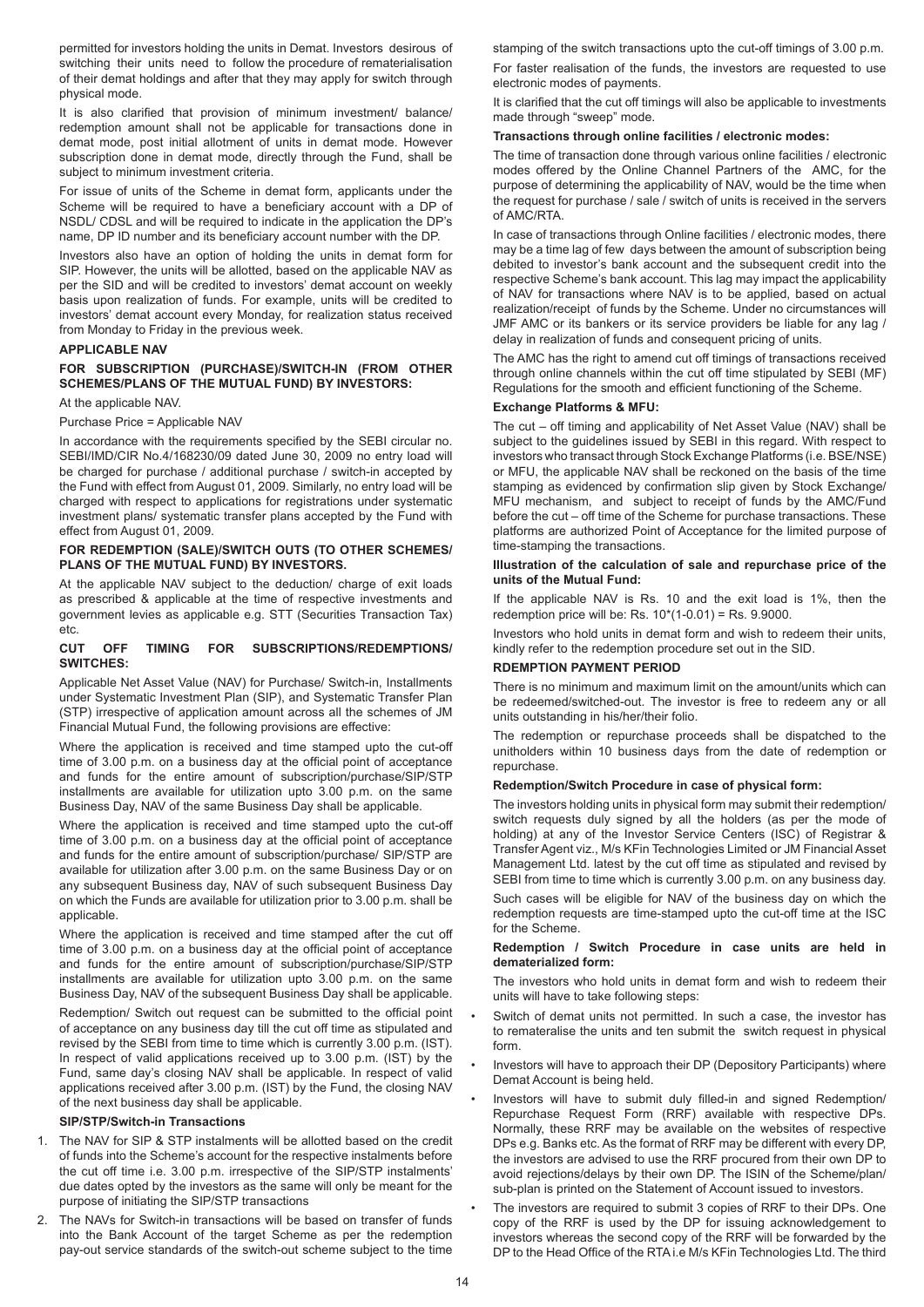copy will be retained by the DP for their own records.

- Based on the receipt of RRF, if found in order, the DP concerned generates Electronic Redemption Request and blocks the units applied for redemption in the NSDL/CDSL system immediately. After this, the investor will not be able to transfer the blocked units to anyone (i.e. cannot transfer to anyone).
- The Electronic Requests generated up to the stipulated cut off time which is currently 3 pm every day by DPs shall get transmitted from NSDL / CDSL to respective Registrars of Mutual Fund by 4 - 6 pm.
- All such Electronic Requests transmitted by NSDL / CDSL by 4 6 pm everyday are updated in the system at Registrar's end i.e. M/s KFin Technologies Ltd. for further processing.
- Registrar shall verify and process the requests subject to finding the same in order by
- a) Nullifying the units by confirming Electronic Repurchase Request,
- b) Applying NAV based on Date and Time of raising Electronic request by DP's for Redemption Request,
- c) Remitting Redemption proceeds to investor's bank account (as recorded in demat account) within 10 business days and
- d) Dispatching an SOA (Statement of Account/Consolidated Account Statement) to the registered address of investor.
- After the above process is completed, the Registrar will update the respective Depository (i.e. NSDL/ CDSL) about the processing of redemption to enable their DPs to issue Fortnightly/ Monthly Transaction Statement.

A Unit holder has in case of physical refund request the option to request for redemption either in terms of Amount or in terms of the number of Units. In case, the redemption request indicates both amount in Rupees and number of Units, the lower of the two in value term will be considered. Where a Rupee amount is specified or deemed to be specified for redemption, the number of Units redeemed will be the equivalent to the amount sought redeemed plus the exit load & applicable Govt levies like STT divided by the redemption price (ie additionally subject to the levy of applicable STT and exit load).

In case of difference/ ambiguity in the amount and units mentioned in any request for Redemption/ Switch, the minimum value (of units and amount) on rupee equivalent basis on the Transaction/ applicable NAV date will be considered by the AMC, provided the investor has not furnished any clarification in writing, duly signed on the date of transaction. In the event of investor not having filled in the Amount/ Units in the Transaction Slip, the AMC will redeem/ switch out all the outstanding units in case the Scheme, Plan, Option are clearly mentioned.

In case, the investor has not mentioned the plans/ sub-plans etc. in the redemption request specifically where he is having holdings in various plans/ sub-plans etc. of the particular scheme, AMC will summarily reject such redemption request if the investor has not furnished any clarification in writing, duly signed on the date of transaction itself, during normal office hours.

In case, an Investor fails to mention the complete name of the Scheme upto plan/ sub - plan level while making request for redemption/ switchout, the AMC reserves the right to redeem/ switch-out all/specified desired units/ value provided the investor is having holdings only in one scheme/plan/option and the folio number is clearly mentioned or if he maintains one folio. Otherwise, such incompletely filled requests would be summarily rejected without processing.

Investors are requested to note that in case of redemption/switch request, if the number of units or the amount to be redeemed/switched out to any other Scheme of JM Financial Mutual Fund, exceeds the number of outstanding units or value of outstanding units, respectively, then JM Financial Asset Management Limited (the "AMC") shall, at its discretion, redeem/switch out all the outstanding units, if no clarificatory letter is received from the respective investor on the date of the transaction and if the condition of minimum investment amount of switch-in scheme is fulfilled.

The number of Units so redeemed will be subtracted from the Unit holder's account and a monthly industry level Mutual Fund Consolidated Account Statement (CAS) containing the details will normally be dispatched / emailed to the Unitholders latest by 15th of subsequent month by NSDL/CDSL in case of Demat Units or by AMFI's appointed Agencies (currently M/s. Manipal Technologies Ltd. or M/s. Seshaai Business Forms Pvt. Ltd.) for verified PAN cases and by the registrar (i.e. M/s. KFin Technologies Limited) for other cases either through email or physical copy.

# **FIFO Method of redemption/switch-out**

In case, an investor has purchased Units on more than one business day, the Units purchased prior in time (i.e. those Units which have been held for the longest period of time), will be deemed to have been redeemed first, i.e. on first in first out basis. Unit holders may also request for repurchase of their entire holding and close the account by indicating the same at the appropriate place in the Transaction Slip/ Repurchase form.

#### **Uniform process for processing of redemption/switch – out for all the Schemes of the Mutual Fund**

All switch funding shall be in line with redemption funding timelines adopted by the concerned scheme i.e. if a scheme follows T+3 payout for redemption, the switch out funding will also be made on T+3 and not earlier or later than T+3, where T is the day of valid transaction received before the stipulated cut off time.

#### **Restriction on redemption in Mutual Funds:**

In terms of circular SEBI/IMD/CIR No.5/126096/08 dated May 23, 2008, provision of restriction on redemption under any scheme of the mutual fund could be made only after the approval from the Board of Directors of the Asset Management Company (AMC) and the Trustees.

SEBI vide its circular no. SEBI/HO/ IMD/DF2/CIR/P/2016/57 dated May 31, 2016 has laid down the criteria and the conditions in case AMC wishes to impose restrictions on redemptions.

Vide the said circular, SEBI has advised that:

- 1) Restriction may be imposed when there are circumstances leading to a systemic crisis or event that severely constricts market liquidity or the efficient functioning of markets such as:
- i. Liquidity issues
- ii. Market failures, exchange closures and/or
- iii. Operational issues
- 2) Restriction on redemption may be imposed for a specified period of time not exceeding 10 working days in any 90 days period.

If restriction on redemption is imposed by JM Financial Asset Management Limited (JMF AMC) anytime in future, JMF AMC, in addition to the above requirements, will ensure the following:

- a. Redemption requests upto Rs. 2 lakh shall not be subject to such restriction.
- b. Where redemption requests are above Rs. 2 lakh, JMF AMC shall redeem the first Rs. 2 lakh without such restriction and remaining part over and above Rs. 2 lakh, shall be subject to restriction, as may be imposed.
- c. Transfer of Units

Units shall be freely transferable. In case, the units are with the depository held in Demat mode, such units will be transferable in accordance with the provisions of the Securities and Exchange Board of India (Depositories and Participants) Regulations, 1996. Pursuant to SEBI circular no. CIR/IMD/DF/10/2010 dated August 18, 2010, units under the Scheme are freely transferable from one demat account to another demat account. In case, a person becomes a holder of Units by operation of law or upon enforcement/invocation of pledge, the AMC shall, subject to production of such satisfactory evidence and submission of such documents by the transferee, proceed to effect the transfer, if the intended transferee is otherwise eligible to hold the Units of the Scheme concerned. In case of physical mode of holding, the asset management company shall, on production of instrument of transfer together with relevant unit certificates, register the transfer and return the unit certificate to the transferee within thirty days from the date of such production.

d. Pledge of Units

Units under the Scheme may be offered as security by way of a pledge / charge in favour of scheduled banks, financial institutions, non-banking finance companies (NBFCs) or at the discretion of the AMC. The AMC and / or the Registrar will note and record the pledge of Units.The AMC shall mark a lien only upon receiving the duly completed form and documents, as it may require. Disbursement of the loans will be at the entire discretion of the bank / financial institution / NBFC and the Fund / AMC assumes no responsibility for that. The Pledgor will not be able to redeem Units that are pledged until the entity to which the Units are pledged provides a written authorization to the Mutual Fund that the pledge / lien charge may be removed. As long as the Units are pledged, the Pledgee will have complete authority to redeem such Units with or without Income Distribution cum Capital Withdrawal /reinvested units thereon as per the arrangements between the pledger and pledgee.

Units held in demat form will be freely transferable from one demat account to another demat account.

#### **Creation of Segregated portfolio**

In case of a credit event at issuer level and to deal with liquidity risk. the AMC may create a segregated portfolio of debt and money market instruments including unrated or money market instruments of an issuer that does not have outstanding rated debt or money market instruments,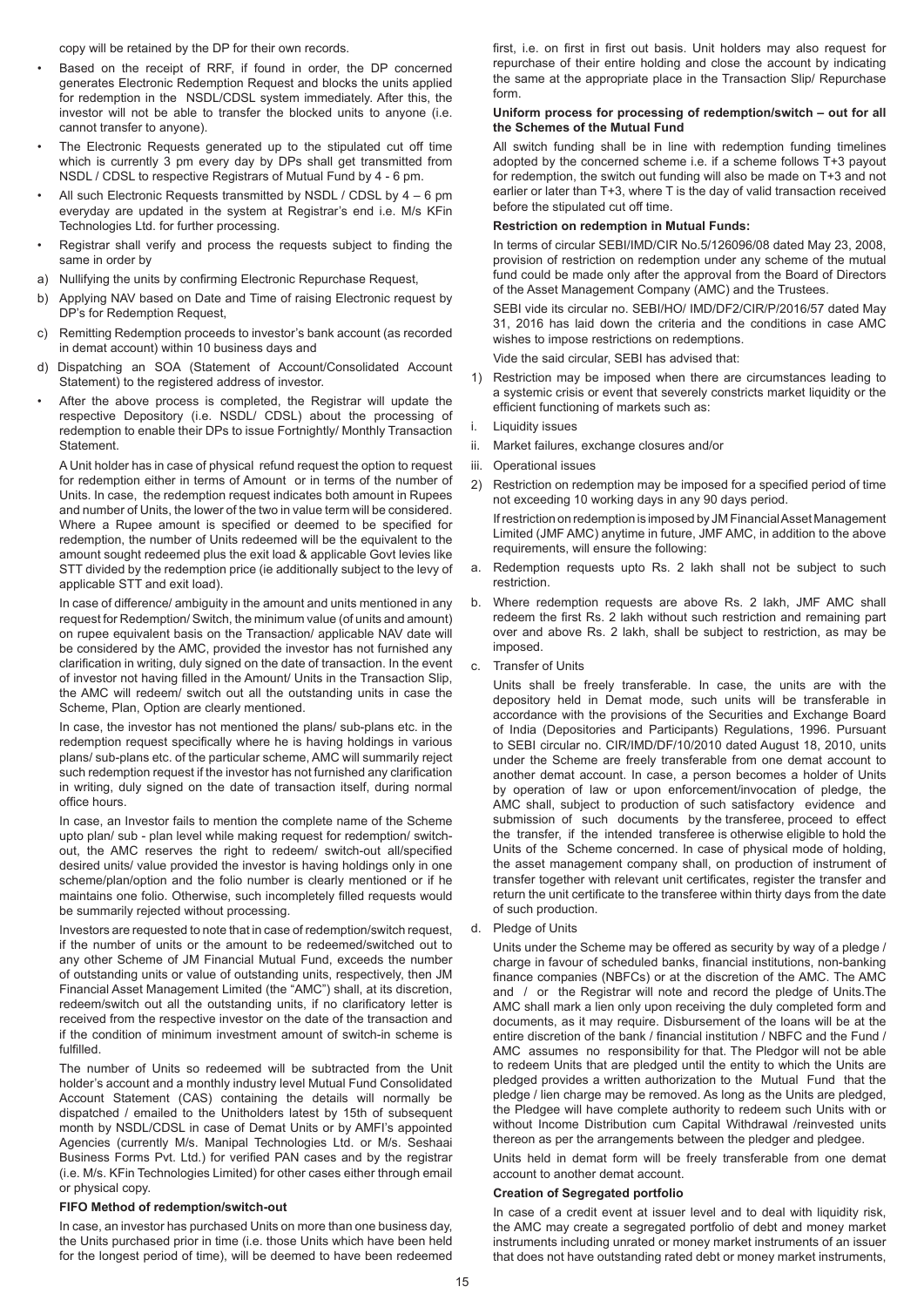under the Scheme in compliance with the SEBI Circular No. SEBI/HO/ IMD/DF2/CIR/P/2018/160 dated December 28, 2018, read with SEBI Circular No. SEBI/HO/IMD/DF2/CIR/P/2019/127 dated November 07, 2019 ("SEBI Circular").

In this regard, the term 'segregated portfolio' shall mean a portfolio comprising of debt or money market instrument affected by a credit event, that has been segregated in a mutual fund scheme(s).

The term 'main portfolio' shall mean the scheme portfolio excluding the segregated portfolio and the term 'total portfolio' shall mean the scheme portfolio including the securities affected by the credit event i.e. main portfolio and all segregated portfolio(s).

**The AMC may create a segregated portfolio in a mutual fund scheme in case of a credit event at Issuer level i.e. downgrade in credit rating by a SEBI registered Credit Rating Agency (CRA), as under:**

- a) Downgrade of a debt or money market instrument to 'below investment grade', or
- b) Subsequent downgrades of the said instruments from 'below investment grade', or
- c) Similar such downgrades of a loan rating, or
- d) Actual default of either the interest or principal amount in case of unrated debt or money market instruments.

In case of difference in rating by multiple CRAs, the most conservative rating shall be considered. Creation of segregated portfolio shall be based on issuer level credit events as detailed above and implemented at the ISIN level. Creation of segregated portfolio shall be optional and at the discretion of the AMC.

Further, the AMC shall seek approval of the Trustees prior to creation of the segregated portfolio.

## **Process for creation of segregated portfolio**

The AMC shall decide on creation of segregated portfolio of the Scheme on the day of credit event. Segregation of portfolio in case of unrated debt or money market instruments will be done only in case of actual default of either the interest or principal amount by the issuer of such instruments. The AMC shall inform AMFI immediately about the actual default by the issuer.

#### **Once the AMC decides to segregate portfolio, the AMC shall:**

- a) seek approval from the Board of Directors of the Trustee Company, prior to creation of the segregated portfolio.
- b) immediately issue a press release disclosing its intention to segregate such debt and money market instruments and its impact on the investors of the Scheme. The AMC shall also disclose that the segregation shall be subject to Trustee approval. Additionally, the said press release shall be prominently disclosed on the website of the AMC.
- c) ensure that till the time the Trustee approval is received, which in no case shall exceed 1 (one) business day from the day of credit event, the subscription and redemption in the concerned Scheme shall be suspended for processing with respect to creation of units and payment on redemptions.

#### **Once the approval of the Trustees is received by the AMC:**

- a) The segregated portfolio shall be effective from the day of credit event.
- b) The AMC shall issue a press release immediately with all relevant information pertaining to the segregated portfolio of the Scheme. The said information shall also be submitted to SEBI.
- c) An e-mail or SMS shall be sent to all unit holders of the concerned Scheme.
- d) The NAVs of both segregated and main portfolio shall be disclosed from the day of the credit event.
- e) All existing investors in the Scheme as on the day of the credit event shall be allotted equal number of units in the segregated portfolio as held in the main portfolio. The AMC shall work out with the R&T viz. KFin Technologies Ltd., the mechanics of unit creation to represent the holding of segregated portfolio and the same shall appear in the account statement of the unit holders.
- f) No redemption and subscription shall be allowed in the segregated portfolio. However, in order to facilitate exit to unit holders in the segregated portfolio, the AMC shall enable listing of units of segregated portfolio on the recognized stock exchange within 10 business days of creation of segregated portfolio and also enable transfer of such units on receipt of transfer requests.

In case the Trustees do not approve the proposal to create a segregated portfolio, the AMC shall issue a press release immediately informing investors about the same. Thereafter, the transactions shall be processed as usual at the applicable NAV.

#### **Valuation and processing of subscriptions and redemptions:**

Notwithstanding the decision to segregate the debt and money market instruments, the valuation process shall take into account the credit event and the portfolio shall be valued based on the principles of fair valuation (i.e. realizable value of the assets) in terms of the relevant provisions of SEBI MF Regulations, 1996 and circular(s) issued thereunder.

All subscription and redemption requests for which NAV of the day of credit event or subsequent day is applicable, will be processed as per the existing SEBI circular on applicability of NAV as under:

- a) Upon receipt of Trustee approval to create a segregated portfolio -
- Investors redeeming their units will get redemption proceeds based on the NAV of main portfolio and will continue to hold the units of segregated portfolio.
- Investors subscribing to the Scheme will be allotted units only in the main portfolio based on its NAV.
- b) In case the Trustees do not approve the proposal of segregated portfolio, subscription and redemption applications will be processed based on the NAV of total portfolio.

# **TER for the Segregated Portfolio:**

- The AMC shall not charge investment and advisory fees on the segregated portfolio. However, TER (excluding the investment and advisory fees) can be charged, on a pro-rata basis only upon recovery of the investments in the segregated portfolio.
- The TER so levied shall not exceed the simple average of such expenses (excluding the investment and advisory fees) charged on daily basis on the main portfolio (in % terms) during the period for which the segregated portfolio was in existence.
- The legal charges related to recovery of the investments of the segregated portfolio may be charged to the segregated portfolio in proportion to the amount of recovery. However, the same shall be within the maximum TER limit as applicable to the main portfolio. The legal charges in excess of the TER limits, if any, shall be borne by the AMC.
- The costs related to segregated portfolio shall in no case be charged to the main portfolio.

#### **Disclosures:**

- A statement of holding indicating the units held by the investors in the segregated portfolio along with the NAV of both segregated portfolio and main portfolio as on the day of the credit event shall be communicated to the investors within 5 working days of creation of the segregated portfolio.
- Adequate disclosure of the segregated portfolio shall appear in all scheme related documents, in monthly and half-yearly portfolio disclosures and in the annual report of the Mutual Fund and the Scheme.
- The Net Asset Value (NAV) of the segregated portfolio shall also be declared on daily basis along with the NAV of the main portfolio.
- The information regarding number of segregated portfolios created in the Scheme shall appear prominently under the name of the Scheme at all relevant places such as SID, KIM-cum- Application Form, advertisement, AMC and AMFI websites, etc.
- The performance of the Scheme required to be disclosed at various places shall include the impact of creation of segregated portfolio and shall clearly reflect the fall in NAV to the extent of the portfolio segregated due to the credit event and the said fall in NAV along with recovery(ies), if any, shall be disclosed as a footnote to the performance table. Such information in the scheme related documents and Scheme performance shall be carried out for a period of at least 3 years after the investments in segregated portfolio are fully recovered/ written-off.
- The investors of the segregated portfolio shall be duly informed of the recovery proceedings of the investments of the segregated portfolio. Status update may be provided to the investors at the time of recovery and also at the time of writing-off of the segregated securities.

#### **Monitoring by Trustees: In order to ensure timely recovery of investments of the segregated portfolio, the Trustees shall ensure that:**

- The AMC puts in sincere efforts to recover the investments of the segregated portfolio.
- Upon recovery of money, whether partial or full, it shall be immediately distributed to the investors in proportion to their holding in the segregated portfolio. Any recovery of amount of the security in the segregated portfolio even after the write off shall be distributed to the investors of the segregated portfolio.
- An Action Taken Report (ATR) on the efforts made by the AMC to recover the investments of the segregated portfolio is placed in every Trustee meeting till the investments are fully recovered/ written-off.
- The Trustees shall monitor the compliance of the above mentioned SEBI circular and disclose in the half-yearly trustee reports filed with SEBI, the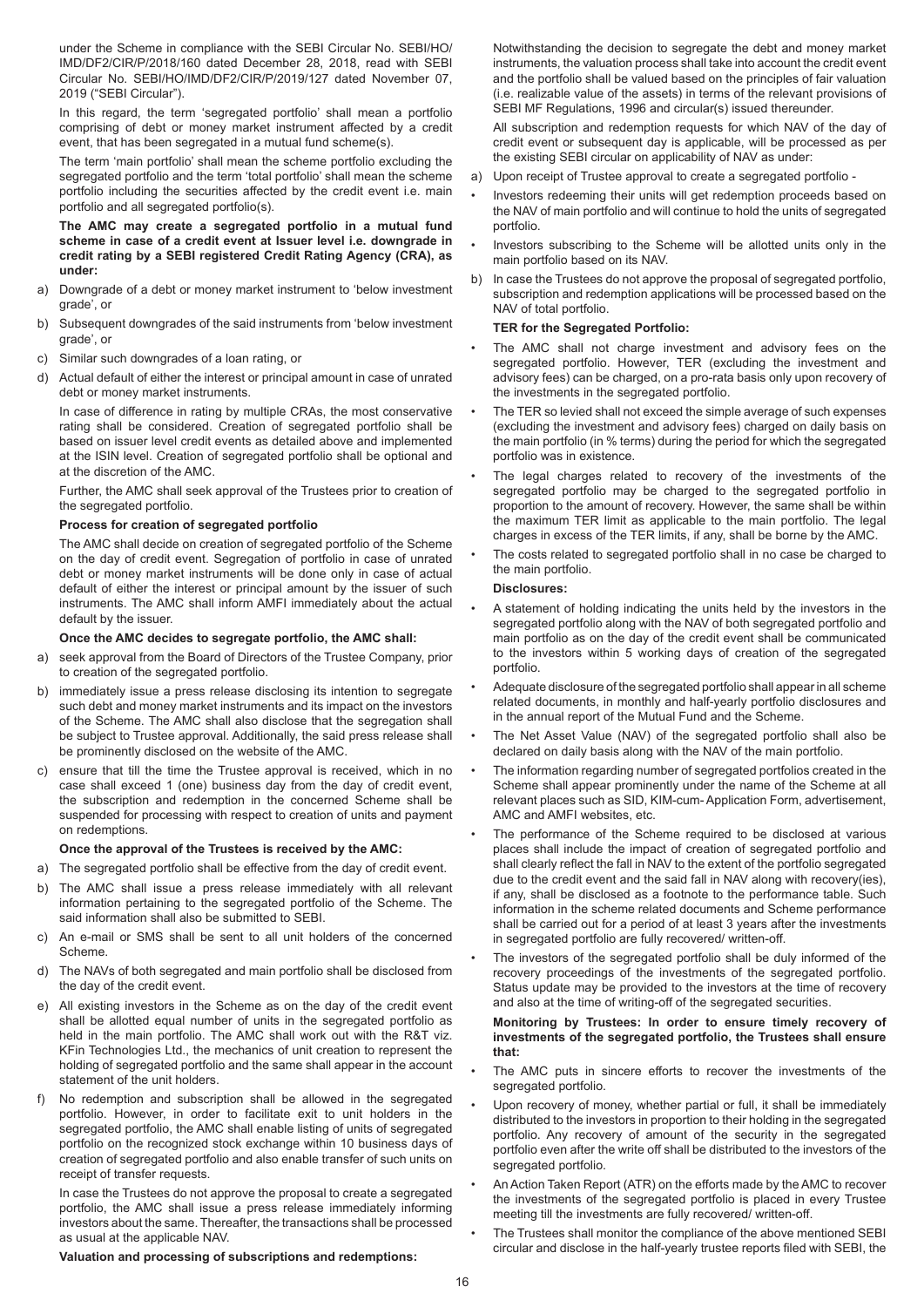compliance in respect of every segregated portfolio created.

In order to avoid mis-use of segregated portfolio, the Trustees shall have a mechanism in place to negatively impact the performance incentives of Fund Managers, Chief Investment Officer (CIO), etc. involved in the investment process of securities under the segregated portfolio, mirroring the existing mechanism for performance incentives of the AMC, including claw back of such amount to the segregated portfolio of the Scheme.

**Example of Segregated Portfolio:** The below table shows how a security affected by a credit event will be segregated and its impact on investors. Whether the distressed security is held in the original portfolio or the segregated portfolio, the value of the investors' holdings will remain the same on the date of the credit event.

**Key assumptions:** Let us assume a Scheme consists of 4 Securities (A, B, C and D). It has two investors with total of 10,000 units (Investor 1 with 7,000 units, Investor 2 with 3,000 units).

Total Portfolio Value of Rs. 40 Lakhs (Each Security invested Rs. 10 Lakh).

Current NAV: 40,00,000/10,000 = Rs. 400 Per Unit.

Suppose Security A is downgraded to below investment grade and consequently the value of the security falls from Rs. 10,00,000 to Rs. 4,00,000 and the AMC decides to segregate the security into a new portfolio, then the Investors will be allotted the same number of units in the segregated portfolio as they hold in the main portfolio. So, Investor 1 will get 7,000 Units and Investor 2 will get 3,000 units in the segregated portfolio.

With Segregation, the Portfolio Value is Rs. 34,00,000 (Now B, C and D Securities worth Rs. 30 Lakh and Security A has fallen from Rs. 10,00,000 to Rs. 4,00,000).

|                   | <b>Main Portfolio (Security of</b><br>B, C & D | <b>Segregated Portfolio</b><br>(Security A) |
|-------------------|------------------------------------------------|---------------------------------------------|
| <b>Net Assets</b> | Rs. 30.00.000                                  | Rs. 4.00.000                                |
| Number of Units   | 10.000                                         | 10.000                                      |
| NAV per Unit      | Rs. 30,00,000/10,000 =                         | Rs. 4,00,000/ 10,000=                       |
|                   | Rs. 300                                        | Rs. 40                                      |

With respect to Investors:

|              | <b>Particulars</b>                                  | <b>Investor 1</b> | Investor 2       |
|--------------|-----------------------------------------------------|-------------------|------------------|
| A            | Units held in Main portfolio                        | 7.000             | 3.000            |
|              | (No. of Units)                                      |                   |                  |
|              | NAV of Main Portfolio                               | Rs. 300 per Unit  | Rs. 300 per Unit |
|              | Value of Holding in Main<br>Portfolio (Rs.)         | 21,00,000         | 9,00,000         |
| <sub>R</sub> | Units Held in Segregated<br>Portfolio               | 7.000             | 3.000            |
|              | NAV of Segregated Portfolio                         | Rs. 40 Per unit   | Rs. 40 Per unit  |
|              | Value of Holding in Segre-<br>gated Portfolio (Rs.) | 2.80.000          | 1.20.000         |
| C            | <b>Total Value of Holdings (A)</b><br>+ (B) (Rs.)   | 23,80,000         | 10,20,000        |

Value of the Portfolio would be as follows at different stages/ scenarios:

| Stage /Scenario            | <b>Portfolio</b>                                       | Value         |
|----------------------------|--------------------------------------------------------|---------------|
| <b>Before Credit Event</b> | Security A                                             | Rs. 10,00,000 |
|                            | Security B                                             | Rs. 10,00,000 |
|                            | Security C                                             | Rs. 10,00,000 |
|                            | Security D                                             | Rs. 10,00,000 |
|                            | <b>Total Portfolio Value</b><br>(Security A, B, C & D) | Rs. 40.00.000 |
|                            |                                                        |               |
| On Credit Event if         | Security A                                             | Rs. 4,00,000  |

|  |   | Portfolio is not<br>Segregated | Security B                                             | Rs. 10,00,000 |
|--|---|--------------------------------|--------------------------------------------------------|---------------|
|  |   |                                | Security C                                             | Rs. 10,00,000 |
|  |   |                                | Security D                                             | Rs. 10,00,000 |
|  |   |                                | <b>Total Portfolio Value</b><br>(Security A, B, C & D) | Rs. 34,00,000 |
|  |   |                                |                                                        |               |
|  | Ш | On Credit Event if             | <b>Main Portfolio:</b>                                 |               |
|  |   | Portfolio is segregated        | Security B                                             | Rs. 10,00,000 |
|  |   |                                | Security C                                             | Rs. 10.00.000 |
|  |   |                                | Security D                                             | Rs. 10,00,000 |
|  |   |                                | <b>Segregated Portfolio:</b>                           |               |
|  |   |                                | Security A                                             | Rs. 4,00,000  |
|  |   |                                | <b>Total Portfolio Value</b>                           | Rs. 34.00.000 |

**(Security A, B, C & D) Investors may note the essential difference between a segregated portfolio and non-segregated portfolio as follows:**

• Where the portfolio is not segregated, the transactions will continue to be processed at NAV based prices of the total portfolio. There will be no change in the number of units remaining outstanding.

- Where the portfolio is segregated, equal number of units are created and allotted to reflect the holding for the portion of portfolio that is segregated.
- Once the portfolio is segregated, the transactions will be processed at NAV based prices of main portfolio
- Since the portfolio is segregated for distressed security, the additional units that are allotted cannot be redeemed. The units will be listed on the recognised stock exchange to facilitate exit to unit holders.
- Upon realisation of proceeds under the distressed security either in part or full, the proceeds will be paid accordingly. Based on the circumstances and developments, the AMC may decide to write off the residual value of the segregated portfolio.

#### **Special Products / facilities available:**

Systematic Investment Plans (SIPs)/Systematic Transfer Plan (STP)/ Systematic Withdrawal Plan (SWP). For further details, kindly refer to the details mentioned in the Scheme Information Document of this Scheme.

Switching Options: Unitholders under the Scheme have the option to switch part or all of their unit holdings in the Scheme to another Scheme established by the Fund, or within the Scheme from one Plan to another, which is available for investment at that time. This option will be useful to Unitholders who wish to alter the allocation of their investment among the Scheme/Plan(s)/Options of the Fund in order to meet their changed investment needs.

The switch will be effected by way of a redemption of Units from the Plan/Option and a reinvestment of the net redemption proceeds in the opted Plan/Option of the other Scheme and accordingly, to be effective, the switch must comply with the redemption rules of the switchingout Scheme and the issue rules of the other switching-in scheme (for e.g. as to the minimum number of Units that may be redeemed or issued, exitload,stamp duty, taxes etc). The price at which the Units will be switched out of the Scheme/Plan/Option will be based on the Repurchase Price, and the proceeds will be invested in the opted Plan/ Option of the target Scheme at the prevailing terms and sale price for units in that scheme/plan/option. The switch - out from one scheme to another scheme (i.e. requiring change in portfolio) will be effective only after the switch - out scheme has received the funds in the in-scheme. Accordingly, the applicability of NAV will be dependant on the SEBI guidelines.

Subject to necessary approvals (if any) from the Regulatory authorities and any other approval as applicable, tax deduction at source, if any, will be effected at the appropriate rate in case of a switching by NRIs/FPIs and the balance amount would be utilized to exchange units to the other Scheme.

## **Identification of Beneficial Ownership:**

In terms of SEBI Master Circular on Guidelines on Anti Money Laundering (AML) Standards and Combating the Financing of Terrorism (CFT) dated July 4, 2018 and guidelines issued by SEBI from time to time, all the registered intermediaries are required to undertake Client Due Diligence ('CDD') measures wherein intermediaries are required to obtain sufficient information from their clients in order to verify the identity of their clients and identify the identity of the persons who beneficially own or control the securities account.

For further details, kindly refer to the Scheme Information Document of this Scheme.

# **DISCLOSURE OF BANK MANDATE**

All cheques and bank drafts accompanying the application form should contain the application form number on its reverse.

As per the directive issued by SEBI vide their letter IIMARP/MF/ CIR/07/826/98 dated April 15, 1998, and SEBI/IMD/CIR No. 6/4213/04 dated March 1, 2004 it is mandatory for applicants to mention their bank account numbers in their applications for purchase or redemption of Units. This is to prevent fraudulent encashment of Income Distribution cum Capital Withdrawal /redemption / refund cheques.

The verification procedures for registration of bank mandates will henceforth be applicable at the time of fresh subscription/new folio creation with the Fund i.e. in case the fresh subscription cheque does not belong to the bank mandate mentioned in the application form, the AMC shall seek the additional documents and follow the procedures set out in the above mentioned addendum, before registering the bank mandate in the new folio.

#### **Refusal to accept fresh purchases**

In case, it is observed that there are consecutive instances of cheque dishonour by the same unitholder/ investor due to the reasons attributable to such unitholder/ investor, the AMC reserves the right, not to accept fresh purchase application(s) from such unit holder/ investor in the future.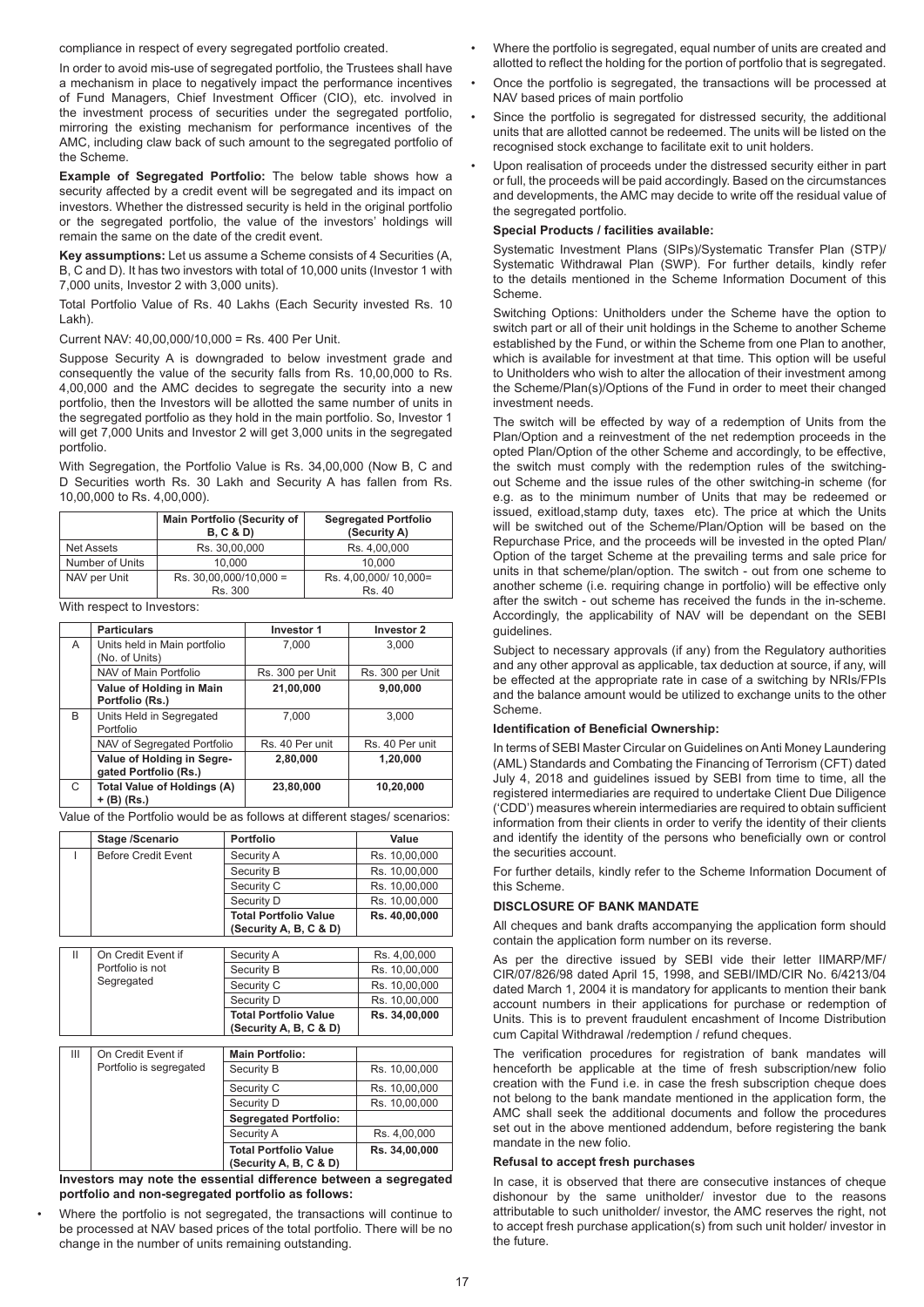# **DESPATCH OF REPURCHASE OR INCOME DISTRIBUTION CUM CAPITAL WITHDRAWAL PROCEEDS:**

The redemption or repurchase proceeds shall be dispatched/remitted to the unit holders within 10 business days from the date of redemption or repurchase.

The Income Distribution cum Capital Withdrawal (Income Distribution) warrants shall be dispatched to the unitholders within 15 days of the Record Date. The Asset Management Company shall be liable to pay interest to the unitholders at such rate as may be specified by SEBI for the period of delay (presently  $@$  15% per annum) if the delay is beyond the SEBI stipulated time which is 10 Business Days currently.

In case the AMC delays in dispatching the Income Distribution cum Capital Withdrawal proceeds beyond 15 days from the Record Date, it shall pay interest to the unitholders at such rate as may be specified by SEBI for the period of such delay (presently @ 15% per annum).

## **INCOME DISTRIBUTION CUM CAPITAL WITHDRAWAL POLICY**

The Income Distribution cum Capital Withdrawal (Income Distribution) warrants shall be dispatched to the unitholders within 15 days of the Record Date.

No Income Distribution cum Capital Withdrawal under Income Distribution cum Capital Withdrawal /IDCW Option shall be distributed in cash even for those unitholders who have opted for payout where such Income Distribution cum Capital Withdrawal on a single payout is less than Rs. 100/- per folio. Consequently, such Income Distribution cum Capital Withdrawal (less than Rs. 100/-) shall be compulsorily reinvested.

The Fund does not guarantee or assure declaration or payment of Income Distribution cum Capital Withdrawal (Income distribution). Although, the Fund may have the intention to declare Income Distribution cum Capital Withdrawal (income distribution) under the various Income Distribution cum Capital Withdrawal (income distribution ) options, such declaration of Income Distribution cum Capital Withdrawal if any, is subject to the Scheme's performance, the availability of distributable surplus and other considerations keeping in view the interest of the unitholders in the Scheme, at the time of declaration of such Income Distribution cum Capital Withdrawal (income distribution).

On payment of Income Distribution cum Capital Withdrawal , the NAV will stand reduced by the amount of Income Distribution cum Capital Withdrawal and Income Distribution cum Capital Withdrawal statutory levies tax paid if any.

Investors may like to note that the amounts can be distributed as Income Distribution cum Capital Withdrawal (income) out of investors capital (Equalization Reserve), which is part of the sale price that represents realized gains.

## **Exchange Platforms:**

If the sub - option of Payout of Income Distribution cum Capital Withdrawal Option /IDCW (Payout) is chosen and the Income Distribution cum Capital Withdrawal amount is less than Rs. 100, then the Income Distribution cum Capital Withdrawal shall not be reinvested but will be paid out to the respective investors.

#### **RESTRICTION ON ACCEPTANCE OF THIRD PARTY PAYMENTS**

Kindly refer to the relevant section in Statement of Additional Information (SAI) of JM Financial Mutual Fund.

## **REGISTRATION OF MULTIPLE BANK ACCOUNTS**

Kindly refer to the relevant section in Statement of Additional Information (SAI) of JM Financial Mutual Fund.

#### **Registration of a Default Bank Account:**

Kindly refer to the relevant section in Statement of Additional Information (SAI) of JM Financial Mutual Fund.

# **TAX & LEGAL INFORMATION**

Kindly refer to the Taxation para under the heading 'Tax & Legal Information' of the Scheme Information Document of this Scheme.

For further details on taxation please refer to the clause on Taxation in the SAI and the snapshot provided on the website of JM Financial Mutual Fund.

It may be noted that investors/ unitholders are responsible to pay their own taxes. Investors/ unitholders should consult their own tax adviser with respect to the tax applicable to them for participation in the Scheme. The tax benefits are available to investors and the Fund under the present taxation laws.

The information set forth in the SAI is based on the advice of the Fund's tax advisor and is included for general information purposes only. The information set forth in the SAI reflects the law and practice as of date of this Scheme Information Document. Investors/ Unit holders should be aware that the relevant fiscal rules or their interpretation may change.

There is a possibility that the tax position prevailing at the time of an investment in the Scheme can change thereafter. Mutual Fund will pay / deduct taxes as pertax law applicable on relevant date. The investor will have not have any recourse in case of additional tax liability imposed due to changes in the tax structure in the future.

# **PERMANENT ACCOUNT NUMBER**

Kindly refer to the relevant section in Statement of Additional Information of JM Financial Mutual Fund.

# **DAILY NET ASSET VALUE (NAV) PUBLICATION**

The Mutual Fund shall declare the Net Asset Value of the scheme on every business day on AMFI's website www.amfiindia.com by 11.00 p.m. and also under a separate head on the website of JM Financial Mutual Fund (the 'Fund') i.e. www.JMFinancialmf.com.

The Fund shall also send the latest available NAVs to the unitholders through SMS, upon receipt of a specific request.

To get the latest NAVs of any Options of the respective scheme, the investors may send SMS to "9028364444" in the format as prescribed on the website of JM Financial Mutual Fund.

# **FOR INVESTOR GRIEVANCES PLEASE CONTACT JM FINANCIAL ASSET MANAGEMENT LTD**

(Formerly known as JM Financial Asset Management Private Ltd)

Corporate Identity Number: U65991MH1994PLC078879

#### Mr. Amit Bhavsar

Address: Office B, 8th Floor, Cnergy, Appasaheb Marathe Marg, Prabhadevi, Mumbai – 400025. Telephone No:- 022-61987777,

Email:- investor@jmfl.com and service\_jmf@kfintech.com

REGISTRAR: M/s. KFin Technologies Limited

Karvy Selenium Tower B, Plot No 31 & 32, First Floor, Gachibowli, Financial District, Nanakramguda, Serilingampally, Hyderabad – 500 032. Tele :- 040- 67161500• Fax No.: 040 - 2331 1968. E-mail: services\_ jmf@kfintech.com

#### **UNIT HOLDER'S INFORMATION:**

#### Accounts Statements

For all financial transactions including purchases, redemptions, switches, systematic transactions during ongoing sales and repurchase.

1. The AMC shall issue to the investor whose application (other than SIP/ STP) has been accepted, an account statement/CAS specifying the number of units allotted. The first account statement under SIP/STP/ SWP shall be issued within 5 Business Days of the initial investment/ transfer. The first account statement under SIP/STP/SWP shall be issued within 5 Business Days of the initial investment/transfer.

In case, an investor has provided his e-mail ID in the application form or any subsequent communication or procured from the KYC database by the RTA/AMC, in any of the folio(s) belonging to him/her, the AMC reserves the right to use such e-mail ID as a default mode of communication to the investor including sending of account statements / CAS for the new and existing investments for folio(s)/ investor(s) concerned. Similarly, S-CAS will be issued on monthly basis through the Depositories NSDL/CDSL in case the respective investors are maintaining Demat Account irrespective of whether the Units in question are held in Demat or physical form. In other cases, physical CAS will be issued on Mutual Fund Industry level by any of the mailing agencies approved by AMFI covering all the transactions of the previous month by the 15th of the succeeding month.

# **Consolidated Account Statement (CAS):**

Pursuant to Regulation 36 of SEBI (Mutual Funds) Regulations, 1996 and amendments thereto, SEBI circular No. Cir/IMD/ DF/16/ 2011 dated September 8, 2011 read with SEBI Circular No. SEBI/HO/IMD/DF2/ CIR/P/2021/024 dated March 4, 2021, the investor whose transaction\*\* has been accepted by the AMC shall receive the following:

- (i) On acceptance of the application for subscription, an allotment confirmation specifying the number of units allotted by way of email and/ or SMS within 5 Business Days from the date of receipt of transaction request to the e-mail address and/or mobile number registered by the investor.
- (ii) Thereafter, a Consolidated Account Statement ("CAS") ^ for each calendar month to those Unit holder(s) in whose folio(s) transaction (s)\*\* has/have taken place during the month. shall be sent by ordinary post / or e-mail (in case e-mail address is provided by the investor) on or before 15th of the succeeding month. The CAS shall be sent to the mailing address/ email available in the folio where the customer has last transacted (including non financial transaction).

^Consolidated Account Statement (CAS) shall contain details relating to all the transactions\*\* carried out by the investor across all schemes of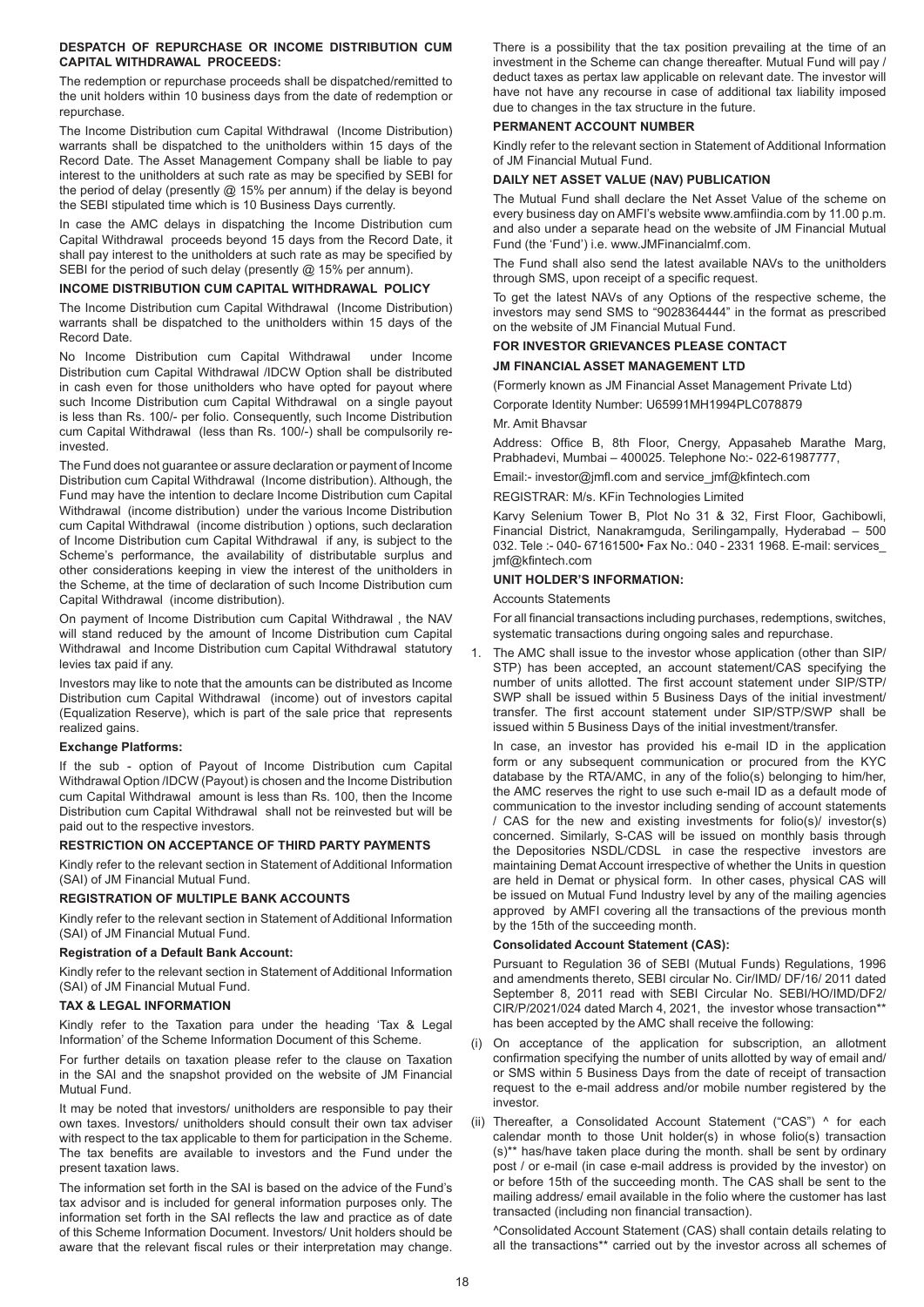all mutual funds during the month and holding at the end of the month including transaction charges paid to the distributor.

\*\*The word 'transaction' shall include purchase, redemption, switch, Payout of Income Distribution cum Capital Withdrawal Option/IDCW (Payout) /Reinvestment of Income Distribution cum Capital Withdrawal Option /IDCW (Reinvestment) systematic investment plan, systematic withdrawal plan, systematic transfer plan and bonus transactions.

For Demat A/c Holders, S-CAS (Securities Consolidated Account Statement) would be dispatched / emailed on a monthly basis by the 15th of every month by the respective Depository i.e NSDL & CDSL. For other investors having valid and verified PAN, the CAS will be sent by one of the agencies appointed by AMFI eg. Currently Manipal Technologies Limited and Seshaasai Business Forms Pvt. Ltd. who are authorized to dispatched such CAS. Account Statement of non-CAS Unit Holders will also be dispatched / emailed by the Registrar.

- (iii) For the purpose of sending CAS, common investors across mutual funds shall be identified by their Permanent Account Number (PAN). The CAS shall not be sent to the Unit holders for the folio(s) not updated with PAN details.
- (iv) For folios without a valid PAN, the AMC may send account statements on a monthly basis on or before the 10th of the succeeding month. The Unit holders are therefore requested to ensure that the folio(s) are updated with their PAN.
- (v) In case of a specific request received from the Unit holders, the AMC will dispatch the account statement to the investors within 5 Business Days from the receipt of such request.
- (vi) In the event the account has more than one registered holder, the first named Unit holder shall receive the CAS/ account statement.
- (vii) Consolidation shall be done only for folios in which the unit holders and the order of holding in terms of first, second and third is similar. In case of folios pertaining to minors, the guardian's PAN shall be used for consolidation.
- (viii)Further, the CAS detailing holding across all schemes of all mutual funds at the end of every six months (i.e. September/ March), shall be sent by ordinary post / e-mail (in case e-mail address is provided by the investor), on or before 21st day of succeeding month, unless a specific request is made to receive in physical, to all such Unit holders in whose folios irrespective of whether any or no transaction has taken place during that period.

The statement of holding of the beneficiary account holder for units held in demat will be sent by the respective Depository Participants ("DPs") periodically.

## **Investors are requested to note the following regarding dispatch of account statements:**

- 1. The Consolidated Account Statement (CAS) for each calendar month is to be issued on or before 15th day of succeeding month, to the investors who have provided valid Permanent Account Number (PAN). Due to this regulatory change, AMC shall now cease to send physical account statement to the investors after every financial transaction including systematic transactions. Further, CAS will be sent via email where any of the folios consolidated has an email id or to the email id of the first unit holder as per KYC records.
- 2. For folios not included in the Consolidated Account Statement (CAS), the AMC shall issue account statement to the investors on a monthly basis, pursuant to any financial transaction in such folios, on or before 5 business days of succeeding month.

Pursuant to SEBI Circular No. CIR/MRD/DP/31/2014 dated November 12, 2014 regarding Consolidated Account Statements (CAS) for all the securities assets, the following provisions shallbe applicable. Investors are requested to note the changes regarding dispatch of Account Statements to the investors for the transactions done by them in any of the schemes of the Fund, on or after February 01, 2015.

# **1. Investors not holding units in Demat Account:**

Based on the PAN of the investors, for each calendar month, Consolidated Account Statement (CAS) shall be dispatched/emailed by the Asset Management Companies (AMC)/Registrar & Transfer Agent (RTA) within 15th day of the succeeding month to the investors in whose folio transactions have taken place during that previous month.

## **2. Investors holding units in Demat Account:**

Based on the PAN of the investors, for each calendar month, Consolidated Account Statement (CAS) shall be dispatched/emailed by the respective Depository within 15th day of the succeeding month to the investors, in whose folio transactions have taken place during that previous month.

In case of demat accounts with nil balance and no transactions in securities and in mutual fund folios, the respective Depository shall send the physical statement as per the applicable regulations.

In case of statements which are currently being dispatched by email to the investors, the CAS shall continue to be sent through email. In case the investor does not wish to receive the CAS by email, option will be given to the investors to receive the same in physical form, at the address registered in the Depository system. In case no email id is provided, the statements will be sent in physical form.

Investors are requested to note that in case of any transactions done in the folios which are not included in the CAS, the AMC shall issue a monthly account statement to the investors on or before 5 business days of the succeeding month. In case no email id is provided, the statements will be sent in physical form.

Investors whose folio(s)/demat account(s) are not updated with PAN, shall not receive the CAS. Hence, investors are hereby requested to update their folio(s)/demat account(s) with the PAN.

SEBI vide its circular no. SEBI/HO/IMD/DF2/CIR/P/2016/42 dated March 18, 2016 and circular no. SEBI/HO/IMD/DF2/CIR/P/2016/89 dated September 20, 2016, had advised Mutual Funds/AMCs to make additional disclosures in the CAS issued from October 01, 2016 to investors.

Consolidated Account Statement (CAS), issued to investors in accordance with Regulation 36(4) of SEBI (Mutual Funds) Regulations, 1996 and circulars thereof, at present provides information in terms of name of scheme/s where the investorhas invested, number of units held and its market value, among other details. To increase transparency of information to investors, it has been decided that:

Each CAS issued to the investors shall also provide the total purchase value / cost of investment in each scheme.

# **2. Further, CAS issued for the half-year (ended September/ March) shall also provide:**

- a. The amount of actual commission paid by AMCs/Mutual Funds (MFs) to distributors (in absolute terms) during the half-year period against the concerned investor's total investments in each MF scheme. The term 'commission' here refers to all direct monetary payments and other payments made in the form of gifts / rewards, trips, event sponsorships etc. by AMCs/MFs to distributors. Further, a mention may be made in such CAS indicating that the commission disclosed is gross commission and does not exclude costs incurred by distributors such as Goods & Services Tax (wherever applicable, as per existing rates), operating expenses, etc.
- b. The Scheme's average Total Expense Ratio (in percentage terms) for the half-year period for each scheme's applicable plan (regular or direct or both) where the concerned investor has actually invested in.
- 3. Such half-yearly CAS will be issued to all MF investors, excluding those investors who do not have any holdings in MF schemes and where no commission against their investment has been paid to distributors, during the concerned half-year period.

# **Half Yearly Account Statement:**

Half-yearly CAS shall be issued to all MF investors, excluding those investors who do not have any holdings in MF schemes and where no commission against their investment has been paid to distributors, during the concerned half-year period by the 21st of the month following the half year end.

## **Risk-o-meters**

Any change in Risk-o-meter shall be communicated by way of Notice cum Addendum and by way of an e-mail or SMS to the unitholders.

The AMC will evaluate the Risk-o-meter of all its schemes on a monthly basis and disclose the Risk-o-meter along with portfolio disclosure on https://www.jmfinancialmf.com (website) and on AMFI's website, within 10 days from the close of each month.

The Fund shall disclose the risk level of schemes as on March 31 every year, along with number of times the risk level has changed over the year, in scheme wise Annual Reports and abridged summary, on the website of the Fund as well as that of AMFI.

The risk-o-meter of the primary benchmark will also be disclosed in the disclosures as stipulated by SEBI.

## **Monthly & Half Yearly Portfolio Disclosure**

The Fund shall disclose within ten days from the close of each month/half year (i.e. 31st March and 30th September), the complete statement of the Scheme's portfolio (alongwith ISIN) as on the last day of the month/ half year for all its schemes on the websites of the Fund and AMFI in a user friendly and downloadable spreadsheet format.

The Mutual Fund shall send via email both the monthly and half-yearly portfolio within 10 days from the close of each month/half year (i.e. March 31st & September 30th) to the unitholders whose email addresses are registered with the Mutual Fund.

The Fund will publish an advertisement in the all India edition of atleast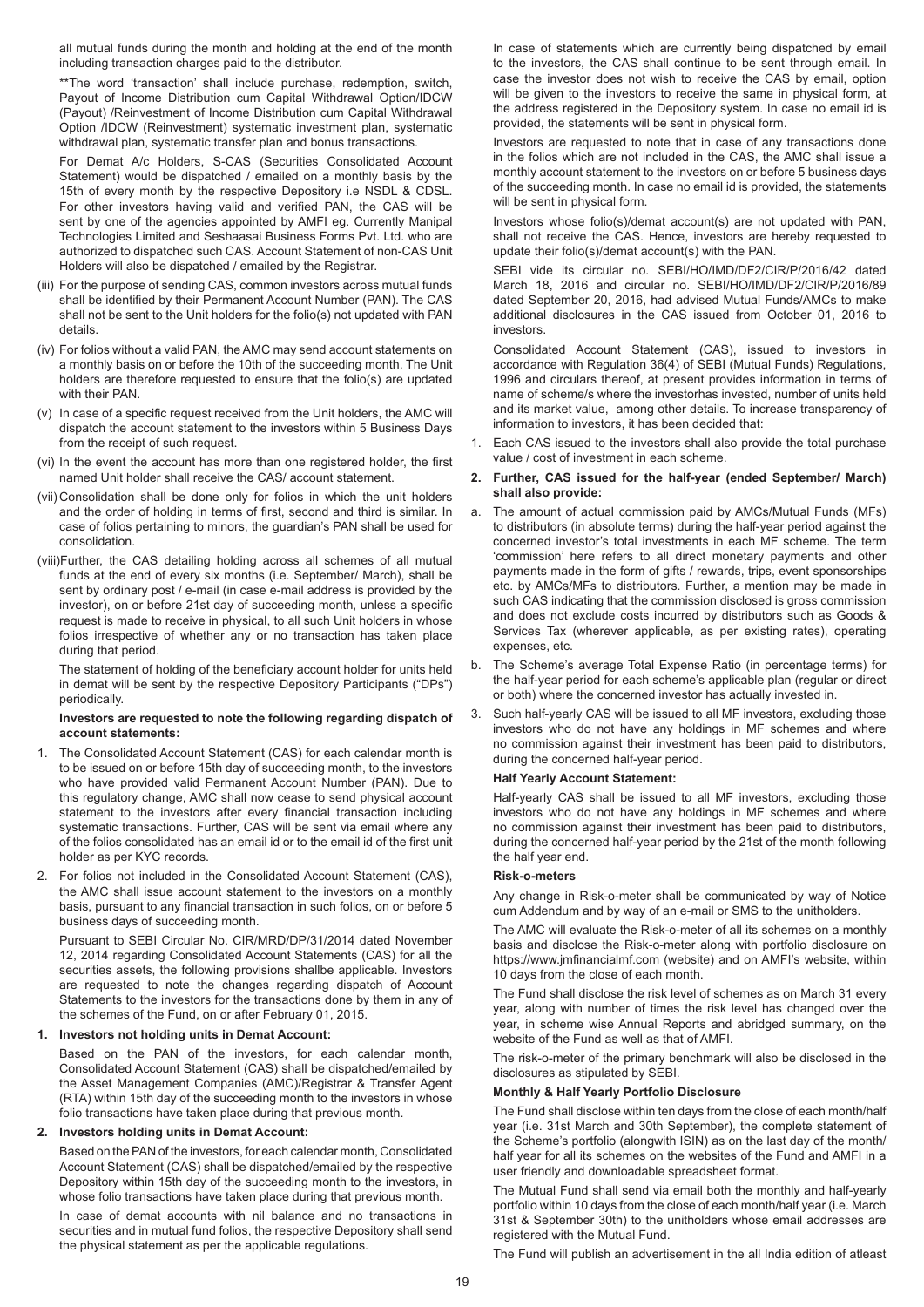two daily newspapers, one each in English and Hindi, regarding the hosting of the half yearly statement of the Scheme's portfolio on the websites of the Fund and AMFI and also the modes through which unitholders can submit a request for a physical or electronic copy of the Scheme portfolio. The Fund shall provide a physical copy of the portfolio, without charging any cost, upon specific request from a unitholder.

The AMC shall provide a link to the investors on their registered email id for enabling the investors to directly view/download only the portfolio of the Schemes subscribed by the said investor.

# **Monthly Average Asset under Management (Monthly AAUM) Disclosure:**

The Fund shall disclose the Monthly AAUM under different categories of Schemes as specified by SEBI in the prescribed format on a monthly basis on its website viz. www. www.jmfinancialmf.com and forward to AMFI within 7 working days from the end of the month.

# **Half Yearly Financial Results:**

The Fund and asset management company shall within one month from the close of each half year, that is on 31st March and on 30th September, host a soft copy of its unaudited / audited financial results on its website.

The Fund shall give an advertisement disclosing the hosting of the financial results on the website in atleast one English daily newspaper having nationwide circulation and in a newspaper having wide circulation published in the regional language where the Corporate Office of the Fund is situated.

# **Annual Report:**

The Scheme wise annual report or Abridged Summary, in the format prescribed by SEBI, shall be hosted on the websites of the Fund and the AMFI. A link of the scheme wise annual report or abridged summary shall be displayed prominently on the website of the Fund. Annual report or Abridged Summary will also be sent by way of e-mail to the investor's registered email address.

Investors who have not registered their email id, will have an option of receiving a physical copy of the Annual report or Abridged Summary thereof, without charging any cost, upon receipt of a specific request.

The physical copy of the scheme wise annual report or abridged summary shall be made available to the investors at the registered office of the AMC.

The Fund will publish an advertisement in the all India edition of atleast two daily newspapers, one each in English and Hindi, regarding the hosting of the scheme wise annual report on the websites of the Fund and AMFI and also the modes through which unitholders can submit a request for a physical or electronic copy of the scheme wise annual report or abridged summary thereof.

The new subscribers to the units of the Fund can tick the 'opt-in' facility in the application form to receive the physical copy of the scheme – wise annual report or abridged summary thereof.

For existing investors, an Option Form for opting-in to receive the physical copy of Annual Report/Abridged Summary is available on the website under'Downloads' section.

However, in case the investor does not opt-in, it will be presumed that he/she has opted out from receiving the physical copy of the Annual Report or Abridged Summary.

#### **PREVENTION OF MONEY LAUNDERING & KNOW YOUR CUSTOMER**

In terms of the Prevention of Money Laundering Act, 2002, the Rules issued there under and the guidelines / circulars issued by SEBI regarding the Anti Money Laundering ("AML Laws"), all intermediaries, including Mutual Funds, have to formulate and implement a client identification programme, verification of identity and address, financial status, occupation and such other personal information.

With effect from January 1, 2011, it is mandatory in case of all the investors (Individual/ Non-Individuals) to be KYC Compliant, irrespective of the amount of investment except in the case of Micro SIPs.

Joint Holders: Joint holders (including first, second and third if any, are required) to be individually KYC compliant before they can invest with any Mutual Fund. e.g. in case of three joint holders, all holders need to be KYC compliant and copies of each holder's KYC Acknowledgement must be attached to the investment application form with any Mutual Fund.

Minors: In case of investments in respect of a Minor, the Guardian should be KYC compliant and attach his KYC Acknowledgement while investing in the name of the minor. The Minor, upon attaining majority, should immediately apply for KYC compliance in his/her own capacity and intimate the concerned Mutual Fund(s) with all the folio details, in order to be able to transact further in his/her own capacity.

Power of Attorney (PoA) Holder: Investors desirous of investing through

a PoA must note that the KYC compliance requirements are mandatory for both the PoA issuer (i.e. Investor) and the Attorney (i.e. the holder of PoA), both of whom should be KYC compliant in their independent capacity and attach their respective KYC Acknowledgements while investing.

For transmission (In case of death of the unit holder): If the deceased is the sole applicant, the claimant should submit his/her KYC Acknowledgement along with the request and other relevant documents to effect the transmission in his/her favour.

#### **Implementation of the Prevention of Money-laundering (Maintenance of Records) Second Amendment Rules, 2017 with respect to seeding of Aadhaar number:**

The Ministry of Finance (Department of Revenue) in consultation with the Reserve Bank of India has made certain amendments to the Prevention of Money-laundering (Maintenance of Records) Rules, 2005, namely, the Prevention of Money-laundering (Maintenance of Records) Second Amendment Rules, 2017. These Rules have come into force with effect from June 1, 2017. These Rules, inter alia, has made it mandatory for investors to submit Aadhaar number issued by the Unique Identification Authority of India (UIDAI) in respect of their investments.

The effective date for mandatory submission of PAN and Aadhaar number with requisite documents at the time of opening new mutual fund folio/ account, is April 1, 2018. Accordingly, no new folio/account shall be opened without these documents effective April 1, 2018.

In case of existing mutual fund folios/accounts as on the date of the relevant notifications issued by the Ministry of Finance (i.e. June 1, 2017 & December 13, 2017) and for folios/accounts opened thereafter but before March 31, 2018, investors need to submit the required details latest by March 31, 2018, failing which, the mutual fund folio(s)/accounts would cease to be operational till the time the requisite details are submitted.

The above provisions are not applicable to the Non Resident Individual investors as they are not eligible for Aadhaar.

# **KYC PROCESS**

Pursuant to SEBI Circular No. MIRSD/ Cir-26/ 2011 dated December 23, 2011, SEBI (KYC Registration Agency) Regulations, 2011 and SEBI Circular No. MIRSD/SE/Cir-21/2011 dated October 5. 2011, in-order to implement uniform KYC norms and eliminate duplication of KYC across SEBI registered intermediaries in the securities market, KYC registration is centralized through KYC Registration Agencies (KRA) registered with SEBI. Thus each investor has to undergo KYC process only once in the securities market and the details would be shared with other **intermediaries** 

New investors are requested to use the revised common KYC Application Form with specified documents as set out in the form and carry out the KYC process including In-Person Verification (IPV) with any SEBI registered intermediaries including mutual funds. The revised common KYC Application Forms are also available on our website www. jmfinancialmf.com.

The Mutual Fund shall perform the initial KYC of its new investors and may undertake enhanced KYC measures commensurate with the risk profile of its investors. The Mutual Fund shall upload the details of the investors on thesystem of the KYC Registration Agency (KRA). KRA shall send a letter to the investor within 10 working days of the receipt of the initial/updated KYC documents from the Mutual Fund, confirming the details thereof.

- 2. It is mandatory for intermediaries including mutual funds to carry out In-Person Verification (IPV) of its new investors from the Effective Date. The IPV carried out by any SEBI registered intermediary can be relied upon by the Mutual Fund. The AMC or NISM/AMFI certified distributors who are KYD compliant are authorized to undertake the IPV for Mutual Fund investors. Further, in case of any applications received directly (i.e. without being routed through the distributors) from the investors, the Mutual Fund may rely upon the IPV (on the KYC Application Form) performed by scheduled commercial banks.
- 3. Once the investor has done KYC as per the revised process with a SEBI registered intermediary, the investor need not undergo the same process again with another intermediary including mutual funds. However, the Mutual Fund reserves the right to carry out fresh KYC of the investor.
- 4. The AMC reserves the right to reject application forms for transactions in units of the Mutual Fund not accompanied by letter/ acknowledgement issued by KRA. The KYC compliance status will be validated with the records of the KRA before allotting units.
- 5. Existing KYC compliant investors of the Mutual Fund, who have completed the KYC process prior to January 01, 2012, can continue to invest as per the practice prevalent prior to the effective date. However it will not be applicable for investments in securities market..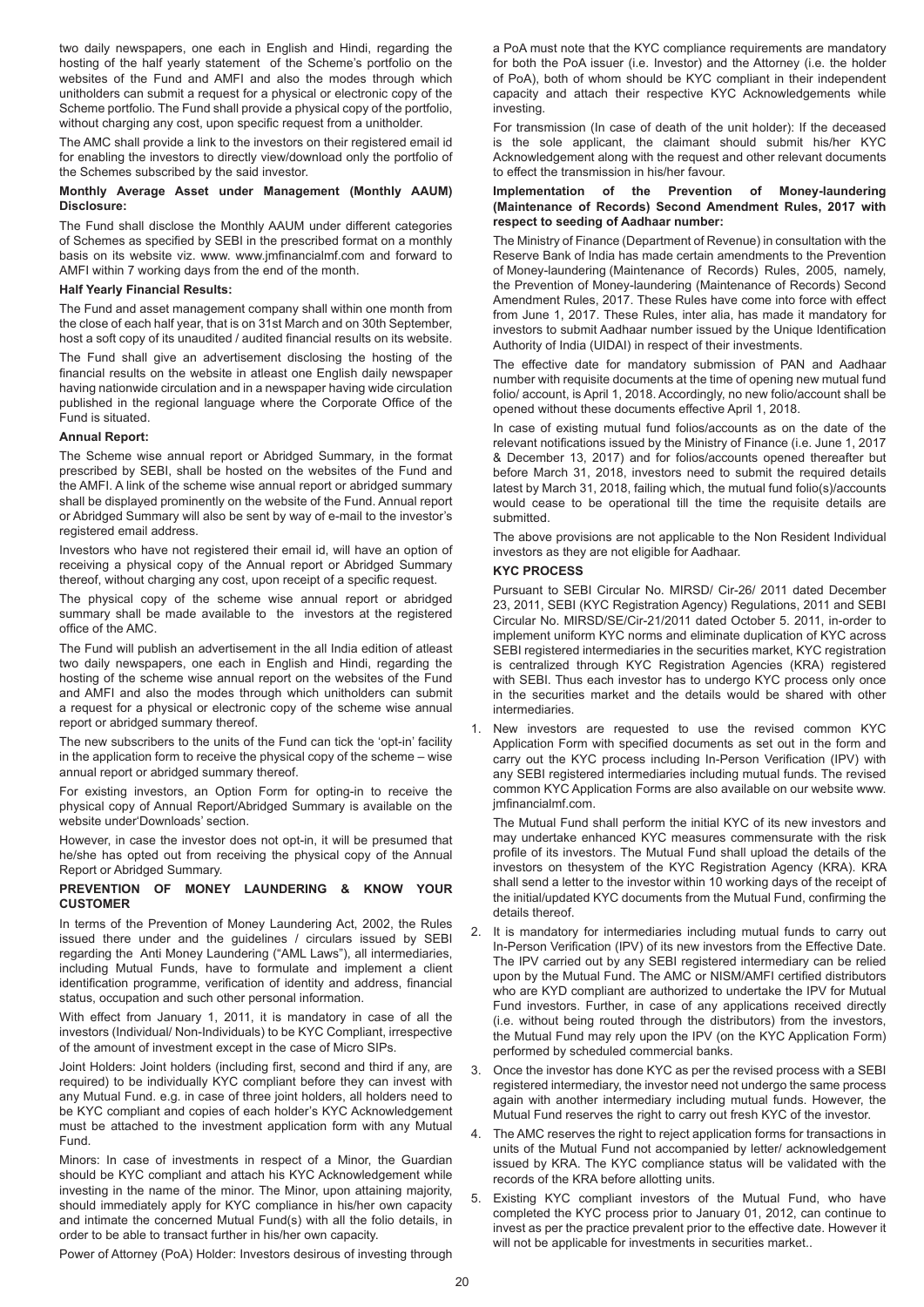Note: The above change in relation to KYC process shall be applicable in respect of all investment applications ( including MICRO SIP ) by new investors made on or after January 01, 2012.

All investors (Individuals or Non Individuals) who wish to make an investment in a mutual fund scheme through purchase or switch via a Lumpsum amount or via a Systematic Plan (SIP/STP) (including MICRO SIP) will be required to complete the KYC process. This one-time verification is valid for transactions across all mutual funds. Submission of KYC acknowledgement is mandatory for the following :

- All unit holders (including joint holders) i.e. Resident & Non resident Individuals
- All Non Individual unit holders
- HUF and its Karta
- Guardian of Minor
- Power of Attorney holder
- Financial Institutions to whom the units of Mutual Fund are pledged.
- PAN Exempted cases (provided sufficient documentary evidence in support of such claims is submitted) :
- In case of transactions undertaken on behalf of Central Government and/or State Government and by officials appointed by Courts e.g. Official liquidator, Court receiver etc.
- Investors residing in the state of Sikkim
- UN entities/multilateral agencies exempt from paying taxes/filing tax returns in India
- MICRO SIP

Point of Service (POS) of the intermediaries will accept KYC Application Forms along with the necessary documents as set out in the KYC form (including originals if the copies are not attested) verify documents, conduct In-Person Verification (IPV) and provide the KYC Acknowledgement (across the counter on a best effort basis). KYC application and necessary documents as set out in the form should be submitted along-with Financial Transactions to any branch of the AMC. The KYC form after completion of IPV process can also be submitted to the Investor Service Centre of Registrar & Transfer Agent along-with Financial Transactions.

- Individual ( including NRI / PIO ) & Non Individual investors will have to produce Proof of identity, Proof of Address and other mandatory documents as set out in the KYC Application Form.
- NRIs/PIOs, in addition to the certified true copy of the passport will also be required to furnish certified true copy of the overseas address and permanent address. If any of the documents (including attestations/ certifications) towards proof of identity or address is in a foreign language, they have to be translated to English for submission. The documents can be attested, by the Consulate office or overseas branches of scheduled commercial banks registered in India. A PIO, in addition, will also be required to submit a certified true copy of the PIO Card.

The documents submitted as per the above process by the investor to the Point of Service of the Intermediaries would be forwarded to the KRA. The KRA on receipt of documents from Intermediaries would send a confirmation to investors.

Once the investor has completed the KYC process as per the revised guidelines with a SEBI registered intermediary from any KRA, the investor need not undergo the same process again with another intermediary including Mutual Funds. However, the Mutual Fund reserves the right to carry out fresh KYC of the investor. The investor needs to produce a copy of the confirmation letter received from KRA when investing for the first time with a Mutual Fund for fresh investments or additional purchases in an existing folio as per the aforesaid requirements or till his KYC status is updated successfully as per the new revised KYC norms.

Existing KYC compliant investors of the Mutual Fund, who have completed the KYC process prior to January 01, 2012, can continue to invest in Mutual Fund schemes as per the current practice i.e. by submitting along with their Financial Transaction the KYC acknowledgement issued prior to January 01, 2012 by CVL on behalf of all Mutual Funds. However it will not be applicable for investments in other securities markets. These investors, in case they wish to deal with any SEBI registered intermediary other than mutual funds, will have to follow the new KYC procedure.

An existing investor can inform the Mutual Fund to update the KYC Acknowledgement against all the folios/accounts held by him with the respective Mutual Fund. However, each of the holders in these folios/ accounts should be KYC Compliant. Applications Forms / Transaction Slips not accompanied by KYC Acknowledgement / Confirmation letter are liable to be rejected by the Mutual Fund and no transactions, other than redemption, will be permitted. Investors are advised to complete KYC process through KRA at the earliest.

Further, in order to ensure that the unitholder receives all communications,

including redemption requests, at the new address, investors are also advised to forward any request for change of address only to same POS/ intermediaries sufficiently in advance of any transaction with the Fund House. Investors holding erstwhile MIN/ KYC Compliance Acknowledgement and who have since changed their address with KFin are requested to approach POS /KRA and complete the process stated above. Kindly note that the Mutual Fund, the AMC or the Trustees shall not be liable in case the investor does not follow the above procedure for change of address or the earlier address continues to be in the Registrar's database. AMC or its Registrar will update change of address requests of KYC compliant investors based on the data provided by KRA and will not be responsible for non-updation if not received sufficiently in advance of any transaction.

Investors are advised to approach the same POS/ intermediaries from where the KYC acknowledgement was issued in case they wish to rectify any data entry mistake by POS/KRA.

For details on documents to be submitted pls refer to the revised KYC forms available this site, AMFI website ( www.amfiindia.com ) or on website of any SEBI registered KRAs.

# **New KYC Requirement:**

Securities and Exchange Board of India (SEBI) vide its various circulars dated October 05, 2011, December 02, 2011 and December 23, 2011 have prescribed the requirements, for the implementation of Uniform Know Your Customer (KYC) process across all intermediaries registered with SEBI.

#### **Pursuant to the above, the existing / new investors of the Mutual Fund are required to take note of the following:**

Investment by Investors who are KYC Compliant through KRAs (KYC Registration Agency) on or after January 1, 2012 :

No action is required by such investors and they may invest in any Mutual Funds. However, Non-individual entities like Corporate, Partnership Firm, Trust etc are required to submit their Balance Sheet for every Financial Year on an ongoing basis within a reasonable period to KYC Registration Agency (KRA).

2. Investment in existing folios by Investors who are CVL MF KYC Compliant prior to January 1, 2012:

In case of the existing investors who are CVL MF KYC Compliant through the erstwhile centralized KYC registration agency i.e. CDSL Ventures Ltd. (CVLMF), there will be no effect on their subsequent transactions (including Systematic Investment Plan) in their existing folios/accounts. However, the KYC status of such investors will continue to reflect as "MF– VERIFIED BY CVLMF" in the CVL – KRA system.

3. Investment by new Investor who is CVL MF KYC Compliant prior to January 1, 2012:

In case a new investor who is CVL MF KYC Compliant wishes to invest as a sole investor in a new folio in JM Financial Mutual Fund or he wishes to invest jointly with another existing investor/s of JM Financial Mutual Fund who is/are also CVL MF KYC Compliant, then such investor/s will have to submit the "KYC Details Change Form" along with the investment application and complete the IPV process.

4. Investment by Non-KYC Compliant Investors (Individual or Non-Individual):

Non-KYC compliant investor/s desirous of investment, are required to submit the duly filled in KYC Application Form along with necessary documents for completion of KYC certification through KYC Registration Agencies (KRAs) and complete the "In-person Verification (IPV)" at the time of making any investment.

5. Requirements from CVLMF KYC Compliant investors (i.e. KYC compliant prior to January 1, 2012):

# **I. Individual Investors:**

In case, the individual investor is KYC compliant prior to January 1, 2012, the investor will have to submit 'KYC Details Change Form' with respective applicable documents, (if any) mentioned therein to update their 'Missing/Not Available' details besides completing the IPV process as a one time exercise. After due verification by the respective KRA e.g. M/s CVL, the KYC status will get changed from "MF – VERIFIED BY CVLMF" to "Verified by CVL KRA".

In case of individuals, 'missing/not available details' are as under :

- a. Father's/Spouse Name
- b. Marital Status
- c. Nationality
- d. In-person Verification (IPV)

## **II. Non - Individual investors:**

In case of all Non – individual investors who are KYC compliant prior to January 1, 2012, KYC process with IPV needs to be done afresh due to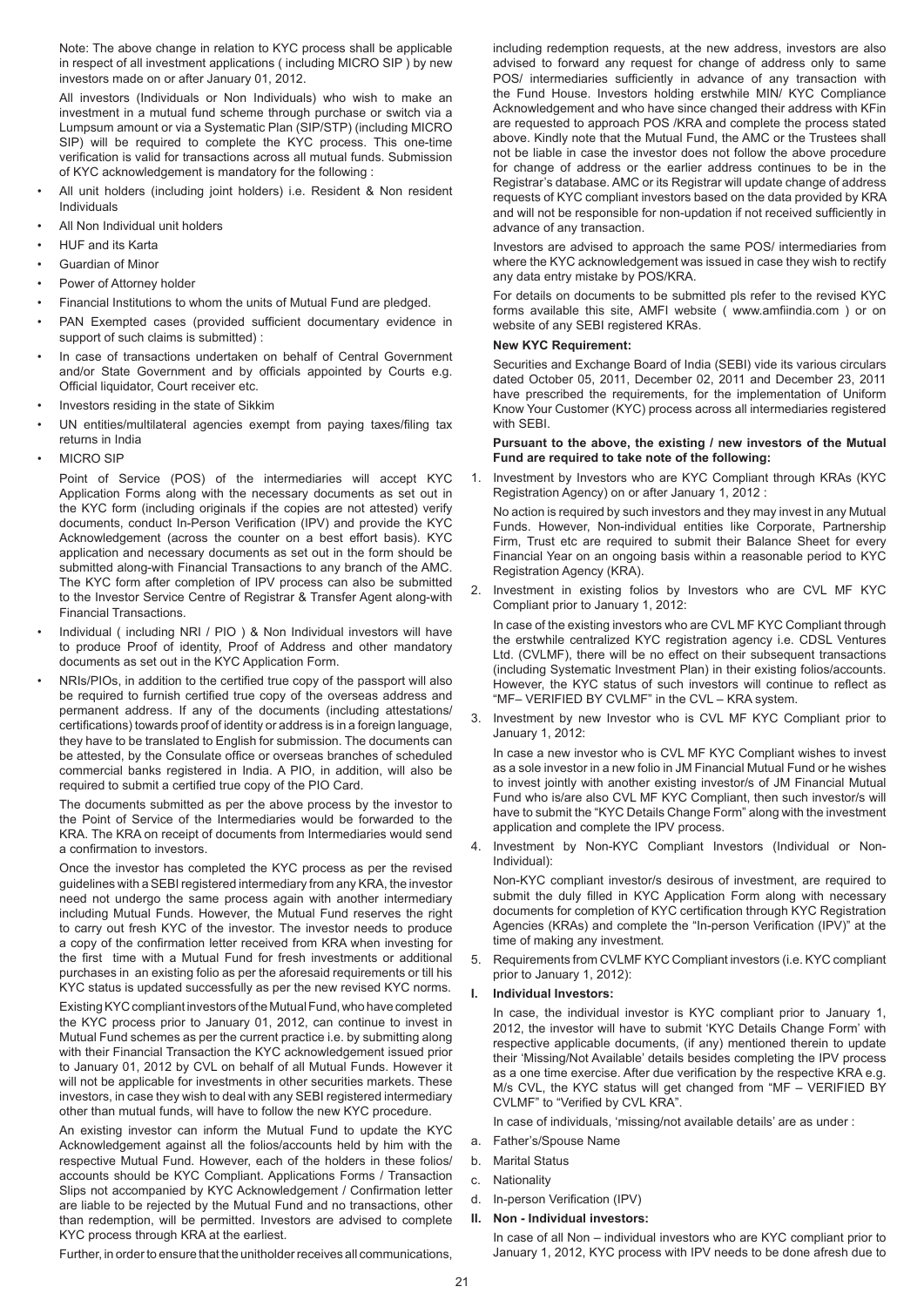significant and major changes in KYC requirements.

In case of opening of a new folio with JM Financial Mutual Fund or any other Mutual Fund, the individual & non-individual investors will have to comply with the respective procedures mentioned above. The above procedure is also applicable for Guardian (in case of Minor) / Power of Attorney holder as well.

#### **The necessary forms are available on the Mutual Fund website.**

#### **Central KYC Records Registry (CKYCR):**

Investors are hereby informed that SEBI vide its circular no. CIR/ MIRSD/ 66 /2016 dated July 21, 2016 read with SEBI circular no. CIR/ MIRSD/120/2016 dated November 10, 2016 had intimated the registered intermediaries about the operationalisation of Central KYC Records Registry (CKYCR). Government of India, vide notification dated November 26, 2015, had authorized Central Registry of Securitisation Asset Reconstruction and Security Interest of India (CERSAI) to act and perform the functions of the CKYCR including receiving, storing, safeguarding and retrieving the Know Your Customer (KYC) records of an investor in digital form. Also, AMFI vide its circular dated December 22, 2016 had issued guidelines for implementation of CKYC norms uniformly by all AMFI members i.e. Mutual Funds/Asset Management Companies.

W.e.f February 01, 2017, the following norms are applicable to the prospective and existing individual investors (investor) of all the Schemes of JM Financial Mutual Fund:

- 1. An investor who is new to KYC Registration system and whose KYC is not registered or verified with any of the Agencies for KYC Registration (KRA), shall use the CKYC form to register their KYC.
- 2. An investor who has already completed CKYC and has a KYC Identification Number (KIN) from CKYCR, can invest in the schemes of JM Financial Mutual Fund by quoting his 14 digit KIN and Date of Birth.

The CKYC forms are available on the website of the Fund i.e. www. jmfinancialmf.com. The KYC requirements shall be governed by SEBI Circulars/ notifications and AMFI Guidelines which may change from time to time.

#### **GENERAL PROVISIONS REGARDING LOAD**

Load is an amount which is paid by the investor to subscribe to the units or to redeem the units from the scheme. Load amounts are variable and are subject to change from time to time.

**NO ENTRY LOAD:** In accordance with the requirements specified by the SEBI circular no. SEBI/IMD/CIR No.4/1 68230/09 dated June 30, 2009, no entry load will be charged for purchase / additional purchase / switchin accepted by the Fund. Similarly, no entry load will be charged with respect to applications for registrations under Systematic Investment Plan/ Systematic Transfer Plan / accepted by the Fund.

#### **Exit Load**

Exit load charged to the Unitholder by the Fund on redemption (including switch-out) of units shall be credited to the scheme net of Goods and service tax. Goods and Service tax on exit load, if any, shall be paid out of the exit load proceeds.

The Trustees shall have a right to prescribe or modify the exit load structure with prospective effect subject to a maximum prescribed under the Regulations.

The exit load as imposed will be applicable for allotment of units for investment made through fresh purchases/switch-in/shift-in or through respective SIP/ STP/SWP Installments out of the fresh registration effected during the period when exit load is applicable. The exit load is subject to change at any time.

The Exit Load will be 1.00% - If redeemed on or before 60 days from the date of allotment and Nil - if redeemed after 60 days from the date of allotment.

It is clarified that applicable exit load, if any, will be charged for redemptions/ switch outs of the Scheme (i.e. at portfolio level) before the completion of the stipulated load/lock-in period. The stipulated load/ lock-in period will be reckoned from the date of allotment of units for a particular transaction in the Scheme (i.e. at portfolio level) till the date of redemption/switch out from the Scheme, irrespective of the number of intra-scheme switches by the investor between the aforementioned two dates (e.g switches between plans/sub-plans/options/ sub-options within the Scheme having the same portfolio). However, Government levies eg. STT (wherever applicable) will continue to be deducted for every intrascheme and inter-scheme redemption / switch-out transactions.

The extant provisions of applicability of load on redemptions/ switches from one Scheme to another will continue to be applicable.

Note 1: In case of units held in dematerialized, an investor would be paying/incurring cost in the form of a bid and ask spread and brokerage, as charged by his broker, for buying/ selling of units. Additionally investor will also have to bear applicable statutory levies.

#### **Waiver of Load for direct applications.**

No Entry Load: SEBI has mandated following in its circular No. SEBI/ IMD/CIR No. 4/ 168230/09 dated June 30, 2009:

- a) There shall be no entry load for all fund schemes.
- b) The scheme application forms shall carry a suitable disclosure to the effect that the upfront commission to distributors will be paid by the investor directly to the distributor, based on his assessment of various factors including the service rendered by the distributor.
- The distributors should disclose all the commissions (in the form of trail commission or any other mode) payable to them for the different competing schemes of various mutual funds from amongst which the scheme is being recommended to the investor.

#### **Change in Load Structure**

The Trustee reserves the right to modify/alter the load structure and may decide to charge an exit load or a combination of exit loads (i.e. slabs of load based on tenure of holding) on the Units with prospective effect, subject to the maximum limits as prescribed under the SEBI Regulations. At the time of changing the load structure, the AMC shall take the following steps:

- a) The addendum detailing the changes shall be attached to Scheme Information Documents and Key Information Memorandum. The addendum will be circulated to all the distributors so that the same can be attached to all Scheme Information Documents and Key Information Memorandum already in stock. The addendum shall also be part of the newsletter sent to the Unitholders immediately after the changes.
- b) Arrangements shall be made to display the changes/modifications in the Scheme Information Document in the form of a notice in all the JM ISCs' and distributors' offices.
- c) The introduction of the exit load alongwith the details shall be stamped in the acknowledgement slip issued to the investors on submission of the application form and may also be disclosed in the statement of accounts issued after the introduction of such load.
- d) The addendum detailing the changes in the Load Structure will be published by the AMC in 2 daily newspapers- one in regional language and the other in English language newspaper
- e) The Fund shall arrange to display an addendum in the JM ISCs at least 1 (one) day before the change of the then prevalent load structure.
- f) The AMC/ Fund will display the addendum on its website.

# **TRANSACTION CHARGES**

- (i) First Time Mutual Fund Investor (across Mutual Funds): Transaction charge of Rs. 150/- for subscription of Rs. 10,000 and above will be deducted from the subscription amount and paid to the distributor/ agent of the first time investor and the balance shall be invested.
- (ii) Investor other than First Time Mutual Fund Investor:

Transaction charges (Rs. 150/- or Rs. 100/- as may be applicable) in case of investments through Systematic Investment Plan (SIP) shall be deducted only if the total commitment (i.e. amount per SIP installment x No. of installments) amounts to Rs. 10,000/- or more. The Transaction Charges shall be deducted in 4 installments, from the 2nd to the 5th installment.

Investors may note that distributors have an option to opt in or opt out of charging the transaction charge. Pursuant to SEBI circular no. Cir/IMD/ DF/21/2012 dated September 13, 2012, effective November 1, 2012 distributors shall also have the option to either opt in or opt out of levying transaction charges, based on type of the product.

- (iii) Transaction charges shall not be deducted for:
- (a) Gross purchases /subscriptions for an amount less than Rs. 10,000/-;
- (b) transaction other than purchases/ subscriptions relating to new inflows, such as Switch, STP, etc.
- (c) purchases/ subscriptions made directly with the Fund (i.e. not through any distributor/agent).
- (d) Transactions, wherein the concerned distributor has not opted-in for transaction charges.
- (e) Transactions done through Stock Exchange platform.
	- It is also clarified that minimum investment criteria shall be monitored at the gross investment amount level (i.e. amount before deducting transaction charges).

# **Legal Information pertaining to the minor accounts:**

Kindly refer to the relevant section of Statement of Additional Information of JM Financial Mutual Fund.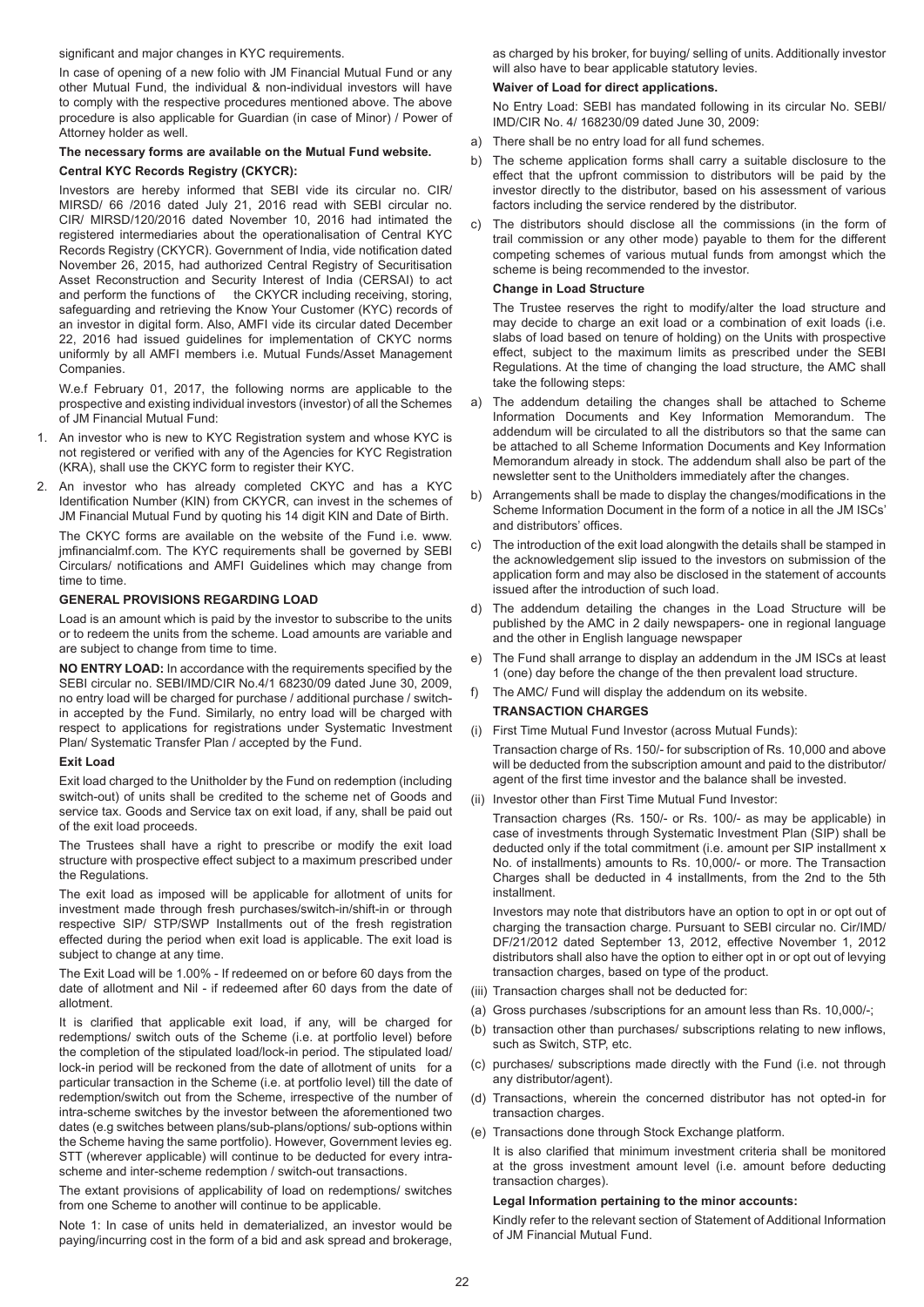# **Nomination facility**

Kindly refer to the relevant section of Statement of Additional Information of JM Financial Mutual Fund.

#### **Transmission:**

Kindly refer to the relevant section of Statement of Additional Information of JM Financial Mutual Fund.

#### **HOLDING OF UNITS IN DEMAT FORM**

#### **Option to hold Units in dematerialized (demat) form :**

Pursuant to SEBI Circular no. CIR/IMD/DF/9/2011 dated May 19, 2011, an option to subscribe to the units of open ended, close ended, Interval schemes in dematerialized (demat) form shall be provided to the investors.

Consequently, the Unit holders under the Scheme/ Plan(s) shall have an option to subscribe/ hold the Units in demat form in accordance with the provisions laid under the Scheme/Plan(s) and in terms of the guidelines/ procedural requirements as laid by the Depositories (NSDL/ CDSL) from time to time.

In case, the Unit holder desires to hold the Units in a Dematerialized / Rematerialized form at a later date, the request for conversion of units held in physical form into Demat (electronic) form or vice-versa should be submitted along with a Demat/ Remat Request Form to their DPs.

#### **Provisions with respect to transaction in units held in Demat mode:**

- (i) Units held in demat form will be transferable subject to the provisions laid under the respective Scheme(s)/Plan(s) and in accordance with provisions of Depositories Act, 1996 and the Securities and Exchange Board of India (Depositories and Participants) Regulations, 1996 as may be amended from time to time.
- (ii) An investor who wants to redeem units held in his demat account under any open-ended Schemes has to approach his depository participant (DP) directly.
- (iii) Switch transactions from one scheme/plan to another scheme/ plan is not permitted for investors holding the units in Demat. Investors desirous of switching their units need to follow the procedure of rematerialisation of their demat holdings and after that they may apply for switch through physical mode.
- (iv) It is also clarified that provision of minimum investment/ balance/ redemption amount shall not be applicable for transactions done in demat mode, post initial allotment of units in demat mode. However subscription done in demat mode, directly through the Fund, shall be subject to minimum investment criteria.

For issue of units of the Scheme in demat form, applicants under the Scheme will be required to have a beneficiary account with a DP of NSDL/ CDSL and will be required to indicate in the application the DP's name, DP ID number and its beneficiary account number with the DP.

Investors also have an option of holding the units in demat form for SIP. However, the units will be allotted, based on the applicable NAV as per the SID and will be credited to investors' demat account on weekly basis upon realization of funds. For example, units will be credited to investors' demat account every Monday, for realization status received from Monday to Friday in the previous week.

#### **CHANGE OF BANK DETAILS AND ADDRESS**

#### **A. CHANGE OF BANK DETAILS:**

Investors can update the bank account details by submitting either Multiple Bank Account Registration Form or a standalone separate Change of Bank Mandate form, available with Investor Services Centers. In other words, forms like common transaction forms, or any other form containing redemption request having the facility to change the bank mandate or update a new bank mandate, should not be used.

Investors are required to provide originals of any one of the following documents or originals should be produced for verification or copy of any of the following supporting documents duly attested by the bank, in case  $\bigcap f$ 

## **a. New bank details:**

- Cancelled original cheque of the new bank mandate bearing the name of the first unit holder and the bank account number printed on the face of the cheque.
- Self attested copy of bank statement
- Bank passbook with current entries not older than 3 months.
- Bank Letter duly signed by branch manager/authorized personnel
- **b. Change in existing bank mandate currently registered with the Mutual Fund,**
- Cancelled original cheque with first unit holder name and bank account number printed on the face of the cheque.
- Original bank account statement / Pass book.
- Original letter issued by the bank on the letterhead confirming the bank account holder with the account details, duly signed and stamped by the Branch Manager/ authorized personnel.
- In case such bank account is already closed, a duly signed and stamped original letter from such bank on the letter head of bank, confirming the closure of said account.

Investors may register multiple bank accounts and choose any of the registered bank accounts towards receipt of redemption proceeds. Any unregistered bank account or a new bank account forming part of redemption request will not be processed.

In case of folios/accounts where the bank details were not provided by the investor at the time of making investment (pertains to the period when bank details were not mandatory), the said investor shall provide the documents specified at Point a. above (for proof of new bank details) and a valid photo identity proof.

## **B. CHANGE OF ADDRESS:**

#### **KYC Not Complied Folios/Clients:**

In case of change of address for KYC Not Complied Folios, investors are required to provide the following supporting documents:

- Proof of new Address (POA), and
- Proof of Identity (POI): Only PAN card copy, if PAN is updated in the folio, or PAN/ other proof of identity, if PAN is not updated in the folio.

Additionally, the AMC reserves the right to ask for proof of old address, while effecting a change of address.

# **KYC Complied Folios/Clients:**

All Investors who have complied with the KYC norms through a KRA (KYC Registration Agencies) should approach the POS (Point of Service) of the respective KRAs for the change of address. Once the POA is updated by the respective KRAs , automatic feeds will be sent to the RTA for updating the same in their database. Self attested copy of any one of the documents prescribed as list of admissible documents for POA and POI as mentioned above should be in conformity with SEBI circular no. MIRSD/SE/Cir–21/2011 dated October 5, 2011.

Copies of all the documents submitted by the applicants/investors should be self-attested and accompanied by originals for verification. In case the original of any document is not produced for verification, then the copies should be properly attested/verified by entities authorized for attesting/verification of the documents as per extant KYC through KRA guidelines..

#### **Employee Unique Identification No. (EUIN)**

Kindly refer to the relevant section of Statement of Additional Information of JM Financial Mutual Fund.

#### **Non – acceptance of subscriptions:**

The U.S. Securities and Exchange Commission (SEC) requires that a person falling under the definition of the term 'US Person' under the Securities Act of 1933 of U.S.A (an 'Act') and corporations or other entities organized under the U.S. laws shall not be permitted to make investments in securities not registered under the Act.

Also, the Canadian Securities Administrator (CSA) mandates prior registration of the fund with CSA before marketing or selling to the residents of Canada.

The investors are hereby informed that the Scheme of JM Financial Mutual Fund (the "Fund") is not registered under the relevant laws, as applicable in the territorial jurisdiction of U.S. or in any provincial or territorial jurisdiction of Canada. Hence, the units made available under the SAI or SID of the Scheme may not be directly or indirectly be offered for sale in any of the provincial or territorial jurisdiction in U.S. and/or Canada or to/or for the benefits of the residents thereof. Accordingly, the persons, corporations and other entities organized under the applicable laws of the U.S. including Qualified Foreign Investors (QFI) registered in USA and Canada and residents of Canada as defined under the applicable laws of Canada will not be permitted to make any fresh purchases/additional purchases/switches in the Scheme in any manner whatsoever.

#### **The above classes of investors are requested to note the following:**

- No fresh purchases (including Systematic Investment Plans and Systematic Transfer Plans)/ additional purchases/switches in the Scheme of the Fund would be allowed. If an existing Unit Holder(s) subsequently becomes a U.S. Person or Resident of Canada, then such Unit Holder(s) will not be able to purchase any additional Units in any of the Scheme of the Fund.
- ii. All existing registered Systematic Investment Plans and Systematic Transfer Plans would be ceased from the effective date.
- iii. For transaction on Stock Exchange platform, while transferring units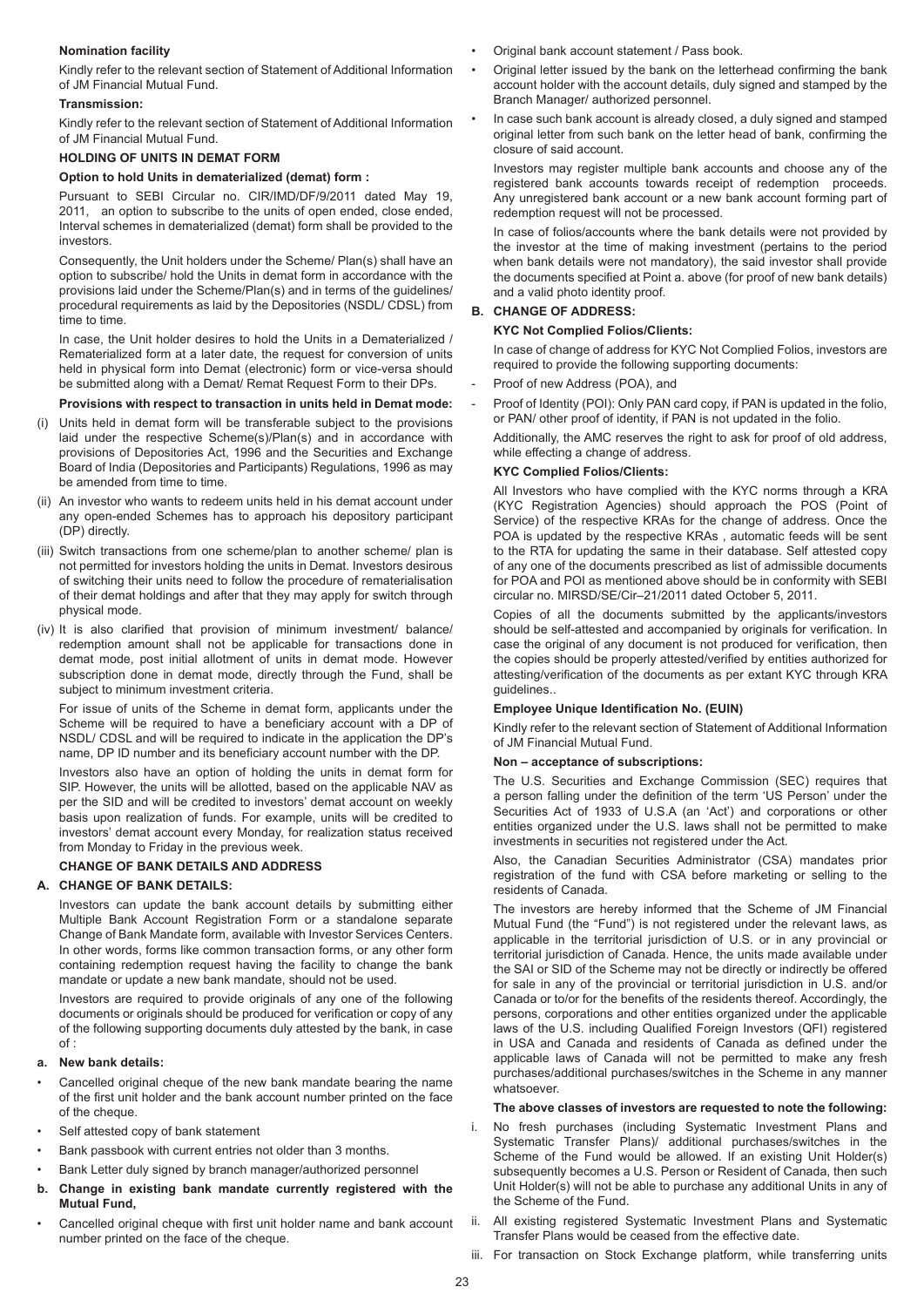from the broker account to investor account, if the investor has U.S./ Canadian address then the transactions would be rejected.

iv. In case JMF AMC/ JM Financial Mutual Fund subsequently identifies that the subscription amount is received from U.S. Person(s) or Resident(s) of Canada, the AMC/Mutual Fund at its discretion shall redeem all the units held by such person from the Scheme of the Mutual Fund at applicable Net Asset Value.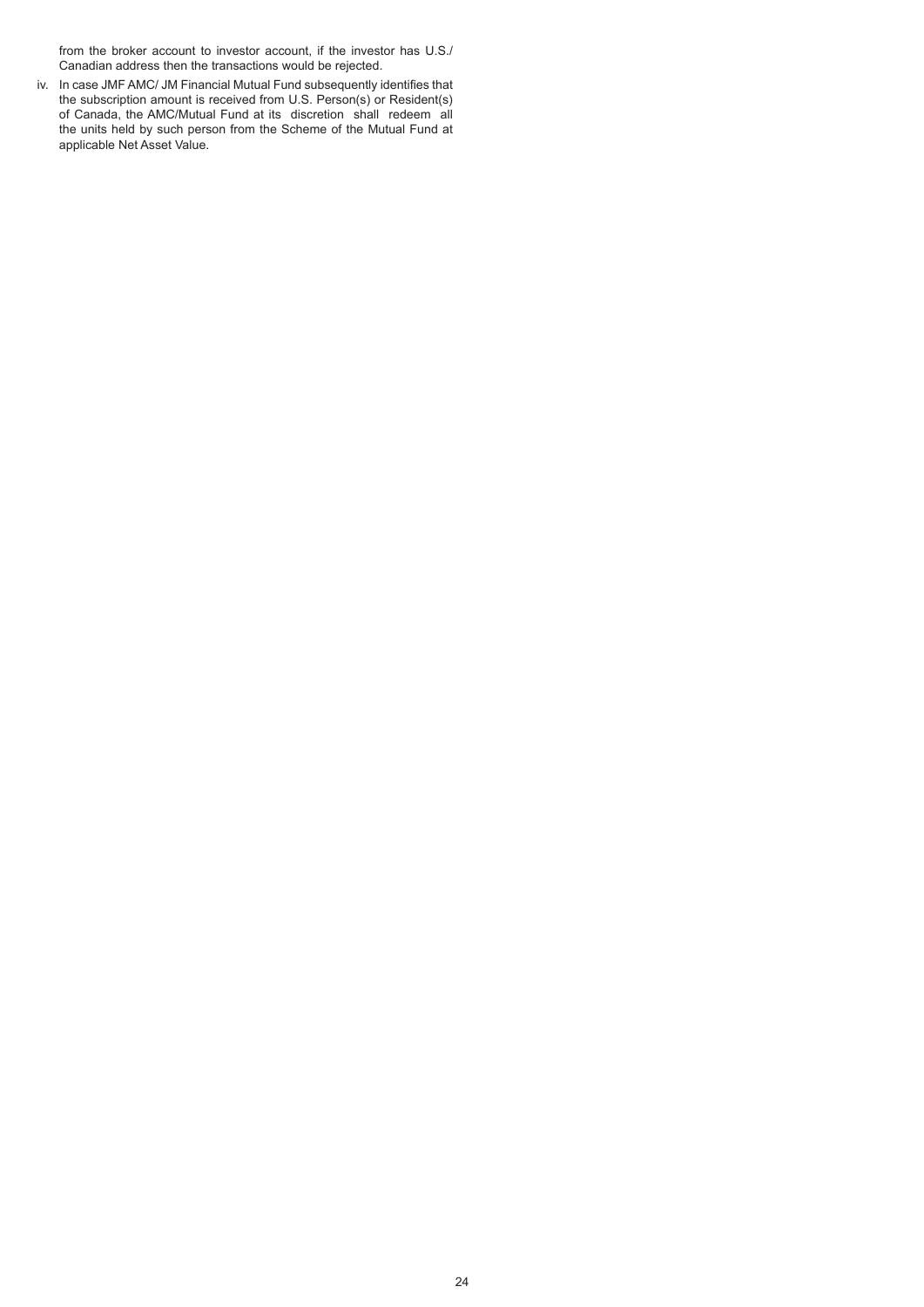# **INVESTOR SERVICE CENTERS (ISC) / OFFICIAL POINT OF ACCEPTANCE (OPA)**

**BRANCHES/Investor Service Centres : • AHMEDABAD:** 201, SAMEDH complex, Next to Associated Petrol Pump, C. G. Road, Panchvati, Ahmedabad - 380 006. Tel.: (079) 26426620 / 26426630. **• BANGALORE:** 203, 2nd floor, City Centre, Off MG Road, Church Street, Bangalore 560 001 Tel.: (080) 40907317/19. **• CHANDIGARH:** B-4 Basement, SCO 22, Sector 33 D, Chandigarh - 160020 Tel: (0172) 4346431. **• CHENNAI:** 2nd Floor, Ruby Regency, Dinrose Estate, Opposite to Tarapore Towers, (Behind HP Petrol Pump) Old No. 69, Anna Salai, Chennai - 600 002. Tel.: (044) 28513257/28551259. **• HYDERABAD:** ABK OLBEE Plaza, 8-2-618/8 & 9, 2nd Floor, 204, Road No. 1, Banjara Hills, Hyderabad 500 034. Tel.: (040) 66664436 / 66780752. **• JAIPUR:** 343, 3rd Floor, Ganapati Plaza, MI Road, Jaipur - 302 001. Tel.: (0141) 4002188. • **KOLKATA:** 6, Little Russell Street, 8th Floor, Kankaria Estate, Kolkata - 700 071. Tel.: (033) 40062958/59/65/67. **• MUMBAI (Prabhadevi):** Office B, 8th Floor, Cnergy, Appasaheb Marathe Marg, Prabhadevi, Mumbai 400 025. Tel: 022- 61987777. **• MUMBAI (Andheri):** The Summit Business Park, 415, 4th Floor, Off Andheri - Kurla Road, Chakala, Below Western Express Highway Metro Station, Andheri East, Mumbai - 400 093, Maharashtra Tel: 022- 61987777. **• NEW DELHI:** 601, 6th floor, Suryakiran Building, 19 K G Marg, Connaught Place, New Delhi - 110 001. Tel.: (011) 43616160. **• PUNE:** Office # 304 & 305, 4th Floor, "Amit Shreephal" Ghole Road, 1187/25 Shivajinagar, Next to Federal Bank, Pune- 411005. Tel: (020) 25511127/28.

Point of acceptance of RTA: Agra: KFin Technologies Ltd. House No. 17/2/4, 2nd Floor, Deepak Wasan Plaza, Behind Hotel Holiday INN, Sanjay Place, Agra - 282002, Uttar Pradesh. Email: mfsagra@kfintech.com Tel.: 7518801801 • **Ahmedabad:** KFin Technologies Ltd. Office No. 401, on 4th Floor, ABC-I, Off. C.G. Road, Ahmedabad - 380009. Gujarat Email: ahmedabadmfd@kfintech.com Tel: 9081903021, 9081903022 • **Ajmer:** KFin Technologies Ltd. 302, 3rd Floor, Ajmer Auto Building, Opposite City Power House, Jaipur Road; Ajmer-305001 Rajasthan Email: mfsajmer@kfintech.com Tel: 0145- 5120725 • **Allahabad:** KFin Technologies Ltd. Meena Bazar 2nd Floor, 10 S. P. Marg, Civil Lines, Subhash Chauraha, Allahabad - 211001, Uttar Pradesh Email: allahabadmfd@kfintech.com Tel.: 7518801803 • **Ambala:** KFin Technologies Ltd. 6349, Nicholson Road, Adjacent Kos Hospitalambala Cant, Ambala-133001 Haryana Email: mfsambala@kfintech.com Tel: 7518801804 • **Amritsar:** KFin Technologies Ltd. SCO 5, 2nd Floor, District Shopping Complex, Ranjit Avenue, City- Amritsar, Punjab, Pin Code - 143001 Punjab Email: mfsamritsar@kfintech.com Tel: 0183-5158158. • **Anand:** KFin Technologies Ltd. B-42 Vaibhav Commercial Center, Nr TVS Down Town Shrow Room, Grid Char Rasta, Anand -380001 Gujarat Email: mfsanand@kfintech. com Tel: 9081903038 • **Aurangabad:** KFin Technologies Ltd. Ramkunj Niwas, Railway Station Road, Near Osmanpura Circle, Aurangabad-431005 Maharashthra Email: mfsaurangabad@kfintech.com Tel: 0240-2343414 • **Bangalore:** KFin Technologies Ltd. No 35, Puttanna Road, Basavanagudi, Bangalore - 560004. Email: bangaloremfd@ kfintech.com Tel.: 080-26602852 • **Bareilly:** KFin Technologies Ltd. 1st Floor, Rear Side, A -Square Building, 154-A Civil Lines, Opp. D. M. Residence, Station Road, Bareilly, Bareilly-243001 Uttar Pradesh Email: mfsbareilly@kfintech.com Tel: 7518801806 • **Baroda:** KFin Technologies Ltd. 203, Corner point, Jetalpur Road, Baroda, Gujarat, Baroda-390007 Gujarat Email: barodamfd@kfintech.com Tel: 0265-2353506, 0265-2353507 • **Belgaum:** KFin Technologies Ltd. Premises No 101, CTS NO 1893, Shree Guru Darshani Tower, Anandwadi, Hindwadi, Belgaum 590011. Email: mfsbelgaum@kfintech.com Tel.: 0831-4213717 • **Bharuch:** KFin Technologies Ltd. Shop No 147-148, Aditya Complex, Near Kasak Circle, Bharuch-392001. Gujarat Email: mfsbharuch@kfintech.com Tel: 9081903042 • **Bhilai:** KFin Technologies Ltd. Office No.2, 1st Floor, Plot No. 9/6, Nehru Nagar (East), Bhilai - 490020 Email: mfsbhilai@kfintech.com Tel.: 0788-2289499 / 2295332 • **Bhopal:** KFin Technologies Ltd. Gurukripa Plaza, Plot No. 48A, Opposite City Hospital, Zone-2, M P Nagar, Bhopal - 462011, Madhya Pradesh. Email: bhopalmfs@kfintech.com Tel.: 0755-4092712/15 • **Bhubaneswar:**  KFin Technologies Ltd. A/181, Back Side of Shivam Honda Show Room, Saheed Nagar - Bhubaneswar-751007 Orissa Email: bhubaneswarmfd@kfintech.com Tel: 0674- 2548981, 0674- 2360334 • **Bokaro:** KFin Technologies Ltd. B-1, 1st Floor, City Centre, Sector- 4, Near Sona Chandi Jwellars, Bokaro-827004. Jharkhand Email: mfsbokaro@kfintech.com Tel: 7542979444, 06542-335616 • **Burdwan:** KFin Technologies Ltd. Saluja Complex; 846, Laxmipur, G T Road, Burdwan; PS: Burdwan & Dist: Burdwan-East PIN: 713101. • **Chandigarh:** KFin Technologies Ltd. Sco- 2423-2424, Above Mirchi Restaurent, New Aroma Hotel, 1st Floor, Sector 22-C, Chandigarh-160022 Union Territory Email: chandigarhmfd@kfintech.com Tel: 0172-5101342 **Chennai:** KFin Technologies Ltd. 9th Floor, Capital Towers, 180, Kodambakkam High Road, Nungambakkam, Chennai - 600034 Tel.: 044 - 42028512 / 42028513 • **Cochin:** KFin Technologies Ltd. Ali Arcade, 1st Floor, Kizhavana Road, Panampilly Nagar Near Atlantis Junction, Ernakualm-682036 Kerala Email: cochinmfd@kfintech.com Tel: 0484 - 4025059 • **Coimbatore:** KFin Technologies Ltd. 3rd Floor, Jaya Enclave, 1057 Avinashi Road, Coimbatore-641018 Tamil Nadu Email: mfscoimbatore@kfintech.com Tel: 0422 - 4388011, 0422 - 4388013/0422 - 4388451/0422 - 4388012/0422 - 4388014 • **Cuttack:** KFin Technologies Ltd. Shop No-45, 2nd Floor, Netaji Subas Bose Arcade, (Big Bazar Building), Adjacent To Reliance Trends, Dargha Bazar, Cuttack, Odihsa - 753001. Email: mfscuttack@kfintech.com Tel.: 8658691094 • **Dehradun:** KFin Technologies Ltd. Shop No-809/799, Street No-2 A Rajendra Nagar, Near Sheesha Lounge Kaulagarh Road, Dehradun-248001. Email: dehradunmfd@kfintech.com Tel: 7518801810 • **Dhanbad:** KFin Technologies Ltd. 208 New Market 2nd Floor, Bank More-, Dhanbad-826001 Jharkhand Email: mfsdhanbad@kfintech.com Tel: 9264445981 • **Erode:** KFin Technologies Ltd. No: 4, Veerappan Traders Complex, KMY Salai, Sathy Road, Opp. Erode Bus Stand, Erode-638003 Tamil Nadu Email: mfserode@kfintech.com Tel: 0424-4021212 • **Faridabad:** KFin Technologies Ltd. A-2B, 2nd Floor, Neelam Bata Road, Peer ki Mazar, Nehru Groundnit, Faridabad-121001 Haryana Email: mfsfaridabad@kfintech.com Tel: 7518801812 • **Ghaziabad:** KFin Technologies Ltd. 1st Floor C-7, Lohia Nagar, Ghaziabad-201001 Uttar Pradesh Email: mfsghaziabad@kfintech.com Tel: 7518801813 • **Gorakhpur:** KFin Technologies Ltd. Above V.I.P. House ajdacent, A. D. Girls College, Bank Road, Gorakpur-273001 Uttar Pradesh Email: mfsgorakhpur@kfintech.com Tel: 7518801816, 0551-2333825 • **Guntur:** KFin Technologies Ltd. D No 6-10-27, Srinilayam, Arundelpet, 10/1, Guntur-522002 Andhra Pradesh Email: mfsguntur@kfintech.com Tel: 0863-2339094 • **Gurgaon:** KFin Technologies Ltd. Shop No.18, Ground Floor, Sector - 14, Opp. Akd Tower, Near Huda Office, Gurgaon-122001 Haryana Email: mfsgurgaon@kfintech.com Tel: 7518801817 • **Guwahati:** KFin Technologies Ltd. Ganapati Enclave, 4th Floor, Opposite Bora Service, Ullubari, Guwahati, Assam - 781007. Tel: 8811036746. Email: mfsguwahati@ kfintech.com • Gwalior: KFin Technologies Ltd. City Centre, Near Axis Bank, Gwalior - 474011, Madhya Pradesh Email: mfsgwalior@kfintech.com Tel.: 7518801818 • **Hubli:** KFin Technologies Ltd. R R Mahalaxmi Mansion, Above Indusind Bank, 2nd Floor, Desai Cross, Pinto Road, Hubli 580029. Email: mfshubli@kfintech.com Tel.: 0836-2252444 • **Hyderabad:** KFin Technologies Ltd. 303, Vamsee Estates, Opp Big Bazaar, Ameerpet, Hyderabad - 500016, Telangana Email: mfshyderabad@kfintech. com Tel: 040-44857874 / 75 / 76 • **Indore:** KFin Technologies Ltd. 101, Diamond Trade Centre, Indore - 452001, Madhya Pradesh. Email: mfsindore@kfintech.com Tel: 0731- 4266828/4218902 • **Jaipur:** KFin Technologies Ltd. S16/A 3rd Floor, Land Mark Building Opp Jai Club, Mahaveer Marg C Scheme, Jaipur-302001 Rajasthan Email: jaipurmfd@kfintech.com Tel: 01414167715/17 • **Jalandhar:** KFin Technologies Ltd. Office No 7, 3rd Floor, City Square building, E-H197, Civil Lines, Jalandhar - 144001 Email: mfsjalandhar@kfintech.com Tel.: 0181-5094410 • **Jalgaon:** KFin Technologies Ltd. 269, Jaee Vishwa, 1st Floor, Baliram Peth, Above United Bank of India, Near Kishor Agencies, Jalgaon-425001 Maharashthra Email: mfsjalgaon@kfintech.com Tel: 9421521406 • **Jammu:** KFin Technologies Ltd. 1D/D Extension 2, Valmiki Chowk, Gandhi Nagar, Jammu 180004, State - J&K Tel.: 191-2951822. Email: mfsjammu@kfintech.com • **Jamnagar:** KFin Technologies Ltd. 131 Madhav Plazza, Opp SBI Bank, Nr Lal Bunglow, Jamnagar - 361008 Email: mfsjamnagar@kfintech.com Tel.: 0288 3065810 • **Jamshedpur:** KFin Technologies Ltd. Madhukunj, 3rd Floor ,Q Road, Sakchi, Bistupur, East Singhbhum, Jamshedpur - 831001 Email: jamshedpurmfd@kfintech.com Tel.: 0657-6655003/ 6655004/ 6655005/ 6655006/ 6655007 • **Jodhpur:** KFin Technologies Ltd. Shop No. 6, Ground Floor, Gang Tower, Opposite Arora Moter Service Centre, Near Bombay Moter Circle, Jodhpur - 342003, Rajasthan. Email: mfsjodhpur@kfintech.com Tel: 7737014590 • **Kanpur:** KFin Technologies Ltd. 15/46, B, Ground Floor, Opp Muir Mills, Civil Lines, Kanpur-208001 Uttar Pradesh Email: kanpurmfd@kfintech.com Tel: 7518801824 • **Kolhapur:** KFin Technologies Ltd. 605/1/4 E Ward, Shahupuri 2nd Lane, Laxmi Niwas, Near Sultane Chambers, Kolhapur-416001 Maharashthra Email: mfskolhapur@kfintech.com Tel: 0231 2653656 • **Kolkata:** KFin Technologies Ltd. Apeejay House (Beside Park Hotel), C Block, 3rd Floor, 15 Park Street, Kolkata-700016 West Bengal Email: mfskolkata@kfintech.com Tel: 033 66285900 • **Lucknow:** KFin Technologies Ltd. 1st Floor, A. A. Complex, 5 Park Road, Hazratganj, Thaper House, Lucknow-226001 Uttar Pradesh Email: lucknowmfd@kfintech.com Tel: 7518801830, 0522- 2236819/3213115 • **Ludhiana:** KFin Technologies Ltd. SCO - 122, Second Floor, Above HDFC Mutual Fund, Feroze Gandhi Market, Ludhiana - 141001 Email: mfsludhiana@kfintech.com Tel.: 0161-4670278 • **Madurai:** KFin Technologies Ltd. Rakesh towers, 30-C, 1st Floor, Bye pass Road, Opp Nagappa motors, Madurai-625010 Tamil Nadu No. G-16/17, AR Plaza, 1st floor, North Veli Street, Madurai - 625001. Email: mfsmadurai@kfintech.com Tel.: 0452-2605856 • **Mangalore:** KFin Technologies Ltd. Mahendra Arcade Opp Court Road, Karangal Padi-Mangalore-575003 Karnataka Email: mangaloremfd@kfintech.com Tel: 0824-2496289 • **Margoa:** KFin Technologies Ltd. 2nd Floor, Dalal Commercial Complex, Pajifond, Margao-403601 Goa Email: mfsmargoa@kfintech.com Tel: 0832-2731823 • **Meerut:** KFin Technologies Ltd. 1st Floor, Medi Centre opp ICICI Bank, Hapur Road, Near Bachha Park, Meerut-250002 Uttar Pradesh Email: mfsmeerut@kfintech.com Tel: 7518801835 • **Moradabad:** KFin Technologies Ltd. Om Arcade, Parker Road, Above Syndicate Bank, Chowk Tari Khana, Moradabad-244001 Uttar Pradesh Email: mfsmoradabad@kfintech.com Tel: 7518801837 • **Mumbai:** KFin Technologies Ltd. 24/B, Raja Bahadur Compound, Ambalal Doshi Marg, Behind BSE Bldg, Fort-400001 Maharashthra Email: mumbaimfd@kfintech.com Tel: 022-66235353 • **Mysore:** KFin Technologies Ltd. No 2924, 2nd Floor, 1st Main, 5th Cross, Saraswathi Puram, Mysore 570009. Tel: 0821-2438006 Email: mfsmysore@kfintech.com • **Nagpur:** KFin Technologies Ltd. Plot No 2/1 House No 102/1, Mata Mandir Road, Mangaldeep Appartment Opp Khandelwal Jewelers, Dharampeth, Nagpur-440010 Maharashthra Email: nagpurmfd@kfintech.com Tel: 0712-2533040 • **Nasik:** KFin Technologies Ltd. S-9, Second Floor, Suyojit Sankul, Sharanpur Road, Nasik-422002 Maharashthra Email: nasikmfs@kfintech.com Tel: 0253-6608999, 0755- 3010732 • **Navsari:** KFin Technologies Ltd. 103, 1st Floor Landmark Mall, Near Sayaji Library, Navsari Gujarat, Navsari-396445 Gujarat Email: mfsnavsari@kfintech.com Tel: 9081903040 • **New Delhi:** KFin Technologies Ltd. 305 New Delhi House, 27 Barakhamba Road New Delhi -110001 Email: delhimfd@kfintech.com Tel: 011- 43681700 • **Noida:** KFin Technologies Ltd. 405, 4th Floor, Vishal Chamber, Plot No.1, Sector-18, Noida-201301 Uttar Pradesh Email: mfsnoida@kfintech.com Tel: 7518801840 • **Panipat:** KFin Technologies Ltd. Shop No. 20, 1st Floor BMK Market, Behind HIVE Hotel, G.T. Road, Panipat-132103, Haryana Tel.: 0180-4067174 • **Panjim:** KFin Technologies Ltd. H. No: T-9, T-10, Affran plaza, 3rd Floor, Near Don Bosco High School, Panjim Goa - 403001. Goa Email: panjimmfd@kfintech.com Tel: 0832-2426874. • **Patiala:** KFin Technologies Ltd. B-17/423, Opp Modi College, Lower Mall, Patiala - 147001 Punjab Email: mfspatiala@kfintech.com Tel: 0175-5004349. • **Patna:** KFin Technologies Ltd. 3A, 3rd Floor Anand Tower, Exhibition Road, Opp ICICI Bank, Patna-800001 Bihar Email: mfspatna@kfintech.com Tel: 0612-4323066 • **Pune:** KFin Technologies Ltd. Office no 207-210, 2nd Floor, Kamla Arcade, Jangli Maharaj Road, Opposite Balgandharva, Shivaji Nagar, Pune - 411005. Email: punemfd@kfintech.com Tel.: 020 -66210449 • **Raipur:** KFin Technologies Ltd. Office No S-13, 2nd Floor, Reheja Tower, Fafadih Chowk, Jail Road, Raipur-492001 Chatisgarh Email: mfsraipur@kfintech.com Tel: 0771-4912611 • **Rajkot:** KFin Technologies Ltd. 302, Metro Plaza, Near Moti Tanki Chowk, Rajkot, Gujarat-360001 Email: rajkotmfd@kfintech.com Tel: 9081903025 • **Ranchi:** KFin Technologies Ltd. Room No 307 3rd Floor, Commerce Tower, Beside Mahabir Tower, Ranchi-834001 Jharkhand Email: mfsranchi@kfintech.com Tel: 0651- 2331320 • **Rohtak:** KFin Technologies Ltd. 1st Floor, Ashoka Plaza, Delhi Road Rohtak-124001 Haryana Email: mfsrohtak@kfintech.com Tel: 7518801844 • **Salem:** KFin Technologies Ltd. No. 6, NS Complex, Omalur main Road, Salem - 636009.